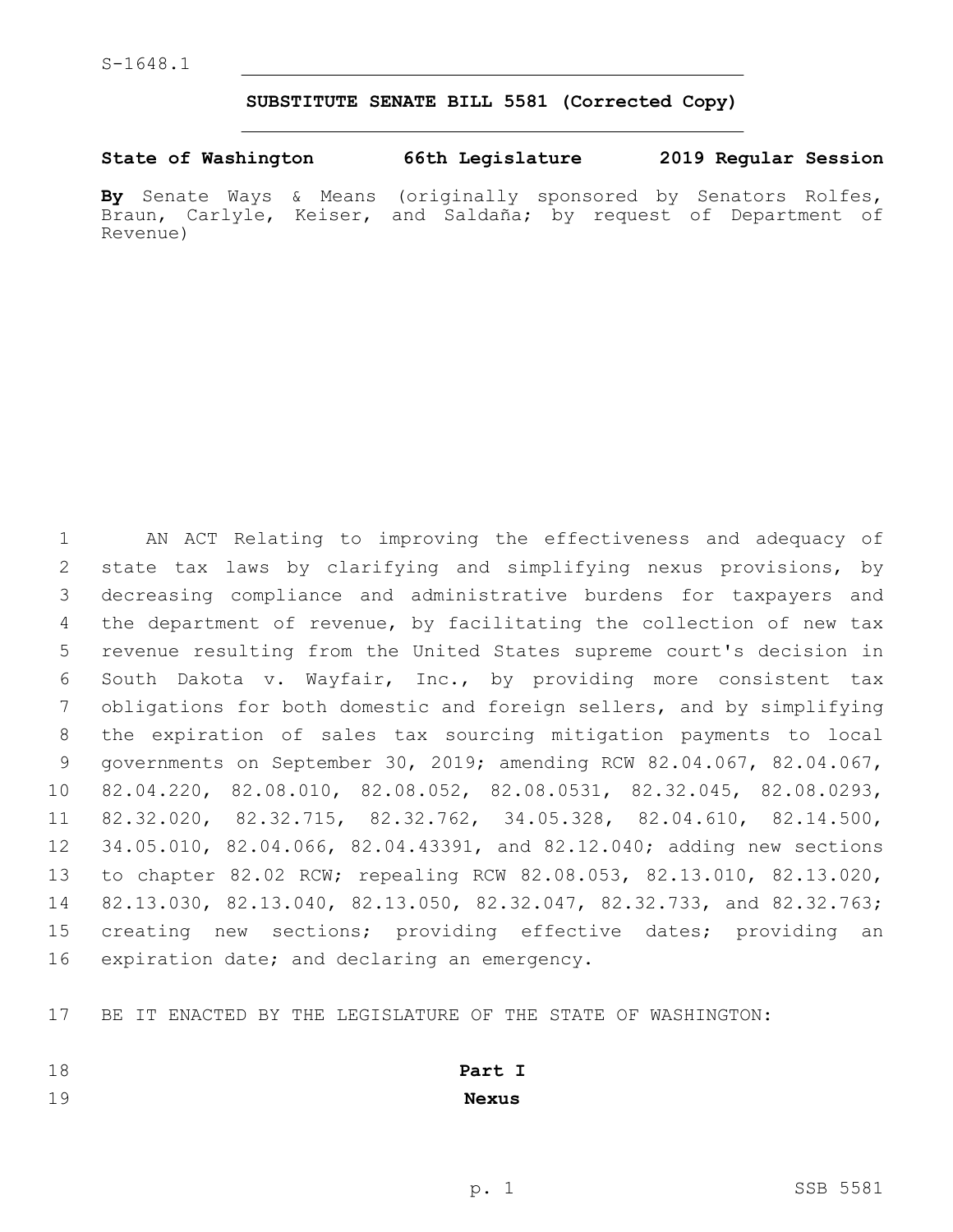- **Sec. 101.** RCW 82.04.067 and 2017 3rd sp.s. c 28 s 302 are each 2 amended to read as follows:
- (1) A person engaging in business is deemed to have substantial nexus with this state if, in the current or immediately preceding 5 calendar year, the person is:
- 

(a) An individual and is a resident or domiciliary of this state;

 (b) A business entity and is organized or commercially domiciled 8 in this state; or

 (c) A nonresident individual or a business entity that is organized or commercially domiciled outside this state, and the 11 person had:

 (i) More than fifty-three thousand dollars of property in this 13 state;

 (ii) More than fifty-three thousand dollars of payroll in this 15 state;

 (iii) More than two hundred sixty-seven thousand dollars of 17 receipts from this state; or

 (iv) At least twenty-five percent of the person's total property, 19 total payroll, or total receipts in this state.

 (2)(a) Property counting toward the thresholds in subsection (1)(c)(i) and (iv) of this section is the average value of the taxpayer's property, including intangible property, owned or rented and used in this state during the current or immediately preceding 24 calendar year.

 (b)(i) Property owned by the taxpayer, other than loans and credit card receivables owned by the taxpayer, is valued at its original cost basis. Loans and credit card receivables owned by the taxpayer are valued at their outstanding principal balance, without regard to any reserve for bad debts. However, if a loan or credit card receivable is charged off in whole or in part for federal income tax purposes, the portion of the loan or credit card receivable charged off is deducted from the outstanding principal balance.

 (ii) Property rented by the taxpayer is valued at eight times the net annual rental rate. For purposes of this subsection, "net annual rental rate" means the annual rental rate paid by the taxpayer less any annual rental rate received by the taxpayer from subrentals.

 (c) The average value of property must be determined by averaging the values at the beginning and ending of the applicable calendar year; but the department may require the averaging of monthly values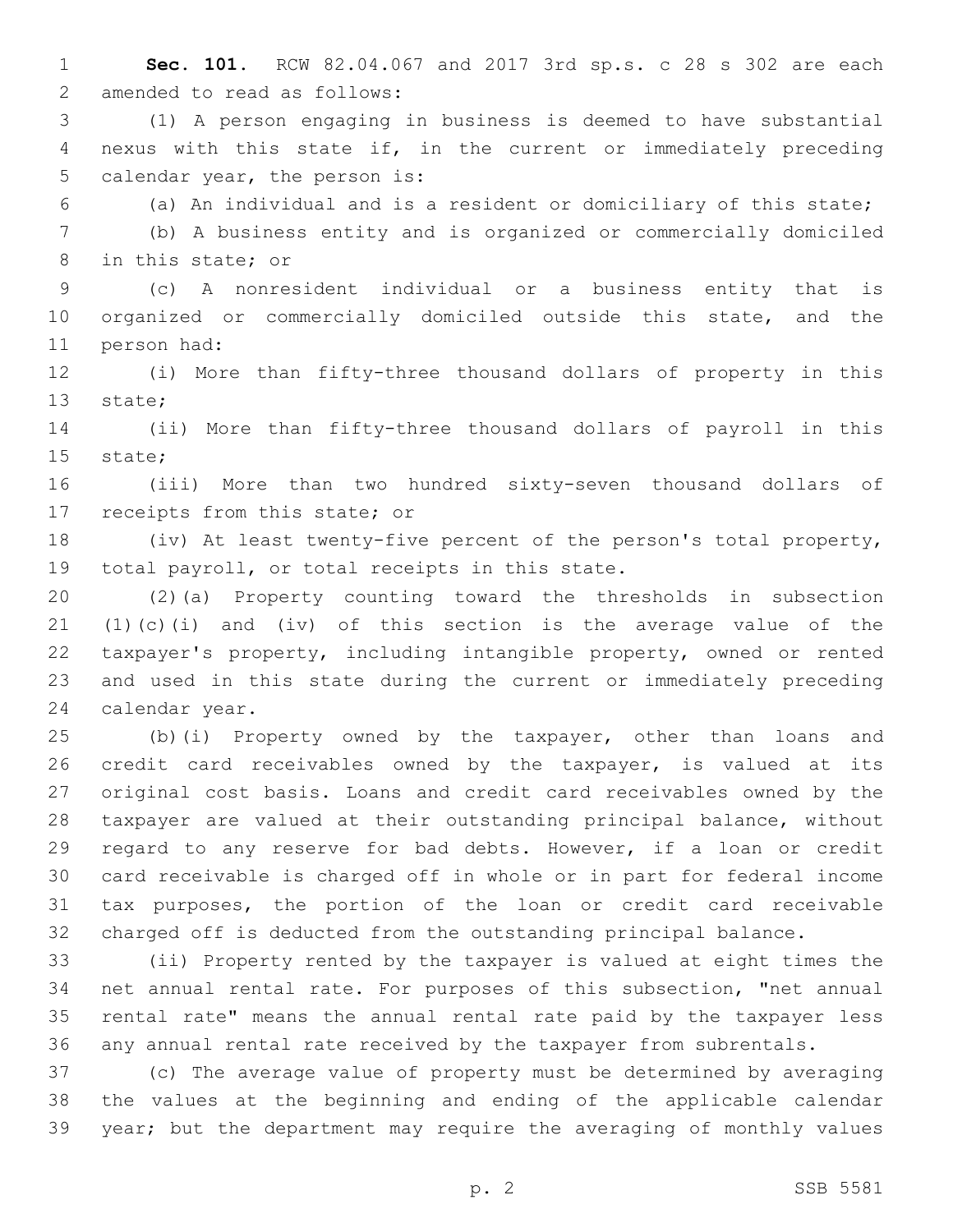during the applicable calendar year if reasonably required to properly reflect the average value of the taxpayer's property.

 (d)(i) For purposes of this subsection (2), loans and credit card receivables are deemed owned and used in this state as follows:

 (A) Loans secured by real property, personal property, or both real and personal property are deemed owned and used in the state if the real property or personal property securing the loan is located within this state. If the property securing the loan is located both within this state and one or more other states, the loan is deemed owned and used in this state if more than fifty percent of the fair market value of the real or personal property is located within this state. If more than fifty percent of the fair market value of the 13 real or personal property is not located within any one state, then the loan is deemed owned and used in this state if the borrower is located in this state. The determination of whether the real or personal property securing a loan is located within this state must be made, as of the time the original agreement was made, and any and all subsequent substitutions of collateral must be disregarded.

 (B) Loans not secured by real or personal property are deemed owned and used in this state if the borrower is located in this 21 state.

 (C) Credit card receivables are deemed owned and used in this state if the billing address of the cardholder is in this state.

 (ii)(A) Except as otherwise provided in (d)(ii)(B) of this subsection (2), the definitions in the multistate tax commission's recommended formula for the apportionment and allocation of net income of financial institutions as existing on June 1, 2010, or such subsequent date as may be provided by the department by rule, consistent with the purposes of this section, apply to this section.

 (B) "Credit card" means a card or device existing for the purpose 31 of obtaining money, property, labor, or services on credit.

 (e) Notwithstanding anything else to the contrary in this subsection, property counting toward the thresholds in subsection (1)(c)(i) and (iv) of this section does not include a person's ownership of, or rights in, computer software as defined in RCW 82.04.215, including computer software used in providing a digital automated service; master copies of software; and digital goods and digital codes residing on servers located in this state.

 (3)(a) Payroll counting toward the thresholds in subsection (1)(c)(ii) and (iv) of this section is the total amount paid by the

p. 3 SSB 5581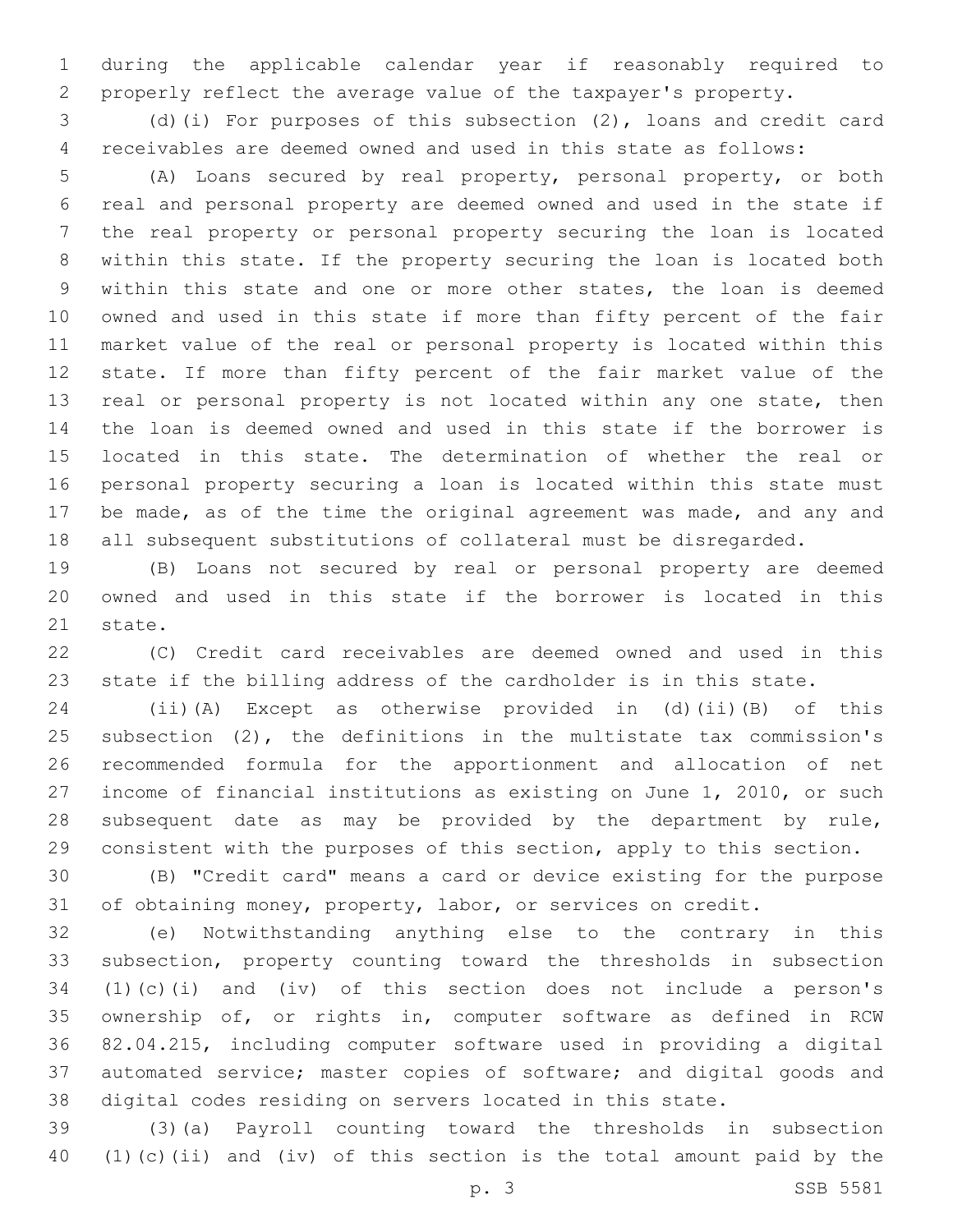taxpayer for compensation in this state during the current or immediately preceding calendar year plus nonemployee compensation paid to representative third parties in this state. Nonemployee compensation paid to representative third parties includes the gross amount paid to nonemployees who represent the taxpayer in interactions with the taxpayer's clients and includes sales commissions.7

 (b) Employee compensation is paid in this state if the compensation is properly reportable to this state for unemployment compensation tax purposes, regardless of whether the compensation was 11 actually reported to this state.

 (c) Nonemployee compensation is paid in this state if the service performed by the representative third party occurs entirely or 14 primarily within this state.

 (d) For purposes of this subsection, "compensation" means wages, salaries, commissions, and any other form of remuneration paid to employees or nonemployees and defined as gross income under 26 U.S.C. Sec. 61 of the federal internal revenue code of 1986, as existing on 19 June 1, 2010.

 (4) Receipts counting toward the thresholds in subsection  $(1)(c)(iii)$  and  $(iv)$  of this section are:

 (a) Those amounts included in the numerator of the receipts 23 factor under RCW 82.04.462;

 (b) For financial institutions, those amounts included in the numerator of the receipts factor under the rule adopted by the 26 department as authorized in RCW  $82.04.460(2)$ ; and

 (c) For persons taxable under RCW 82.04.250(1), 82.04.257(1), or 82.04.270, the gross proceeds of sales taxable under those statutory provisions and sourced to this state in accordance with RCW 30 82.32.730.

 (5)(a) Each December, the department must review the cumulative percentage change in the consumer price index. The department must adjust the thresholds in subsection (1)(c)(i) through (iii) of this section if the consumer price index has changed by five percent or more since the later of June 1, 2010, or the date that the thresholds were last adjusted under this subsection. For purposes of determining the cumulative percentage change in the consumer price index, the department must compare the consumer price index available as of December 1st of the current year with the consumer price index as of the later of June 1, 2010, or the date that the thresholds were last

p. 4 SSB 5581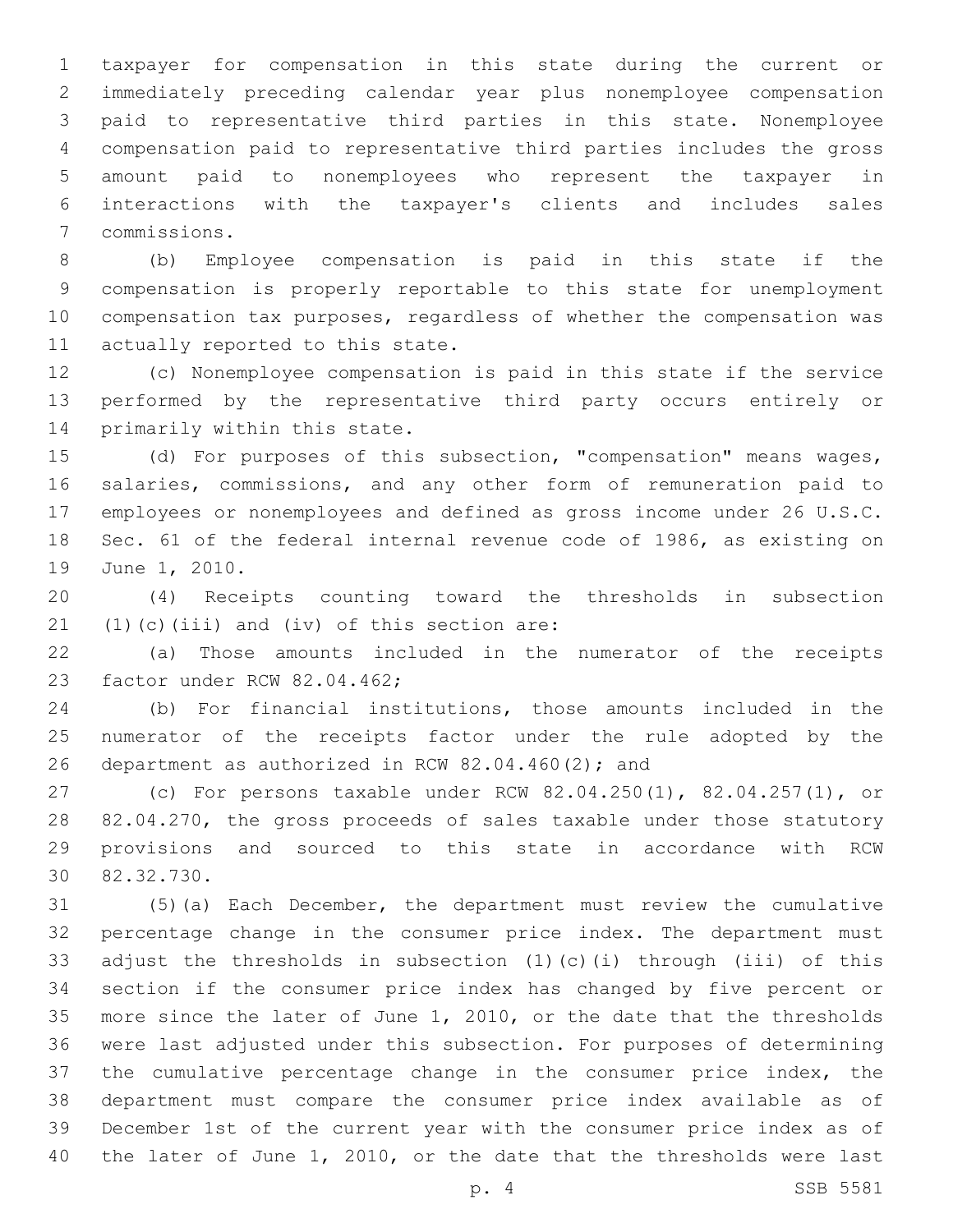adjusted under this subsection. The thresholds must be adjusted to reflect that cumulative percentage change in the consumer price index. The adjusted thresholds must be rounded to the nearest one thousand dollars. Any adjustment will apply to tax periods that begin 5 after the adjustment is made.

 (b) As used in this subsection, "consumer price index" means the consumer price index for all urban consumers (CPI-U) available from the bureau of labor statistics of the United States department of 9 labor.

 (6)(a)(i) Except as provided in (a)(iii) of this subsection (6), subsections (1) through (5) of this section only apply with respect to the taxes on persons engaged in apportionable activities as defined in RCW 82.04.460 or making wholesale sales taxable under RCW 14 82.04.257(1) or 82.04.270.

 (ii) Subject to the limitation in RCW 82.32.531, for purposes of the taxes imposed under this chapter on the business of making sales at retail or any other activity not included in the definition of apportionable activities in RCW 82.04.460, other than the business of making wholesale sales taxed under RCW 82.04.257(1) or 82.04.270, a person is deemed to have a substantial nexus with this state if the person has a physical presence in this state during the current or immediately preceding calendar year, which need only be demonstrably 23 more than a slightest presence.

 (iii) For purposes of the taxes imposed under this chapter on the business of making sales at retail taxable under RCW 82.04.250(1) or 82.04.257(1), a person is also deemed to have a substantial nexus with this state if the person's receipts from this state, pursuant to subsection (4)(c) of this section, meet either criterion in subsection (1)(c)(iii) or (iv) of this section, as adjusted under 30 subsection (5) of this section.

 (b) For purposes of this subsection, a person is physically present in this state if the person has property or employees in this 33 state.

34 (c)( $(\frac{1}{1})$ ) A person is also physically present in this state for the purposes of this subsection if the person, either directly or through an agent or other representative, engages in activities in this state that are significantly associated with the person's ability to establish or maintain a market for its products in this 39 state.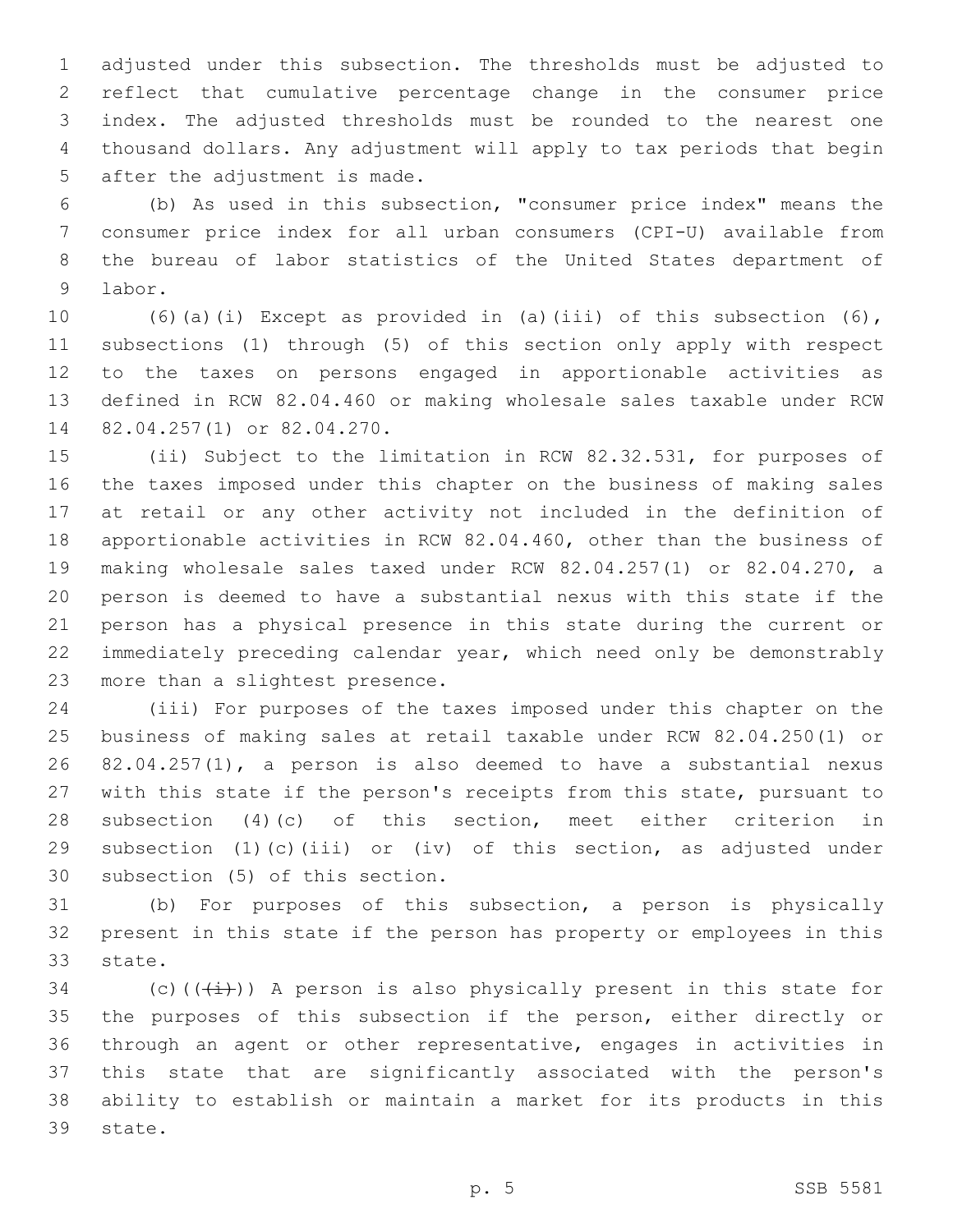1 (((ii) A remote seller as defined in RCW 82.08.052 is presumed to be engaged in activities in this state that are significantly associated with the remote seller's ability to establish or maintain a market for its products in this state if the remote seller is presumed to have a substantial nexus with this state under RCW 82.08.052. The presumption in this subsection (6)(c)(ii) may be rebutted as provided in RCW 82.08.052. To the extent that the presumption in RCW 82.08.052 is no longer operative pursuant to RCW 82.32.762, the presumption in this subsection (6)(c)(ii) is no longer 10 operative.))

11 **Sec. 102.** RCW 82.04.067 and 2019 c . . . s 101 (section 101 of 12 this act) are each amended to read as follows:

13 (1) A person engaging in business is deemed to have substantial 14 nexus with this state if, in the current or immediately preceding 15 calendar year, the person is:

16 (a) An individual and is a resident or domiciliary of this state; 17 (b) A business entity and is organized or commercially domiciled

18 in this state; or

19 (c) A nonresident individual or a business entity that is 20 organized or commercially domiciled outside this state, and the 21 person had:

22 (i) ((More than fifty-three thousand dollars of property in this 23 state;

24 (ii) More than fifty-three thousand dollars of payroll in this  $25$  state:

26 (iii))) More than ((two hundred sixty-seven)) one hundred 27 thousand dollars of cumulative gross receipts from this state; or

28 (((iv) At least twenty-five percent of the person's total 29 property, total payroll, or total receipts in this state.

30 (2)(a) Property counting toward the thresholds in subsection  $(1)(c)(i)$  and  $(iv)$  of this section is the average value of the taxpayer's property, including intangible property, owned or rented and used in this state during the current or immediately preceding calendar year.

35 (b)(i) Property owned by the taxpayer, other than loans and 36 credit card receivables owned by the taxpayer, is valued at its 37 original cost basis. Loans and credit card receivables owned by the 38 taxpayer are valued at their outstanding principal balance, without 39 regard to any reserve for bad debts. However, if a loan or credit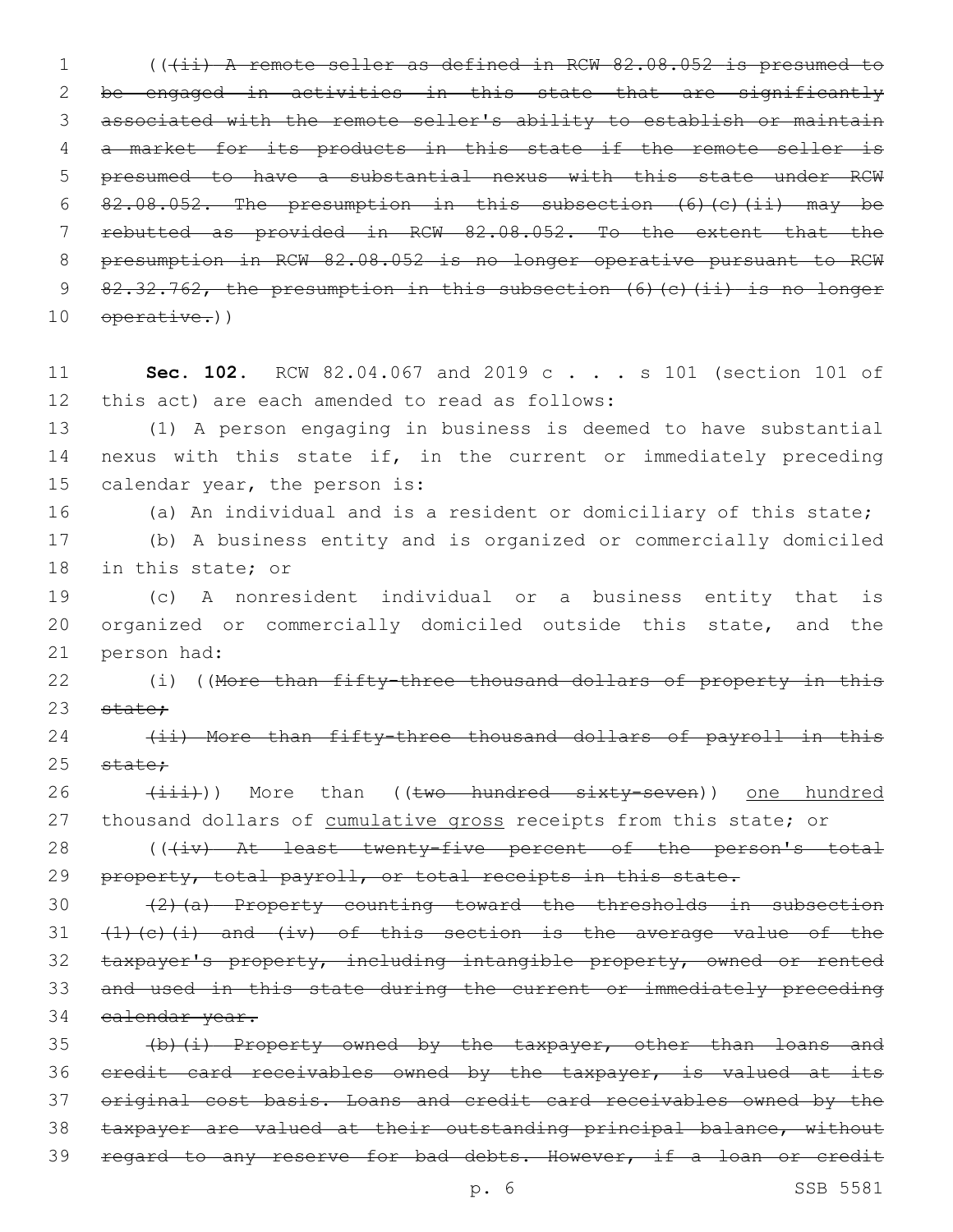1 card receivable is charged off in whole or in part for federal income 2 tax purposes, the portion of the loan or credit card receivable 3 charged off is deducted from the outstanding principal balance.

4 (ii) Property rented by the taxpayer is valued at eight times the 5 net annual rental rate. For purposes of this subsection, "net annual 6 rental rate" means the annual rental rate paid by the taxpayer less 7 any annual rental rate received by the taxpayer from subrentals.

8 (c) The average value of property must be determined by averaging 9 the values at the beginning and ending of the applicable calendar 10 year; but the department may require the averaging of monthly values 11 during the applicable calendar year if reasonably required to 12 properly reflect the average value of the taxpayer's property.

13 (d)(i) For purposes of this subsection (2), loans and credit card 14 receivables are deemed owned and used in this state as follows:

15 (A) Loans secured by real property, personal property, or both 16 real and personal property are deemed owned and used in the state if 17 the real property or personal property securing the loan is located 18 within this state. If the property securing the loan is located both 19 within this state and one or more other states, the loan is deemed 20 owned and used in this state if more than fifty percent of the fair 21 market value of the real or personal property is located within this 22 state. If more than fifty percent of the fair market value of the 23 real or personal property is not located within any one state, then 24 the loan is deemed owned and used in this state if the borrower is 25 <del>located in this state. The determination of whether the real or</del> 26 personal property securing a loan is located within this state must 27 be made, as of the time the original agreement was made, and any and 28 all subsequent substitutions of collateral must be disregarded.

29 (B) Loans not secured by real or personal property are deemed 30 owned and used in this state if the borrower is located in this 31 state.

32 (C) Credit card receivables are deemed owned and used in this 33 state if the billing address of the cardholder is in this state.

 (ii)(A) Except as otherwise provided in (d)(ii)(B) of this subsection (2), the definitions in the multistate tax commission's recommended formula for the apportionment and allocation of net income of financial institutions as existing on June 1, 2010, or such 38 subsequent date as may be provided by the department by rule, 39 consistent with the purposes of this section, apply to this section.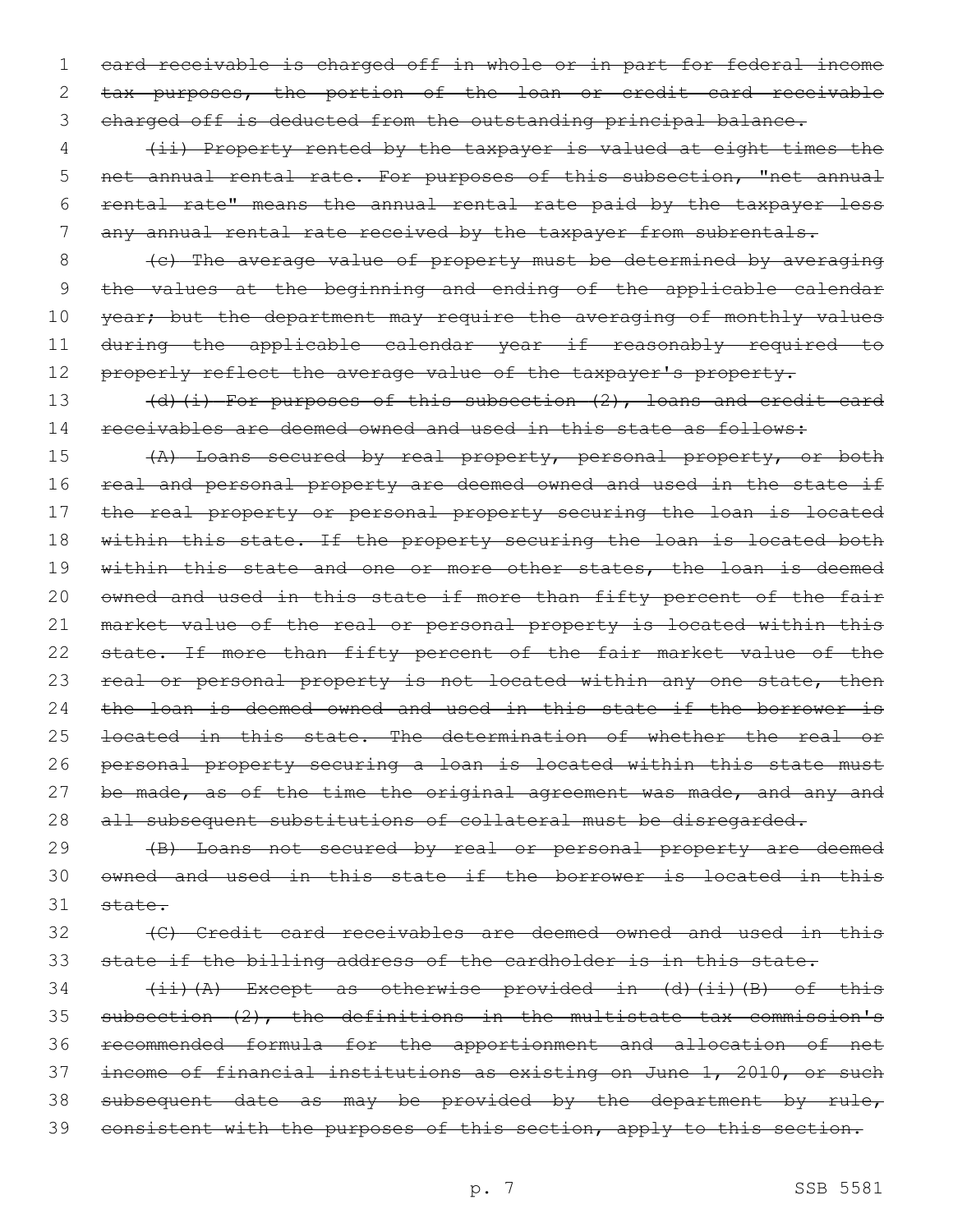1 (B) "Credit card" means a card or device existing for the purpose

2 of obtaining money, property, labor, or services on credit.

3 (e) Notwithstanding anything else to the contrary in this 4 subsection, property counting toward the thresholds in subsection 5 (1)(c)(i) and (iv) of this section does not include a person's 6 ownership of, or rights in, computer software as defined in RCW 7 82.04.215, including computer software used in providing a digital 8 automated service; master copies of software; and digital goods and 9 digital codes residing on servers located in this state.

 (3)(a) Payroll counting toward the thresholds in subsection  $(1)$  (c)(ii) and (iv) of this section is the total amount paid by the 12 taxpayer for compensation in this state during the current or immediately preceding calendar year plus nonemployee compensation 14 paid to representative third parties in this state. Nonemployee compensation paid to representative third parties includes the gross amount paid to nonemployees who represent the taxpayer in interactions with the taxpayer's clients and includes sales commissions.

 (b) Employee compensation is paid in this state if the compensation is properly reportable to this state for unemployment compensation tax purposes, regardless of whether the compensation was 22 actually reported to this state.

23 (c) Nonemployee compensation is paid in this state if the service 24 performed by the representative third party occurs entirely or 25 primarily within this state.

26 (d) For purposes of this subsection, "compensation" means wages, 27 salaries, commissions, and any other form of remuneration paid to 28 employees or nonemployees and defined as gross income under 26 U.S.C. 29 Sec. 61 of the federal internal revenue code of 1986, as existing on 30 June 1, 2010.

31 (4) Receipts counting toward the thresholds in subsection  $32$  (1)(c)(iii) and (iv) of this section are:

33 (a) Those amounts included in the numerator of the receipts 34 factor under RCW 82.04.462;

35 (b) For financial institutions, those amounts included in the 36 numerator of the receipts factor under the rule adopted by the 37 department as authorized in RCW  $82.04.460(2)$ ; and

38 (c) For persons taxable under RCW 82.04.250(1), 82.04.257(1), 39 82.04.270, the gross proceeds of sales taxable under those statutory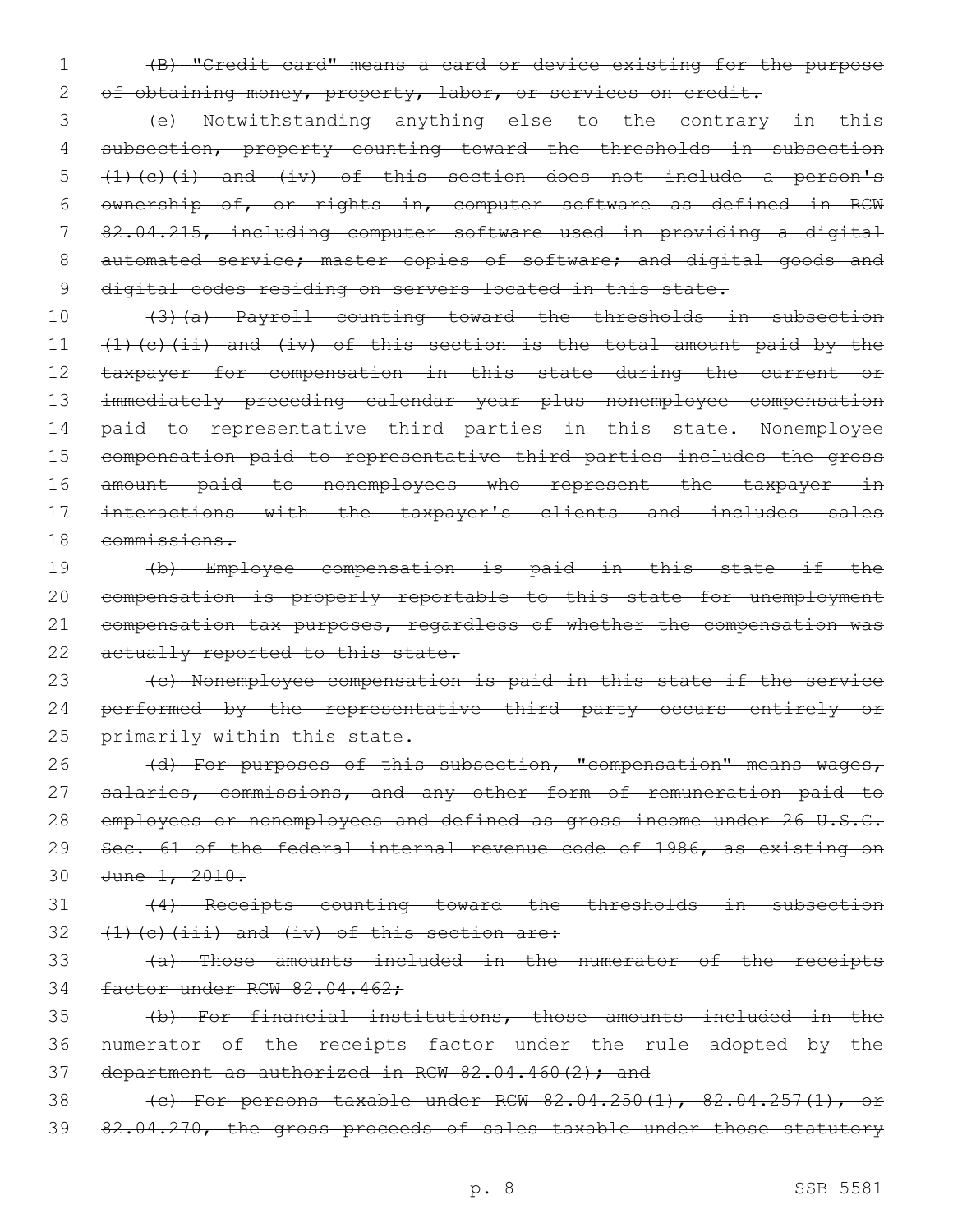1 provisions and sourced to this state in accordance with RCW

 $2 \frac{82.32.730}{$ 

3 (5)(a) Each December, the department must review the cumulative 4 percentage change in the consumer price index. The department must 5 adjust the thresholds in subsection (1)(c)(i) through (iii) of this 6 section if the consumer price index has changed by five percent or 7 more since the later of June 1, 2010, or the date that the thresholds 8 were last adjusted under this subsection. For purposes of determining 9 the cumulative percentage change in the consumer price index, the 10 department must compare the consumer price index available as of 11 December 1st of the current year with the consumer price index as of 12 the later of June 1, 2010, or the date that the thresholds were last 13 adjusted under this subsection. The thresholds must be adjusted to 14 reflect that cumulative percentage change in the consumer price 15 index. The adjusted thresholds must be rounded to the nearest one 16 thousand dollars. Any adjustment will apply to tax periods that begin 17 after the adjustment is made.

18 (b) As used in this subsection, "consumer price index" means the 19 consumer price index for all urban consumers (CPI-U) available from 20 the bureau of labor statistics of the United States department of 21 <del>labor.</del>

 $(6)(a)(i)$  Except as provided in  $(a)(iii)$  of this subsection  $(6)$ , 23 subsections (1) through (5) of this section only apply with respect to the taxes on persons engaged in apportionable activities as defined in RCW 82.04.460 or making wholesale sales taxable under RCW 82.04.257(1) or 82.04.270.

27 (ii) Subject to the limitation in RCW 82.32.531, for purposes of 28 the taxes imposed under this chapter on the business of making sales at retail or any other activity not included in the definition of apportionable activities in RCW 82.04.460, other than the business of making wholesale sales taxed under RCW 82.04.257(1) or 82.04.270, a person is deemed to have a substantial nexus with this state if the person has a physical presence in this state during the current or immediately preceding calendar year, which need only be demonstrably 35 more than a slightest presence.

 (iii) For purposes of the taxes imposed under this chapter on the business of making sales at retail taxable under RCW 82.04.250(1) or 82.04.257(1), a person is also deemed to have a substantial nexus 39 with this state if the person's receipts from this state, pursuant to subsection (4)(c) of this section, meet either criterion in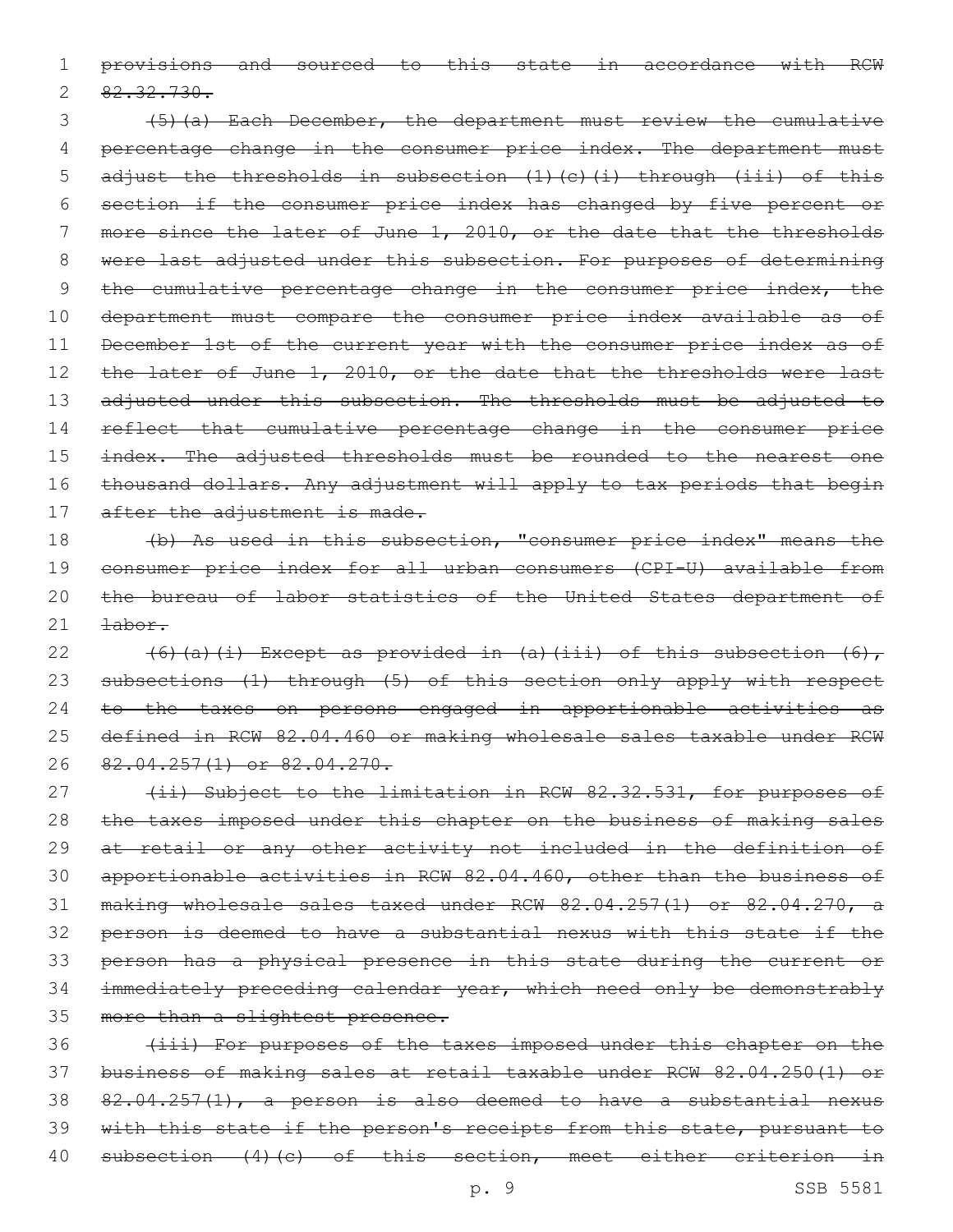2 subsection (5) of this section. 3 (b))) (ii) Subject to the limitation in RCW 82.32.531, physical 4 presence in this state, which need only be demonstrably more than a 5 slightest presence. 6 (2)(a) Cumulative gross receipts counting toward the threshold in 7 subsection (1)(c)(i) of this section include all of a person's gross 8 income of the business attributed to this state. For purposes of this 9 subsection, gross income of the business is attributed to this state 10 as follows: 11 (i) For apportionable income, all amounts included in the 12 numerator of the receipts factor under RCW 82.04.462 and, in the case 13 of financial institutions, all amounts included in the numerator of 14 the receipts factor under the rule adopted by the department as 15 authorized in RCW 82.04.460(2); and 16 (ii) For all other income, the gross income of the business 17 allocated to this state in accordance with the sourcing provisions of 18 RCW 82.32.730. 19 (b) For a marketplace facilitator, cumulative gross receipts 20 counting toward the threshold in subsection (1)(c)(i) of this section 21 include, in addition to the gross proceeds of its own sales, the 22 cumulative gross proceeds from sales by all marketplace sellers 23 through the marketplace facilitator's marketplace, including 24 marketplace sellers that do not have a substantial nexus with this 25 state under the provisions of this section. 26  $(3)(a)$  For purposes of  $((this))$  subsection  $(1)(c)(ii)$  of this 27 section, a person is physically present in this state if the person 28 has property or employees in this state. 29 ( $(\overline{+e})$ ) (b) A person is also physically present in this state for 30 the purposes of  $((\text{this}) )$  subsection  $(1)$  (c)(ii) of this section if the 31 person, either directly or through an agent or other representative, 32 engages in activities in this state that are significantly associated 33 with the person's ability to establish or maintain a market for its 34 products in this state. 35 (4) The definitions in this subsection apply throughout this 36 section unless the context clearly requires otherwise. 37 (a) "Apportionable income" has the same meaning as provided in 38 RCW 82.04.460. 39 (b) "Marketplace," "marketplace facilitator," and "marketplace 40 seller" have the same meaning as provided in RCW 82.08.010.

1 subsection (1)(c)(iii) or (iv) of this section, as adjusted under

p. 10 SSB 5581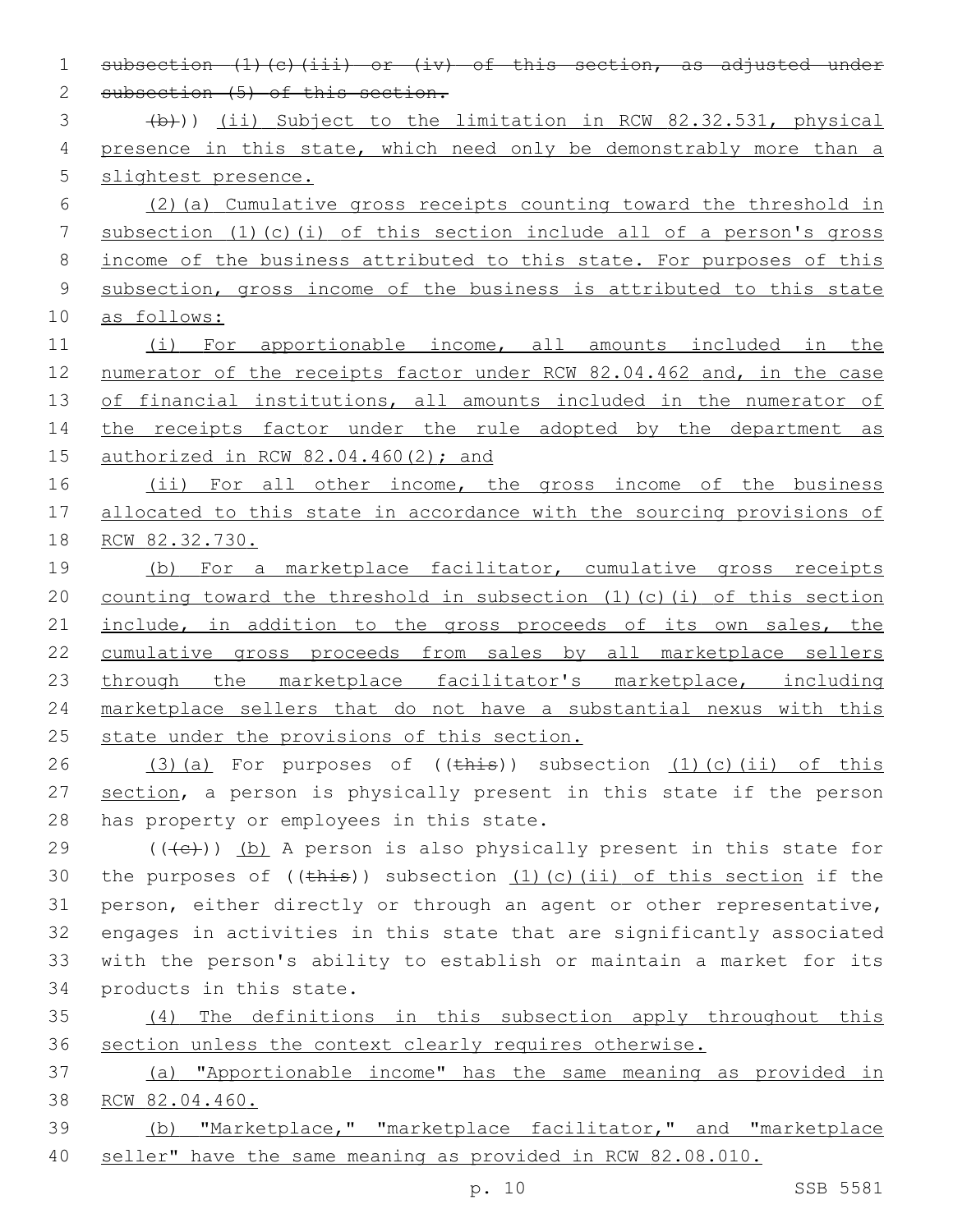1 (c) "Product" has the same meaning as provided in RCW 82.32.023.

2 **Sec. 103.** RCW 82.04.220 and 2017 3rd sp.s. c 28 s 303 are each 3 amended to read as follows:

 (1) There is levied and collected from every person that has a substantial nexus with this state, as provided in RCW 82.04.067, a tax for the act or privilege of engaging in business activities. The tax is measured by the application of rates against value of 8 products, gross proceeds of sales, or gross income of the business, 9 as the case may be.

10 (2)( $(\overline{a})$ ) A person who ( $(has)$ ) establishes a substantial nexus 11 with this state in the current calendar year under the provisions of 12 RCW 82.04.067((, based solely on the person's property, payroll, or 13 receipts in this state during the current calendar  $year<sub>r</sub>)$ ) is subject 14 to the tax imposed under this chapter for the current calendar year 15 only on business activity occurring on and after the date that the 16 person established a substantial nexus with this state in the current 17 calendar year. This subsection does not apply to a person who also 18 had a substantial nexus with this state during the immediately 19 preceding calendar year under RCW 82.04.067, and such person is 20 taxable under this chapter for the current calendar year in its 21 entirety.

# 22  $($  (( $+b$ ) This subsection  $(2)$  does not apply to any person who also 23 had a substantial nexus with this state during:

24 (i) The immediately preceding calendar year under RCW 82.04.067;  $25$   $\Theta$  $\mathbf{f}$ 

26  $(i)$  The current calendar year under RCW  $82.04.067$  (1)(a) or (b) 27 or  $(6)$   $(a)$   $(ii)$  or  $(e)$ .)

28 NEW SECTION. **Sec. 104.** A new section is added to chapter 82.02 29 RCW to read as follows:

 A person that has a substantial nexus under RCW 82.04.067 is obligated to pay all applicable taxes and fees imposed on that person's business activity, including any taxes and fees enacted after December 31, 2018. For purposes of this section, "taxes and fees" means any monetary exaction, regardless of its label, that is imposed directly on a person engaging in business and that the 36 department is responsible for collecting.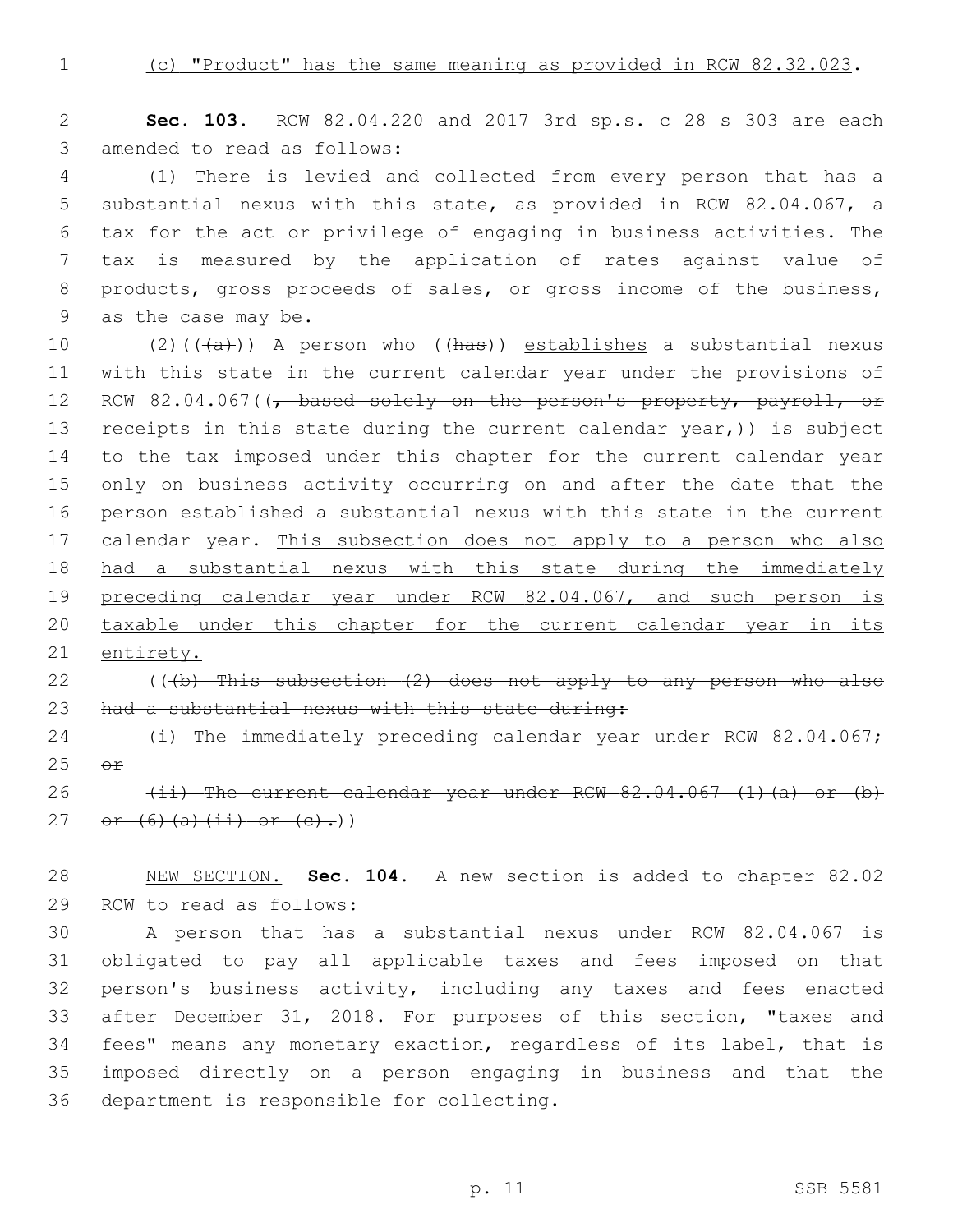**Sec. 105.** RCW 82.08.010 and 2014 c 140 s 11 are each amended to 2 read as follows:

3 For the purposes of this chapter:

 (1)(a)(i) "Selling price" includes "sales price." "Sales price" means the total amount of consideration, except separately stated trade-in property of like kind, including cash, credit, property, and services, for which tangible personal property, extended warranties, digital goods, digital codes, digital automated services, or other services or anything else defined as a "retail sale" under RCW 82.04.050 are sold, leased, or rented, valued in money, whether received in money or otherwise. No deduction from the total amount of consideration is allowed for the following: (A) The seller's cost of the property sold; (B) the cost of materials used, labor or service cost, interest, losses, all costs of transportation to the seller, 15 all taxes imposed on the seller, and any other expense of the seller; (C) charges by the seller for any services necessary to complete the sale, other than delivery and installation charges; (D) delivery 18 charges; and  $(E)$  installation charges.

 (ii) When tangible personal property is rented or leased under circumstances that the consideration paid does not represent a reasonable rental for the use of the articles so rented or leased, the "selling price" must be determined as nearly as possible according to the value of such use at the places of use of similar products of like quality and character under such rules as the 25 department may prescribe;

 (b) "Selling price" or "sales price" does not include: Discounts, including cash, term, or coupons that are not reimbursed by a third party that are allowed by a seller and taken by a purchaser on a sale; interest, financing, and carrying charges from credit extended on the sale of tangible personal property, extended warranties, digital goods, digital codes, digital automated services, or other services or anything else defined as a retail sale in RCW 82.04.050, if the amount is separately stated on the invoice, bill of sale, or similar document given to the purchaser; and any taxes legally imposed directly on the consumer that are separately stated on the invoice, bill of sale, or similar document given to the purchaser; (c) "Selling price" or "sales price" includes consideration

38 received by the seller from a third party if: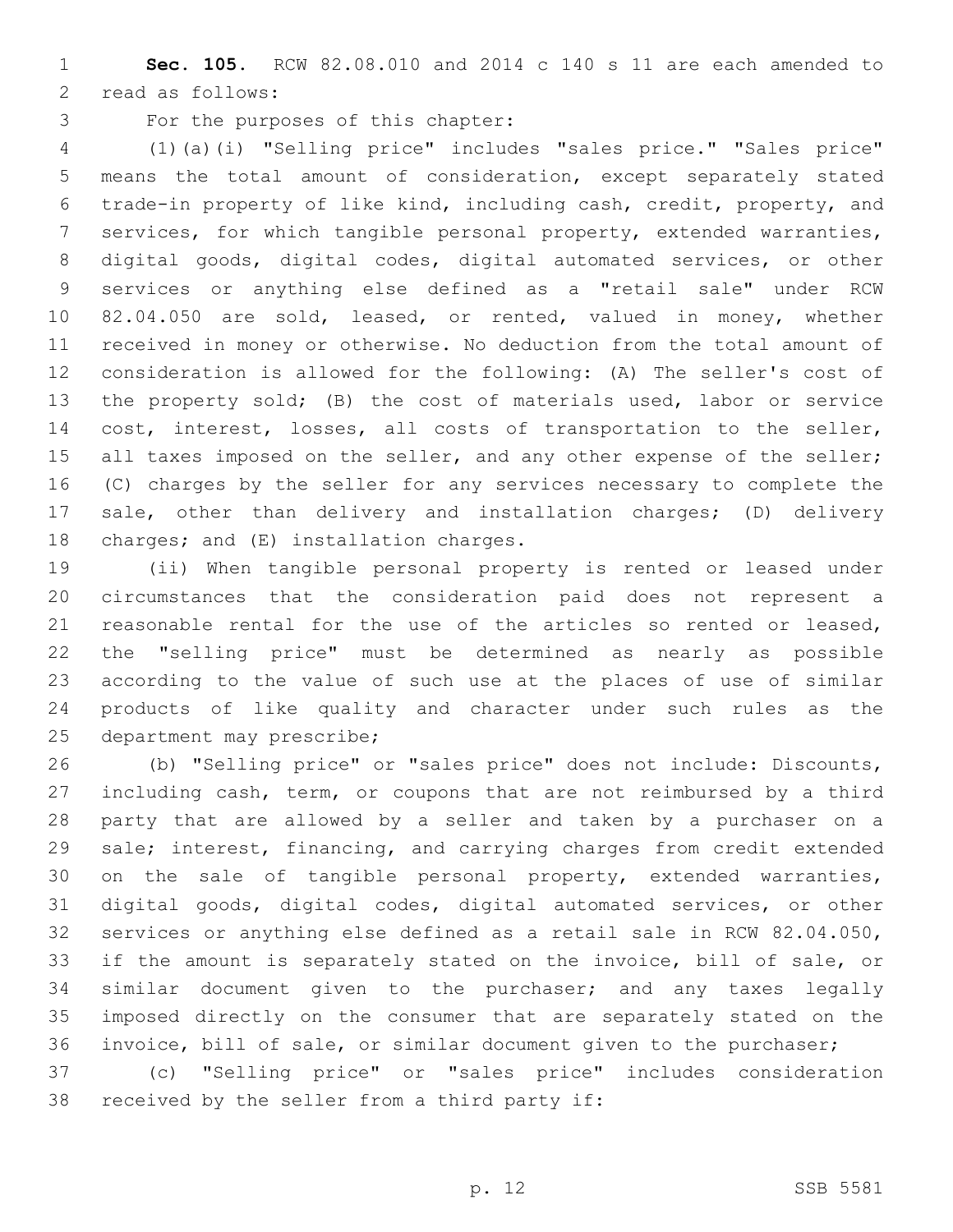(i) The seller actually receives consideration from a party other than the purchaser, and the consideration is directly related to a 3 price reduction or discount on the sale;

 (ii) The seller has an obligation to pass the price reduction or 5 discount through to the purchaser;

 (iii) The amount of the consideration attributable to the sale is fixed and determinable by the seller at the time of the sale of the 8 item to the purchaser; and

(iv) One of the criteria in this subsection (1)(c)(iv) is met:

 (A) The purchaser presents a coupon, certificate, or other documentation to the seller to claim a price reduction or discount where the coupon, certificate, or documentation is authorized, distributed, or granted by a third party with the understanding that the third party will reimburse any seller to whom the coupon, 15 certificate, or documentation is presented;

 (B) The purchaser identifies himself or herself to the seller as a member of a group or organization entitled to a price reduction or discount, however a "preferred customer" card that is available to any patron does not constitute membership in such a group; or

 (C) The price reduction or discount is identified as a third party price reduction or discount on the invoice received by the purchaser or on a coupon, certificate, or other documentation 23 presented by the purchaser;

24 (2)(a) $(i)$  "Seller" means every person, including the state and its departments and institutions, making sales at retail or retail sales to a buyer, purchaser, or consumer, whether as agent, broker, 27 or principal, except (("seller" does not mean)) as otherwise provided in this subsection (2).

 (ii) "Seller" includes marketplace facilitators, whether making sales in their own right or facilitating sales on behalf of marketplace sellers.

(b)(i) "Seller" does not include:

33  $((\overline{i}))(A)$  The state and its departments and institutions when making sales to the state and its departments and institutions; or

 (( $(i+i)$ )) (B) A professional employer organization when a covered employee coemployed with the client under the terms of a professional employer agreement engages in activities that constitute a sale at retail that is subject to the tax imposed by this chapter. In such cases, the client, and not the professional employer organization, is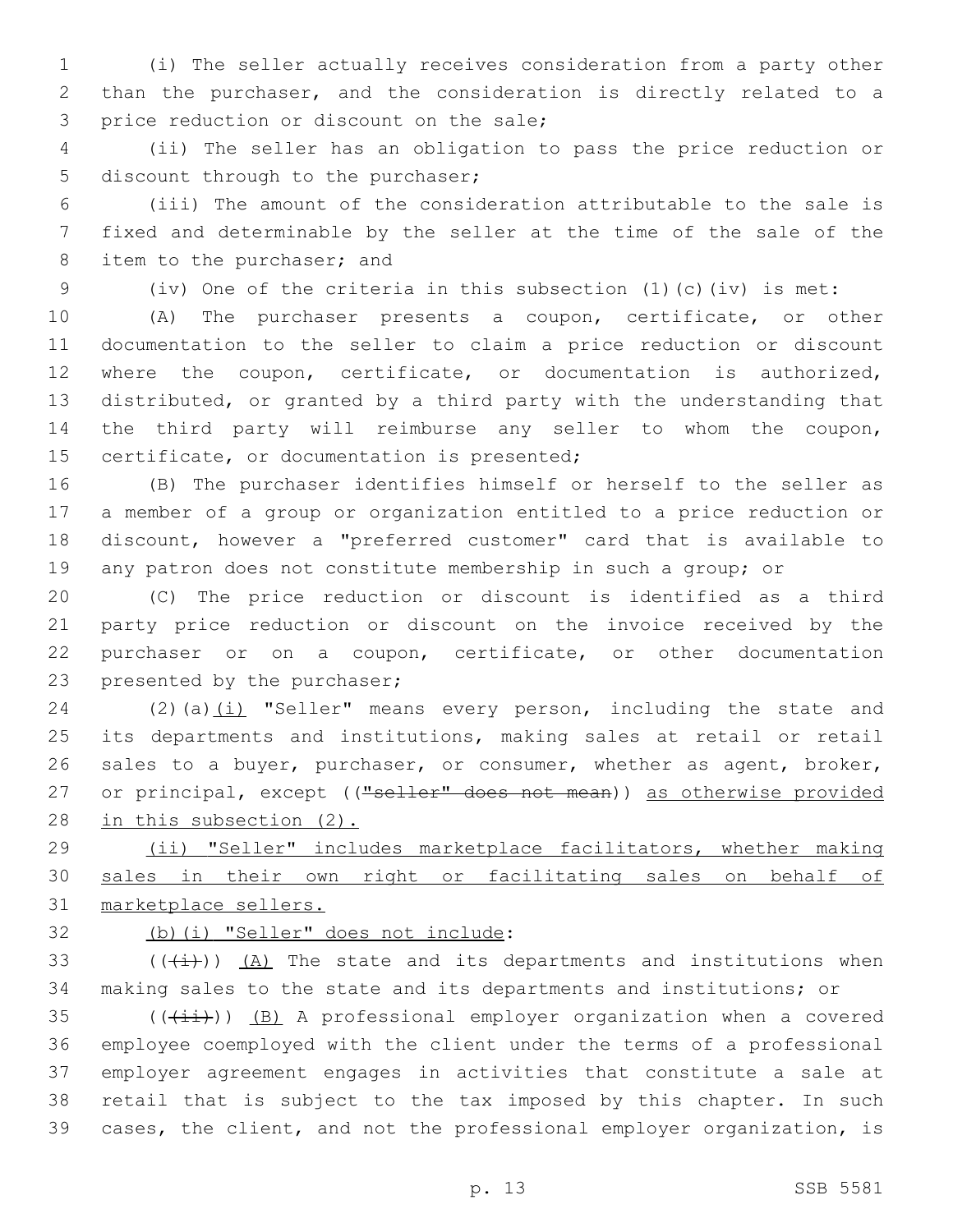deemed to be the seller and is responsible for collecting and 2 remitting the tax imposed by this chapter.

 $((+b))$   $(i)$  For the purposes of  $((+a)$   $-6)$ ) this subsection (2)(b), the terms "client," "covered employee," "professional employer agreement," and "professional employer organization" have 6 the same meanings as in RCW  $82.04.540$ ;

 (3) "Buyer," "purchaser," and "consumer" include, without 8 limiting the scope hereof, every individual, receiver, assignee, trustee in bankruptcy, trust, estate, firm, copartnership, joint venture, club, company, joint stock company, business trust, corporation, association, society, or any group of individuals acting as a unit, whether mutual, cooperative, fraternal, nonprofit, or otherwise, municipal corporation, quasi municipal corporation, and also the state, its departments and institutions and all political 15 subdivisions thereof, irrespective of the nature of the activities engaged in or functions performed, and also the United States or any 17 instrumentality thereof;

 (4) "Delivery charges" means charges by the seller of personal property or services for preparation and delivery to a location designated by the purchaser of personal property or services including, but not limited to, transportation, shipping, postage, 22 handling, crating, and packing;

 (5) "Direct mail" means printed material delivered or distributed by United States mail or other delivery service to a mass audience or to addressees on a mailing list provided by the purchaser or at the direction of the purchaser when the cost of the items are not billed directly to the recipients. "Direct mail" includes tangible personal property supplied directly or indirectly by the purchaser to the direct mail seller for inclusion in the package containing the printed material. "Direct mail" does not include multiple items of 31 printed material delivered to a single address;

 (6) The meaning attributed in chapter 82.04 RCW to the terms "tax year," "taxable year," "person," "company," "sale," "sale at wholesale," "wholesale," "business," "engaging in business," "cash discount," "successor," "consumer," "in this state," "within this state," "marijuana," "useable marijuana," and "marijuana-infused 37 products" applies equally to the provisions of this chapter;

 (7) For the purposes of the taxes imposed under this chapter and under chapter 82.12 RCW, "tangible personal property" means personal 40 property that can be seen, weighed, measured, felt, or touched, or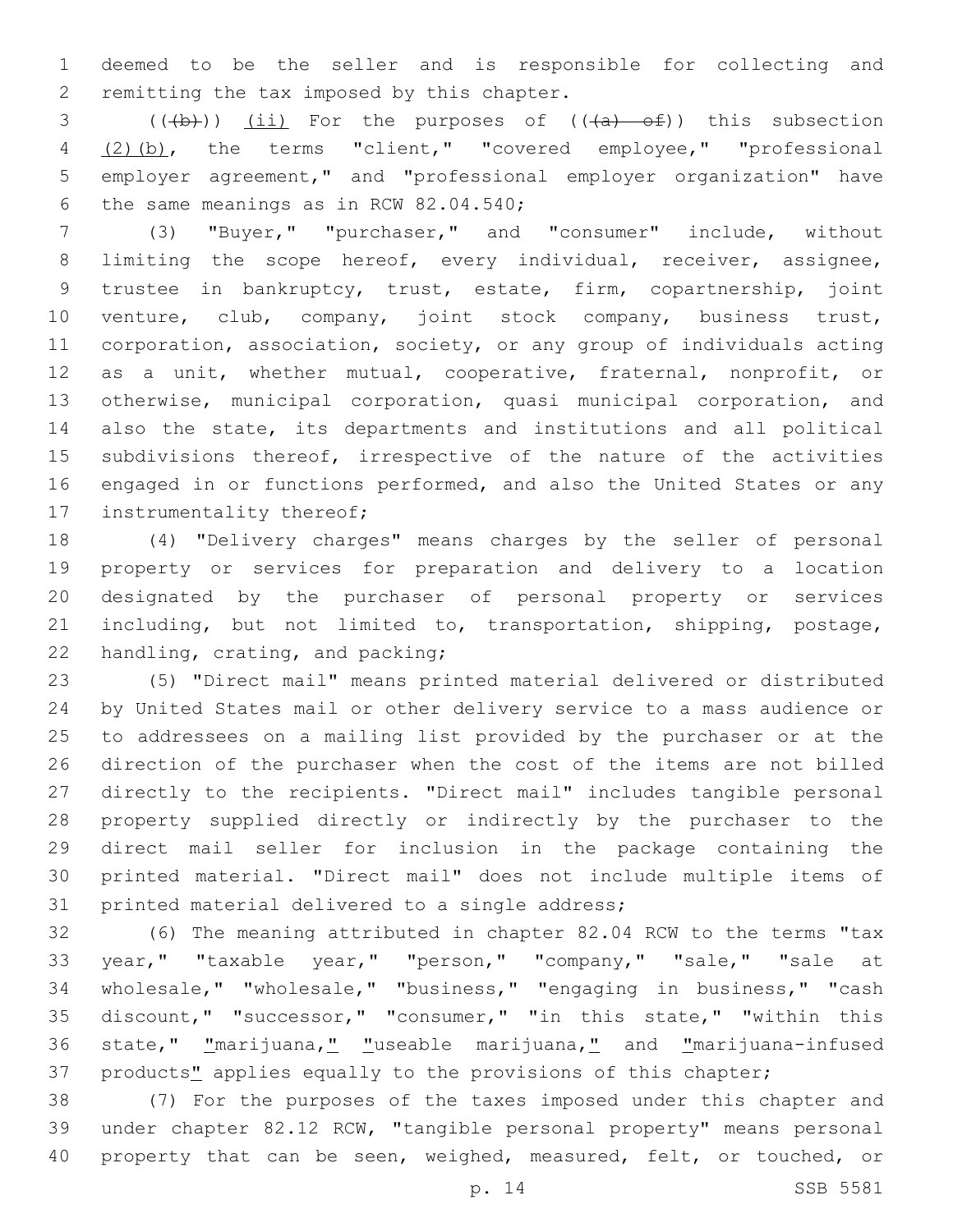that is in any other manner perceptible to the senses. Tangible personal property includes electricity, water, gas, steam, and 3 prewritten computer software;

 (8) "Extended warranty" has the same meaning as in RCW 5  $82.04.050(7)$ ;

(9) The definitions in RCW 82.04.192 apply to this chapter;

 (10) For the purposes of the taxes imposed under this chapter and chapter 82.12 RCW, whenever the terms "property" or "personal property" are used, those terms must be construed to include digital 10 goods and digital codes unless:

 (a) It is clear from the context that the term "personal 12 property" is intended only to refer to tangible personal property;

 (b) It is clear from the context that the term "property" is intended only to refer to tangible personal property, real property, 15 or both; or

 (c) To construe the term "property" or "personal property" as including digital goods and digital codes would yield unlikely, 18 absurd, or strained consequences; and

 (11) "Retail sale" or "sale at retail" means any sale, lease, or rental for any purpose other than for resale, sublease, or subrent.

 (12) The terms "agriculture," "farming," "horticulture," "horticultural," and "horticultural product" may not be construed to include or relate to marijuana, useable marijuana, or marijuana- infused products unless the applicable term is explicitly defined to include marijuana, useable marijuana, or marijuana-infused products.

 (13)(a) "Affiliated person" means a person that, with respect to another person:

28 (i) Has an ownership interest of more than five percent, whether direct or indirect, in the other person; or

 (ii) Is related to the other person because a third person, or group of third persons who are affiliated persons with respect to 32 each other, holds an ownership interest of more than five percent, 33 whether direct or indirect, in the related persons.

34 (b) For purposes of this subsection (13):

 (i) "Ownership interest" means the possession of equity in the 36 capital, the stock, or the profits of the other person; and

 (ii) An indirect ownership interest in a person is an ownership interest in an entity that has an ownership interest in the person or

in an entity that has an indirect ownership interest in the person.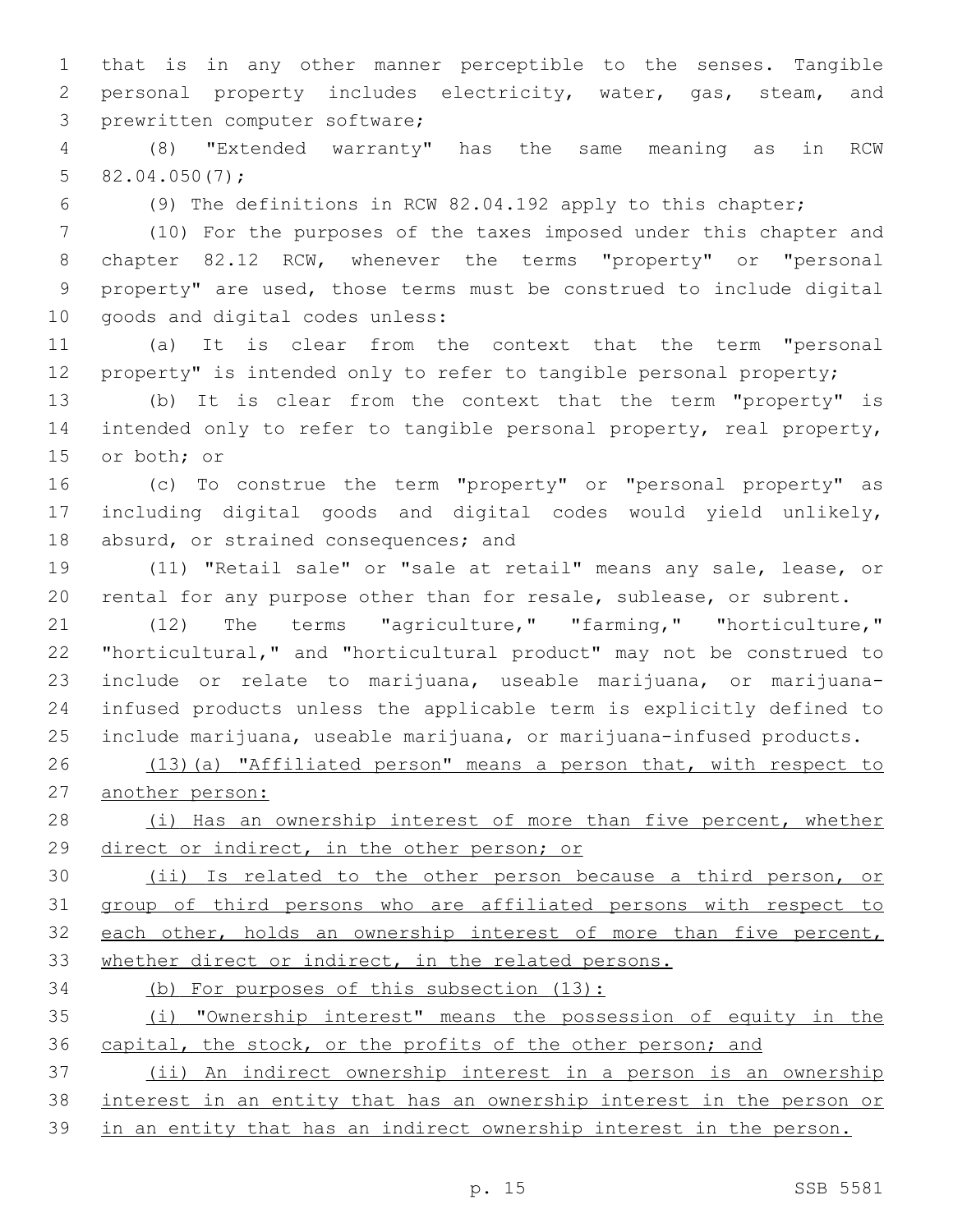| $\mathbf 1$ | "Marketplace" means a physical or electronic place,<br>(14)           |
|-------------|-----------------------------------------------------------------------|
| 2           | including, but not limited to, a store, a booth, an internet web      |
| 3           | site, a catalog or a dedicated sales software application, where      |
| 4           | tangible personal property, digital codes and digital products, or    |
| 5           | services are offered for sale.                                        |
| 6           | (15) (a) "Marketplace facilitator" means a person that:               |
| 7           | (i) Contracts with sellers to facilitate for consideration,           |
| 8           | regardless of whether deducted as fees from the transaction, the sale |
| $\mathsf 9$ | of the seller's products through a marketplace owned or operated by   |
| 10          | the person;                                                           |
| 11          | (ii) Engages directly or indirectly, through one or more              |
| 12          | affiliated persons, in transmitting or otherwise communicating the    |
| 13          | offer or acceptance between the buyer and seller. For purposes of     |
| 14          | this subsection, mere advertising does not constitute transmitting or |
| 15          | otherwise communicating the offer or acceptance between the buyer and |
| 16          | seller; and                                                           |
| 17          | (iii) Engages directly or indirectly, through one or more             |
| 18          | affiliated persons, in any of the following activities with respect   |
| 19          | to the seller's products:                                             |
| 20          | (A) Payment processing services;                                      |
| 21          | (B) Fulfillment or storage services;                                  |
| 22          | (C) Listing products for sale;                                        |
| 23          | (D) Setting prices;                                                   |
| 24          | (E) Branding sales as those of the marketplace facilitator;           |
| 25          | (F) Taking orders; or                                                 |
| 26          | (G) Providing customer service or accepting or assisting with         |
| 27          | returns or exchanges.                                                 |
| 28          | (b)(i) "Marketplace facilitator" does not include:                    |
| 29          | (A) A person who provides internet advertising services,              |
| 30          | including listing products for sale, so long as the person does not   |
| 31          | also engage in the activity described in (a) (ii) of this subsection  |
| 32          | $(15)$ in addition to any of the activities described in (a)(iii) of  |
| 33          | this subsection (15); or                                              |
| 34          | (B) A person with respect to the provision of travel agency           |
| 35          | services or the operation of a marketplace or that portion of a       |
| 36          | marketplace that enables consumers to purchase transient lodging      |
| 37          | accommodations in a hotel or other commercial transient lodging       |
| 38          | facility.                                                             |
| 39          | (ii) The exclusion in this subsection (15) (b) does not apply to a    |
| 40          | marketplace or that portion of a marketplace that facilitates the     |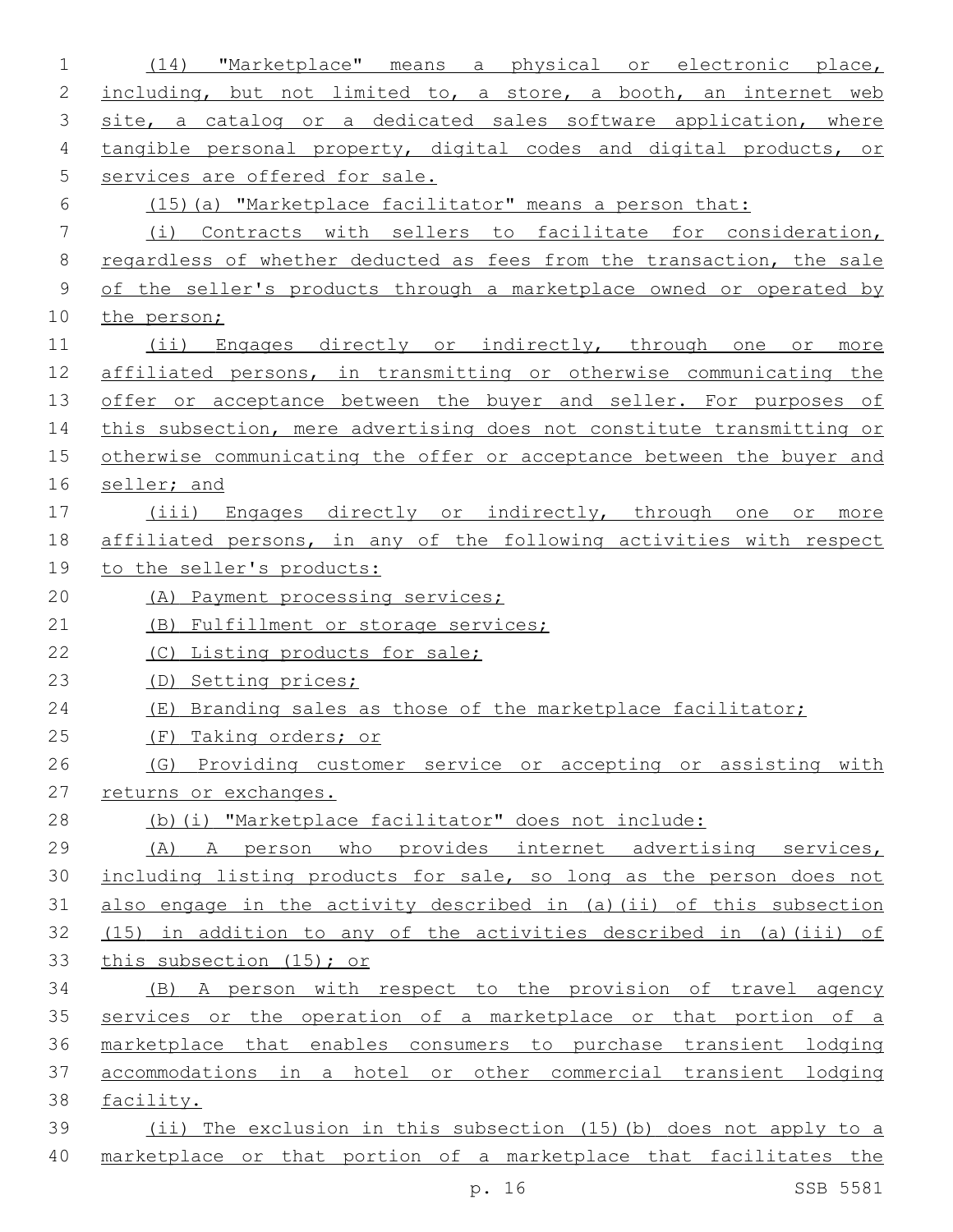1 retail sale of transient lodging accommodations in homes, apartments, 2 cabins, or other residential dwelling units.

3 (iii) For purposes of this subsection (15)(b), the following 4 definitions apply:

5 (A) "Hotel" has the same meaning as in RCW 19.48.010.

6 (B) "Travel agency services" means arranging or booking, for a 7 commission, fee or other consideration, vacation or travel packages, 8 rental car or other travel reservations or accommodations, tickets 9 for domestic or foreign travel by air, rail, ship, bus, or other 10 medium of transportation, or hotel or other lodging accommodations.

11 (16) "Marketplace seller" means a seller that makes retail sales 12 through any marketplace operated by a marketplace facilitator, 13 regardless of whether the seller is required to be registered with 14 the department under RCW 82.32.030.

15 (17) "Remote seller" means any seller, including a marketplace 16 facilitator, who does not have a physical presence in this state and 17 makes retail sales to purchasers or facilitates retail sales on 18 behalf of marketplace sellers.

19 **Sec. 106.** RCW 82.08.052 and 2015 3rd sp.s. c 5 s 202 are each 20 amended to read as follows:

21 (1) ((For purposes of this chapter, a remote seller is presumed 22 to have a substantial nexus with this state and is obligated to 23 collect retail sales tax if the remote seller enters into an 24 agreement with a resident of this state under which the resident, for 25 a commission or other consideration, directly or indirectly refers 26 potential customers, whether by a link on an internet web site or 27 otherwise, to the remote seller, if the cumulative gross receipts 28 from sales by the remote seller to customers in this state who are 29 referred to the remote seller by all residents with this type of an 30 agreement with the remote seller exceed ten thousand dollars during 31 the preceding calendar year. This presumption may be rebutted by 32 proof that the resident with whom the remote seller has an agreement 33 did not engage in any solicitation in this state on behalf of the 34 remote seller that would satisfy the nexus requirement of the United 35 States Constitution during the calendar year in question. Proof may 36 be shown by (a) establishing, in a manner acceptable to the 37 department, that (i) each in-state person with whom the remote seller 38 has an agreement is prohibited from engaging in any solicitation 39 activities in this state that refer potential customers to the remote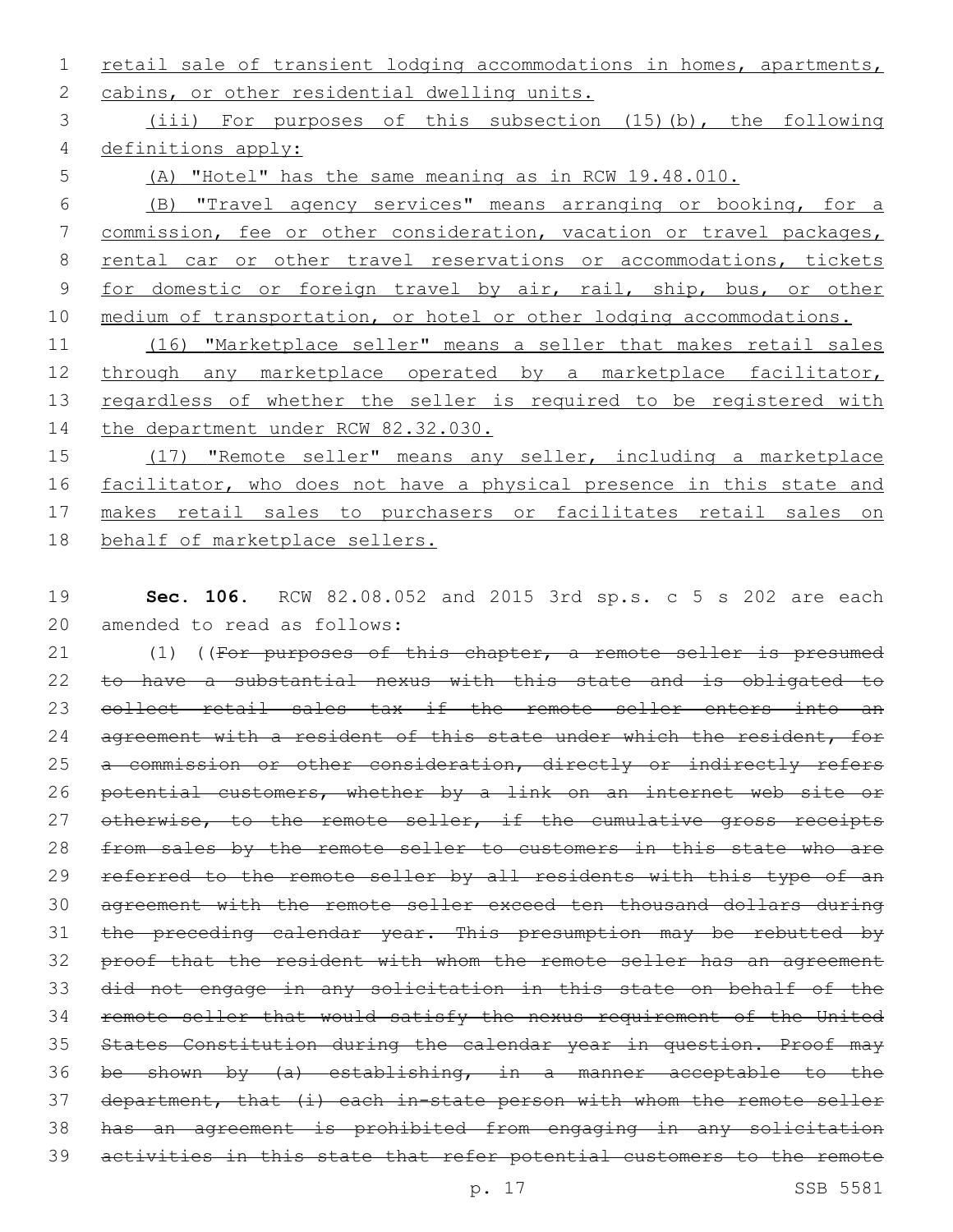seller, and (ii) such in-state person or persons have complied with 2 that prohibition; or (b) any other means as may be approved by the 3 department. (2) "Remote seller" means a seller that makes retail sales in this state through one or more agreements described in subsection (1) of this section, and the seller's other physical presence in this state, if any, is not sufficient to establish a retail sales or use tax collection obligation under the commerce clause of the United States Constitution. (3) Nothing in this section may be construed to affect in any way 11 RCW 82.04.424, 82.08.050(11), or 82.12.040(5).

 (4))) (a) From October 1, 2018, through December 31, 2019, a 13 seller is obligated to collect and remit to the department the taxes 14 imposed under this chapter, except as otherwise provided in RCW 15 82.08.0531(2) and this subsection, if the seller, in the current or 16 immediately preceding calendar year, had:

 (i) More than one hundred thousand dollars of cumulative gross 18 receipts from this state;

 (ii) Subject to the limitation in (c)(ii) of this subsection (1), two hundred or more separate transactions for the delivery of 21 products into this state; or

 (iii) Subject to the limitation in RCW 82.32.531, physical 23 presence in this state under RCW 82.04.067.

 (b) Cumulative gross receipts counting toward the threshold in (a)(i) of this subsection include a person's gross income of the business from all retail sales made by the seller and sourced to this state under RCW 82.32.730.

 (c)(i) Transactions counting toward the threshold in (a)(ii) of this subsection include all retail sales transactions made by the seller and sourced to this state under RCW 82.32.730.

 (ii) From the effective date of this section, a seller is 32 relieved of the obligation to collect the taxes imposed under this chapter and remit those taxes to the department if that obligation arose solely based on the threshold in (a)(ii) of this subsection.

 (iii) For purposes of the threshold in (a)(ii) of this subsection "transaction" means an agreement to furnish a product or products for consideration, and includes a sale as defined in RCW 82.04.040.

 (iv) The term "transaction" does not include an agreement if the agreement is canceled or rescinded before any of the products are 40 delivered to the buyer or other recipient designated by the buyer,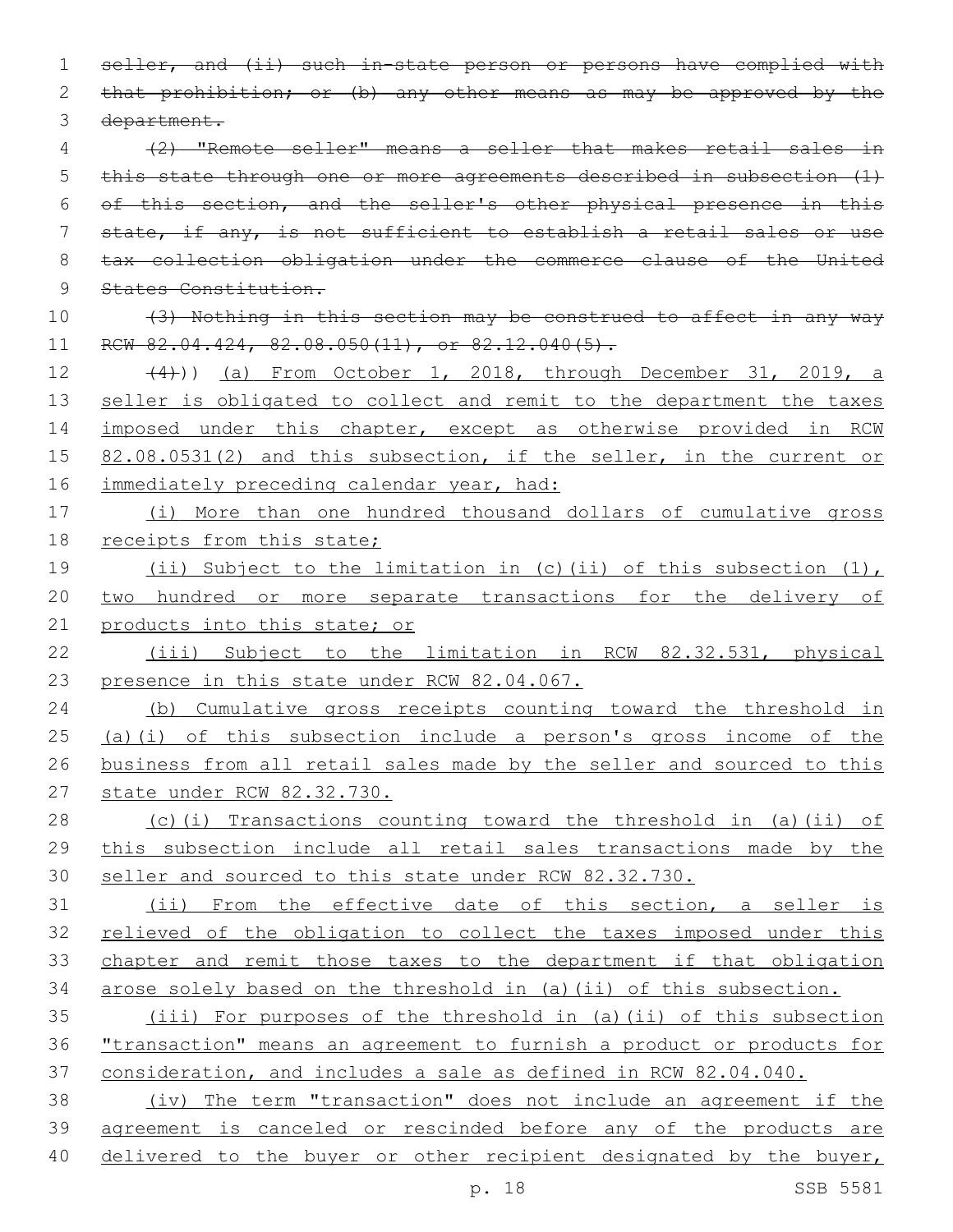the seller retains no part of the consideration from the buyer, and the seller did not collect from the buyer any tax imposed or 3 authorized under this title. (v) With regard to agreements requiring multiple payments by the consumer, such as a lease, rental, or installment sale, such agreements count as a single transaction for purposes of this subsection, regardless of the number of payments required under the agreement. However, any modification of such an agreement that provides for additional payments is counted as an additional transaction. (d)(i) Subject to (b) and (c) of this subsection (1), for a marketplace facilitator, receipts and transactions counting toward the thresholds in (a)(i) and (ii) of this subsection include, in 14 addition to the cumulative gross receipts and separate transactions 15 of its own sales, the cumulative gross receipts and separate transactions from sales by all marketplace sellers through the marketplace facilitator's marketplace, including marketplace sellers that are not obligated to collect the taxes under this chapter pursuant to the provisions of this section. (ii) For a purchase made by one consumer through a marketplace 21 facilitator, where the purchase involves sales by multiple marketplace sellers, the purchase is deemed to be one transaction for 23 the marketplace facilitator and one transaction apiece for each marketplace seller. (2) Beginning January 1, 2020, a seller with a substantial nexus with this state under RCW 82.04.067 is obligated to collect and remit to the department the taxes imposed under this chapter. (3)(a) For purposes of this section, the following definitions apply: (i) "Apportionable income" has the same meaning as provided in RCW 82.04.460. (ii) "Gross income of the business" has the same meaning as provided in RCW 82.04.080. (iii) "Product" has the same meaning as provided in RCW 82.32.023. (b) The definitions in RCW 82.13.010 apply to this section through June 30, 2019. (4)(a) A seller whose obligation to collect the taxes imposed under this chapter arises after October 1, 2018, must begin

collecting taxes imposed under this chapter as follows: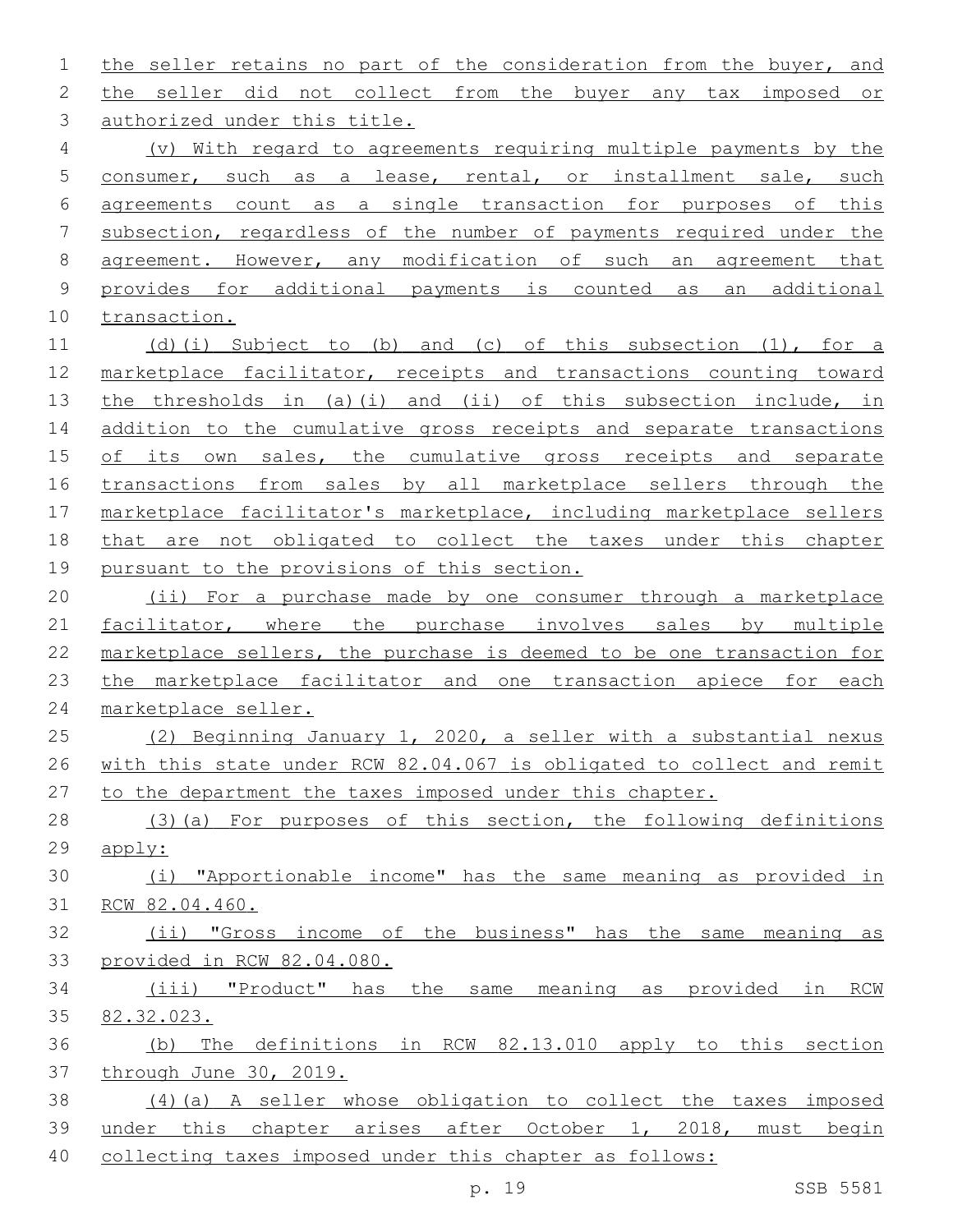(i) For a remote seller, on the first day of the first calendar month that is at least thirty days from the date that the remote seller becomes required under subsection (1) or (2) of this section 4 to collect the taxes imposed under this chapter.

 (ii) For a seller that has a physical presence in this state, immediately upon establishing a tax collection obligation under 7 subsection (1)(a)(iii) or (2) of this section.

 (b) Nothing in this subsection (4) affects the ongoing tax 9 collection obligation of any seller that was required, or elected, to 10 collect the taxes imposed under this chapter on or before October 1, 2018.

12 (5) This section is subject to RCW 82.32.762.

 NEW SECTION. **Sec. 107.** A new section is added to chapter 82.02 14 RCW to read as follows:

 A seller that is obligated to collect the taxes imposed under chapter 82.08 RCW must also collect all other applicable taxes and fees in effect as of the effective date of this section, or enacted after December 31, 2018. For purposes of this section, "taxes and fees" means any monetary exaction, regardless of its label, imposed on a buyer and that the seller is required to collect and pay over to 21 the department.

## **Part II**

## **Marketplace Facilitators**

 **Sec. 201.** RCW 82.08.0531 and 2017 3rd sp.s. c 28 s 203 are each 25 amended to read as follows:

26 (1)( $(\overline{a})$ ) For purposes of this chapter and chapters 82.04 and 27 82.12 RCW, a marketplace facilitator ((or referrer)) is deemed to be an agent of any marketplace seller making retail sales through the 29 marketplace facilitator's ((physical or electronie)) marketplace ((or directly resulting from a referral of the purchaser by the 31 referrer)).

32 (((b)) (2) Beginning October 1, 2018, marketplace facilitators subject to a tax collection obligation under RCW 82.08.052 (1) or (2) must collect and remit to the department retail sales tax on all taxable retail sales made or facilitated by the marketplace facilitator, whether in its own right or as an agent of a marketplace seller, regardless of whether the marketplace seller is subject to a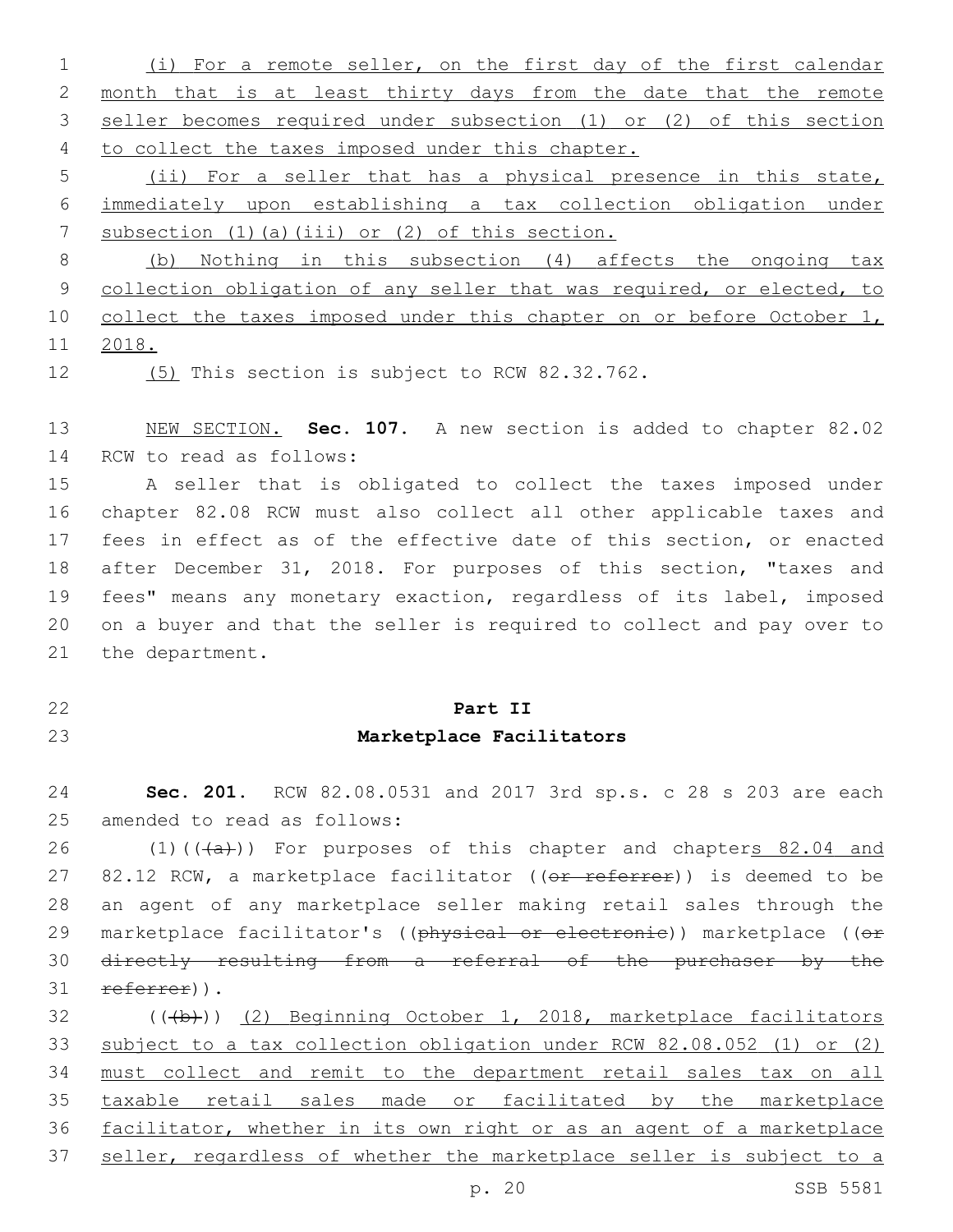tax collection obligation under RCW 82.08.052 (1) or (2). Beginning January 1, 2020, the collection obligation of a marketplace facilitator under this chapter also applies to any other taxes and fees, as defined under section 107 of this act, that are imposed on a retail sale made or facilitated by the marketplace facilitator, whether in its own right or as an agent of a marketplace seller, regardless of whether the marketplace seller has a tax collection 8 obligation under RCW 82.08.052 (1) or (2).

 (3) In addition to other applicable recordkeeping requirements, 10 the department may require a marketplace facilitator ((or referrer)) to provide or make available to the department any information the department determines is reasonably necessary to enforce the provisions of this chapter and chapter 82.13 RCW. Such information may include documentation of sales made by marketplace sellers 15 through the marketplace facilitator's ((physical or electronic)) 16 marketplace ((or directly resulting from a referral by the 17 referrer)). The department may prescribe by rule the form and manner 18 for providing this information.

19  $((+2))$   $(4)$  (a) Beginning July 1, 2019, to ensure that marketplace sellers have the necessary information to timely and accurately file 21 their excise tax returns with the department pursuant to RCW 82.32.045, a marketplace facilitator must, at a minimum, provide each 23 of its marketplace sellers with access, through a written report or 24 other means, to gross sales information for all Washington sales made as an agent of the marketplace seller under this section during the immediately preceding month. Marketplace facilitators must provide such access within fifteen calendar days following the end of each month.

 (b) If a marketplace seller does not receive the gross sales information for all Washington sales through a marketplace facilitator, as required under (a) of this subsection (4), the marketplace seller may determine its business and occupation tax liability under chapter 82.04 RCW based on a reasonable method of

 estimating Washington sales as may be required or approved by the department.

 (c) For purposes of this subsection, "Washington sales" means any sale sourced to this state under RCW 82.32.730, regardless of whether the sale is a retail sale. 39 (5) If a marketplace facilitator ((or referrer)) has fully

complied with the requirements of subsection (4)(a) of this section,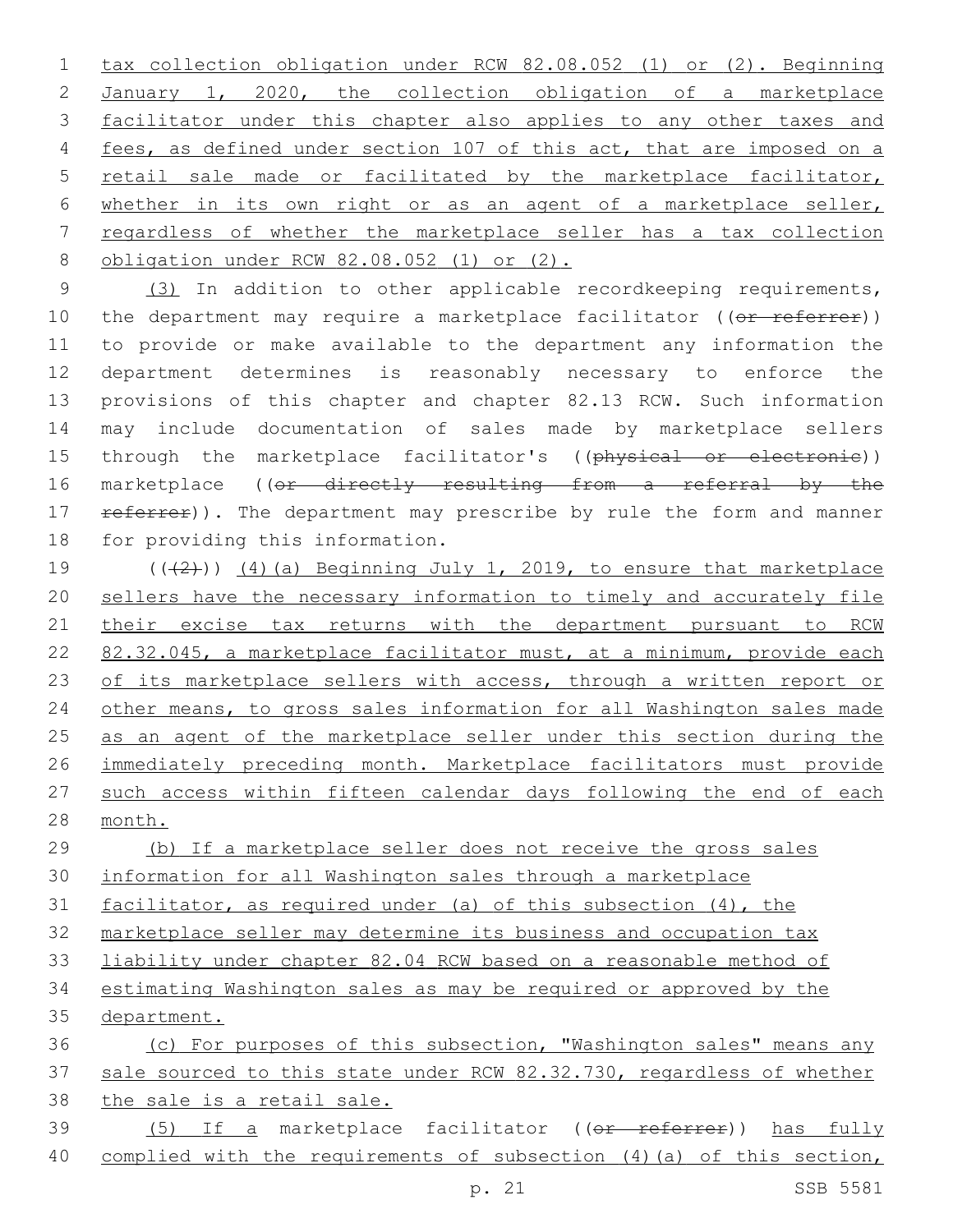1 the marketplace facilitator is relieved of liability under this 2 chapter and chapter 82.12 RCW for failure to collect the correct 3 amount of tax to the extent that the marketplace facilitator ( $(e<sup>F</sup>)$ 4 referrer)) can show to the department's satisfaction that the error 5 was due to incorrect information given to the marketplace facilitator 6 ((or referrer)) by the marketplace seller, unless the marketplace 7 facilitator( $(\tau$  or referrer,)) and marketplace seller are affiliated 8 persons. Where the marketplace facilitator ((or referrer)) is 9 relieved of liability under this subsection  $((+2+))$   $(5)$ , the 10 marketplace seller is solely liable for the amount of uncollected tax 11 due.

12  $((+3+))$   $(6)$  (a) Subject to the limits in (b) and (c) of this 13 subsection  $((+3))$   $(6)$ , a marketplace facilitator  $((0 + 1)(0))$ 14 that has fully complied with the requirements of subsection (4)(a) of 15 this section is relieved of liability under this chapter and chapter 16 82.12 RCW for the failure to collect tax on taxable retail sales to 17 the extent that the marketplace facilitator ((or referrer)) can show 18 to the department's satisfaction that:

19 (i) The taxable retail sale was made through the marketplace 20 facilitator's marketplace ((or directly resulting from a referral of 21 the purchaser by the referrer)  $\gamma$ ;

22 (ii) The taxable retail sale was made solely as the agent of a 23 marketplace seller, and the marketplace facilitator( $(\tau$  or referrer,)) 24 and marketplace seller are not affiliated persons; and

25 (iii) The failure to collect sales tax was not due to an error in 26 sourcing the sale under RCW 82.32.730.

27 (b) Liability relief for a marketplace facilitator under (a) of 28 this subsection  $((+3+))$  (6) for a calendar year is limited as 29 follows:

 (i) For calendar year 2018, the liability relief may not exceed ten percent of the total tax due under this chapter and chapter 82.12 32 RCW on taxable retail sales facilitated by the marketplace facilitator as agent of a marketplace seller and sourced to this state under RCW 82.32.730 during the same calendar year.

 (ii) For calendar year((s)) 2019((, 2020, 2021, 2022, and 2023)), the liability relief may not exceed five percent of the total tax due under this chapter and chapter 82.12 RCW on taxable retail sales by the marketplace facilitator as agent of a marketplace seller and sourced to this state under RCW 82.32.730 during the same calendar 40 year.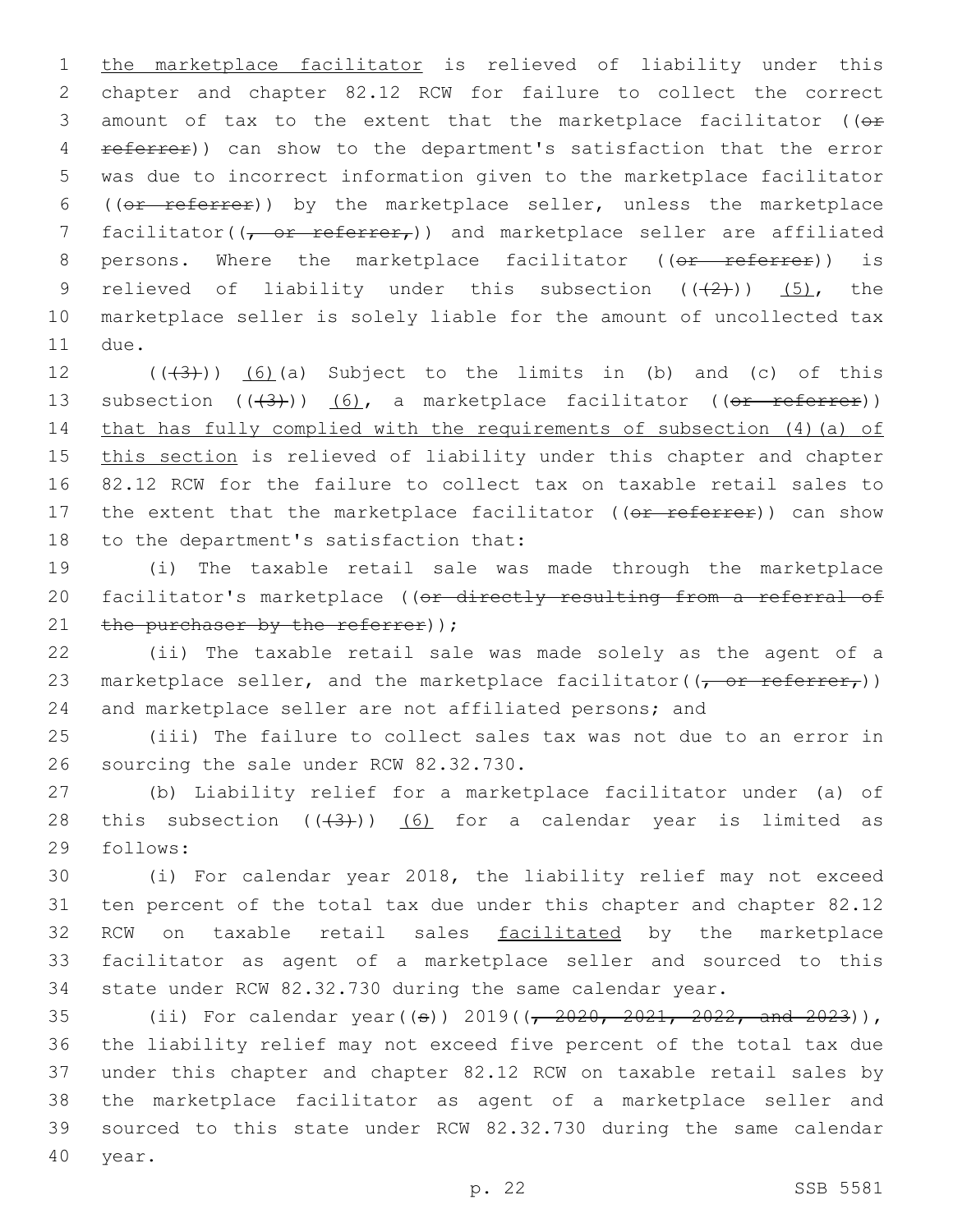- 1 (iii) ((Beginning in calendar year 2024, the liability relief may 2 not exceed three percent of the total tax due under this chapter and 3 chapter 82.12 RCW on taxable retail sales by the marketplace 4 facilitator as agent of a marketplace seller and sourced to this 5 state under RCW 82.32.730 during the same calendar year.
- 6 (c) Liability relief for a referrer under (a) of this subsection 7 (3) for a calendar year is limited as follows:

8 (i) For calendar year 2018, the liability relief may not exceed 9 ten percent of the total tax due under this chapter and chapter 82.12 10 RCW on taxable retail sales directly resulting from a referral of the 11 purchaser to the marketplace seller by the referrer and sourced to 12 this state under RCW 82.32.730 during the same calendar year.

13 (ii) For calendar years 2019, 2020, 2021, 2022, and 2023, the 14 liability relief may not exceed five percent of the total tax due 15 under this chapter and chapter 82.12 RCW on taxable retail sales 16 directly resulting from a referral of the purchaser to the 17 marketplace seller by the referrer and sourced to this state under 18 RCW 82.32.730 during the same calendar year.

19 (iii) Beginning in calendar year 2024, the liability relief may 20 not exceed three percent of the total tax due under this chapter and 21 chapter 82.12 RCW on taxable retail sales directly resulting from a 22 referral of the purchaser to the marketplace seller by the referrer 23 and sourced to this state under RCW 82.32.730 during the same 24 ealendar year.)) The provisions of this subsection (6) do not apply 25 to retail sales made after December 31, 2019.

26 (c) For purposes of this subsection (6), a retail sale is deemed 27 to be facilitated by a marketplace facilitator when the marketplace 28 facilitator either:

29 (i) Accepts the order for the product;

30 (ii) Communicates to the marketplace seller the buyer's offer to 31 purchase the product;

32 (iii) Accepts the buyer's payment for the product; or

33 (iv) Delivers or arranges for delivery of the product.

34 (d) Where the marketplace facilitator or referrer is relieved of 35 liability under this subsection  $((+3+))$   $(6)$ , the marketplace seller 36 is also relieved of liability for the amount of uncollected tax due, 37 subject to the limitations in subsection  $((+4))$  (7) of this section.

38 (e) The department may by rule determine the manner in which a 39 taxpayer may claim the liability relief provided under this 40 subsection.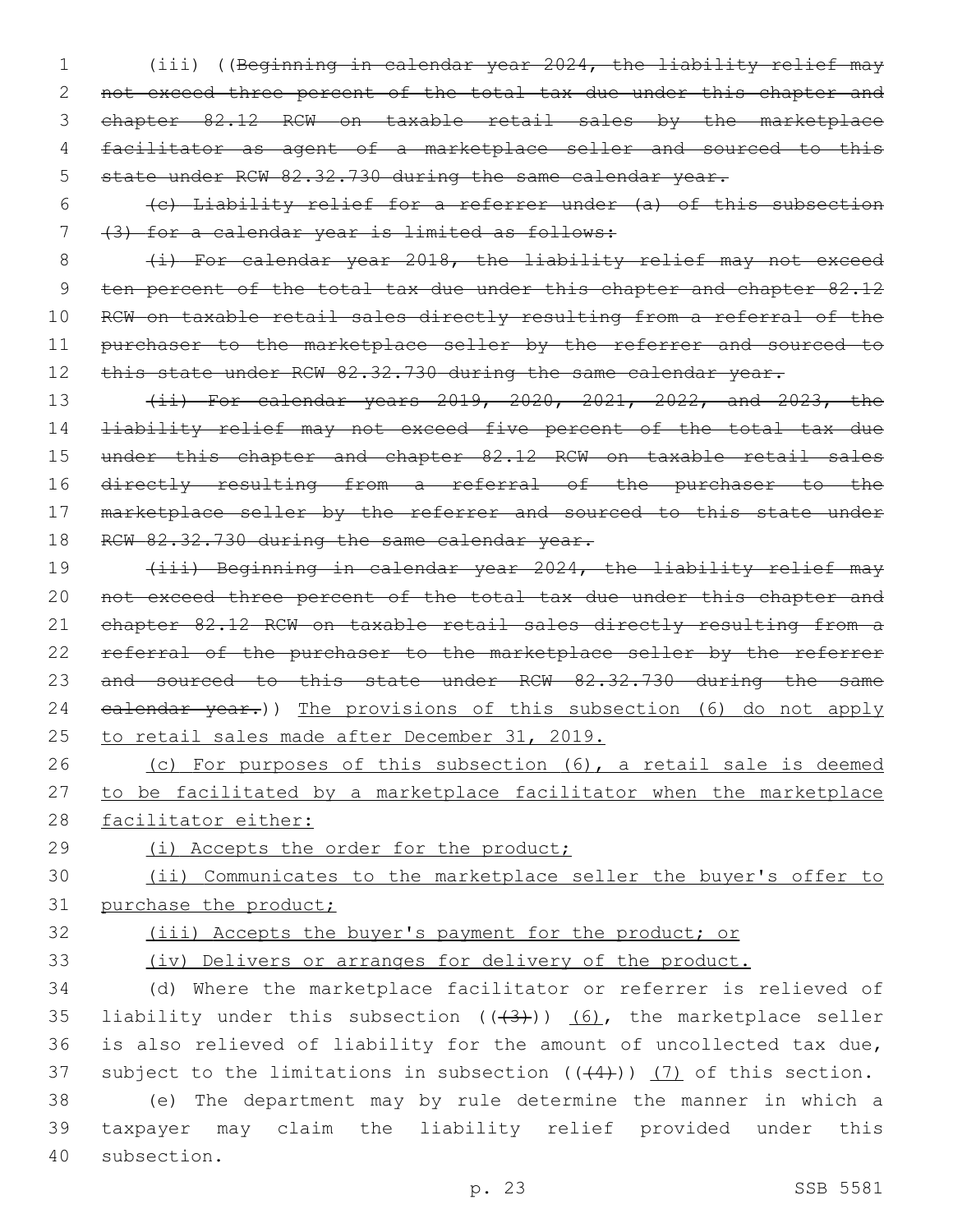1 (((4))) (7) Except as otherwise provided in this section, a 2 marketplace seller obligated ((or electing)) to collect the taxes 3 imposed under this chapter and chapter 82.12 RCW is not required to 4 collect such taxes on all taxable retail sales through a marketplace 5 operated by a marketplace facilitator ((or directly resulting from a 6 referral of the purchaser to the marketplace seller by the referrer)) 7 if the marketplace seller has obtained documentation from the 8 marketplace facilitator ((or referrer)) indicating that the 9 marketplace facilitator ((or referrer)) is registered with the 10 department and will collect all applicable taxes due under this 11 chapter and chapter 82.12 RCW on all taxable retail sales made on 12 behalf of the marketplace seller through the marketplace operated by 13 the marketplace facilitator ((or taxable retail sales directly 14 resulting from a referral of the purchaser to the marketplace seller 15 by the referrer)). The documentation required by this subsection 16  $((+4))$   $(7)$  must be provided in a form and manner prescribed by or 17 acceptable to the department. This subsection  $((+4))$  (7) does not 18 relieve a marketplace seller from liability for uncollected taxes due 19 under this chapter or chapter 82.12 RCW resulting from a marketplace 20 facilitator's ((or referrer's)) failure to collect the proper amount 21 of tax due when the error was due to incorrect information given to 22 the marketplace facilitator ((or referrer)) by the marketplace 23 seller.

24 ((45) Except as otherwise provided in this section, a marketplace 25 seller that is also a remote seller subject to RCW 82.08.053(1) is relieved of its obligation to collect sales or use taxes imposed under RCW 82.08.053 with respect to all taxable retail sales through a marketplace operated by a marketplace facilitator that provides the marketplace seller with written confirmation that the marketplace facilitator has elected to comply with the notice and reporting requirements of RCW 82.13.020 in lieu of collecting sales and use 32 taxes.

 (6) Notwithstanding subsections (4) and (5) of this section, a marketplace seller is not relieved of the obligation to collect taxes imposed under this chapter and chapter 82.12 RCW or comply with RCW 82.08.053 with respect to retail sales of digital products and digital codes, other than (a) specified digital products and digital games and (b) digital codes used to redeem specified digital products 39 and digital games, until January 1, 2020.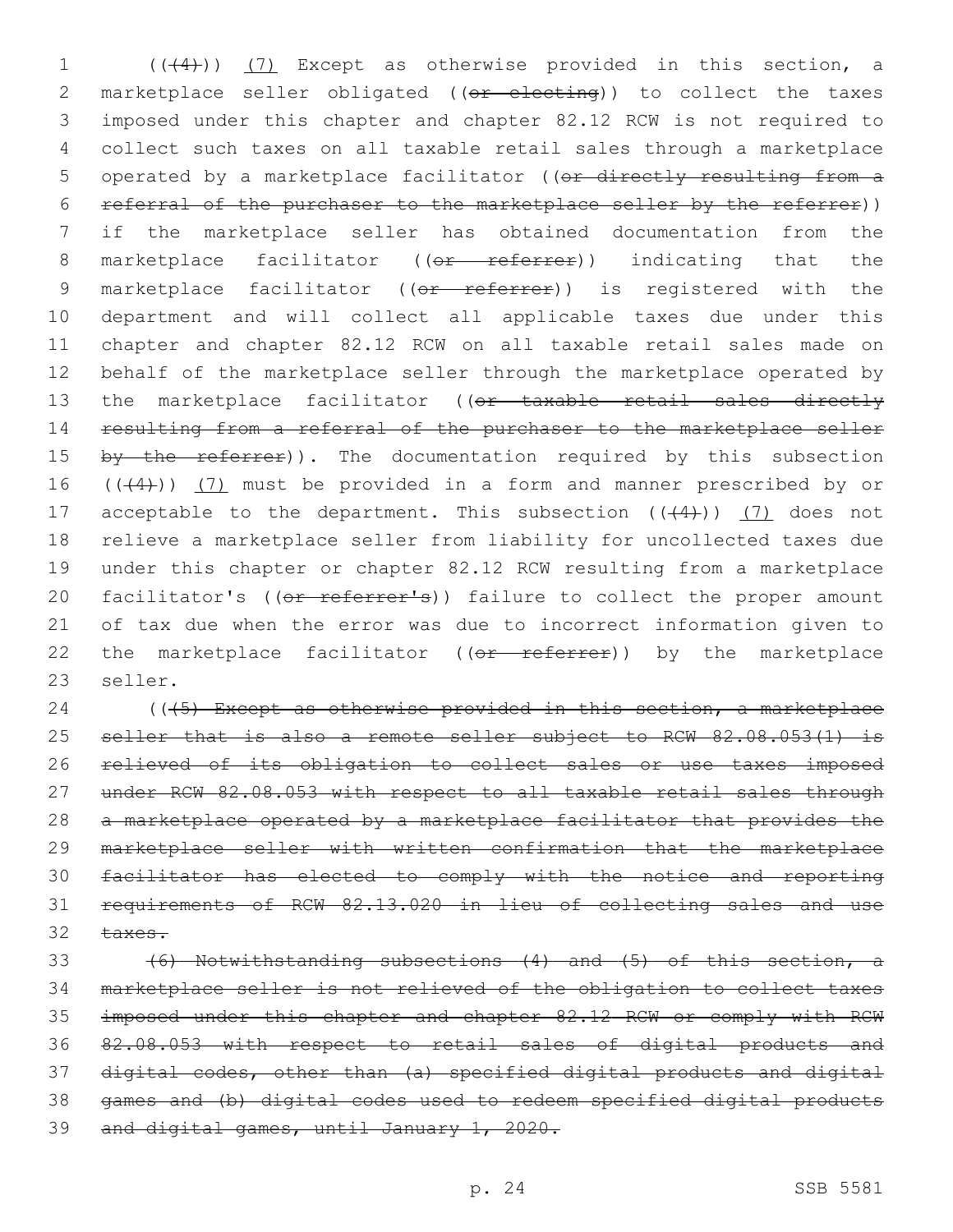1  $(7)$ )) (8) No class action may be brought against a marketplace 2 facilitator ((or referrer)) in any court of this state on behalf of purchasers arising from or in any way related to an overpayment of 4 sales or use tax collected by the marketplace facilitator (( $\theta$ r 5 referrer)), regardless of whether that claim is characterized as a tax refund claim. Nothing in this subsection affects a purchaser's right to seek a refund from the department as provided under chapter 8 82.32 RCW.

9  $((+8))$  (9) Nothing in this section affects the obligation of any 10 purchaser to remit sales or use tax and any other applicable taxes 11 and fees, as to any applicable taxable transaction in which the seller or the seller's agent does not collect and remit sales tax.

13 (((9) This section is subject to the provisions of RCW 82.32.733. (10) The definitions in RCW 82.13.010 apply to this section.))

## **Part III**

## **Repealing and Modifying Conflicting and Unnecessary Laws**

 NEW SECTION. **Sec. 301.** The following acts or parts of acts are each repealed:

 (1) RCW 82.08.053 (Remote sellers, referrers, and marketplace facilitators—Tax collection and remittance) and 2017 3rd sp.s. c 28 s 202;

(2) RCW 82.13.010 (Definitions) and 2017 3rd sp.s. c 28 s 204;

 (3) RCW 82.13.020 (Notice and reporting requirements) and 2017 3rd sp.s. c 28 s 205;24

(4) RCW 82.13.030 (Penalties) and 2017 3rd sp.s. c 28 s 206;

 (5) RCW 82.13.040 (Administration of chapter) and 2017 3rd sp.s. 27 c 28 s 207;

 (6) RCW 82.13.050 (Liability, administration, and enforcement under chapters 82.08 and 82.12 RCW) and 2017 3rd sp.s. c 28 s 208;

 (7) RCW 82.32.047 (Taxes—Payable by consumer directly to department—When due) and 2017 3rd sp.s. c 28 s 209;

 (8) RCW 82.32.733 (Changes in federal law or the streamlined sales and use tax agreement after July 7, 2017—Conflicts) and 2017 34 3rd sp.s. c 28 s 214; and

 (9) RCW 82.32.763 (Remote seller, referrer, and marketplace facilitator—Recovery procedures—Liability) and 2017 3rd sp.s. c 28 s 37 210.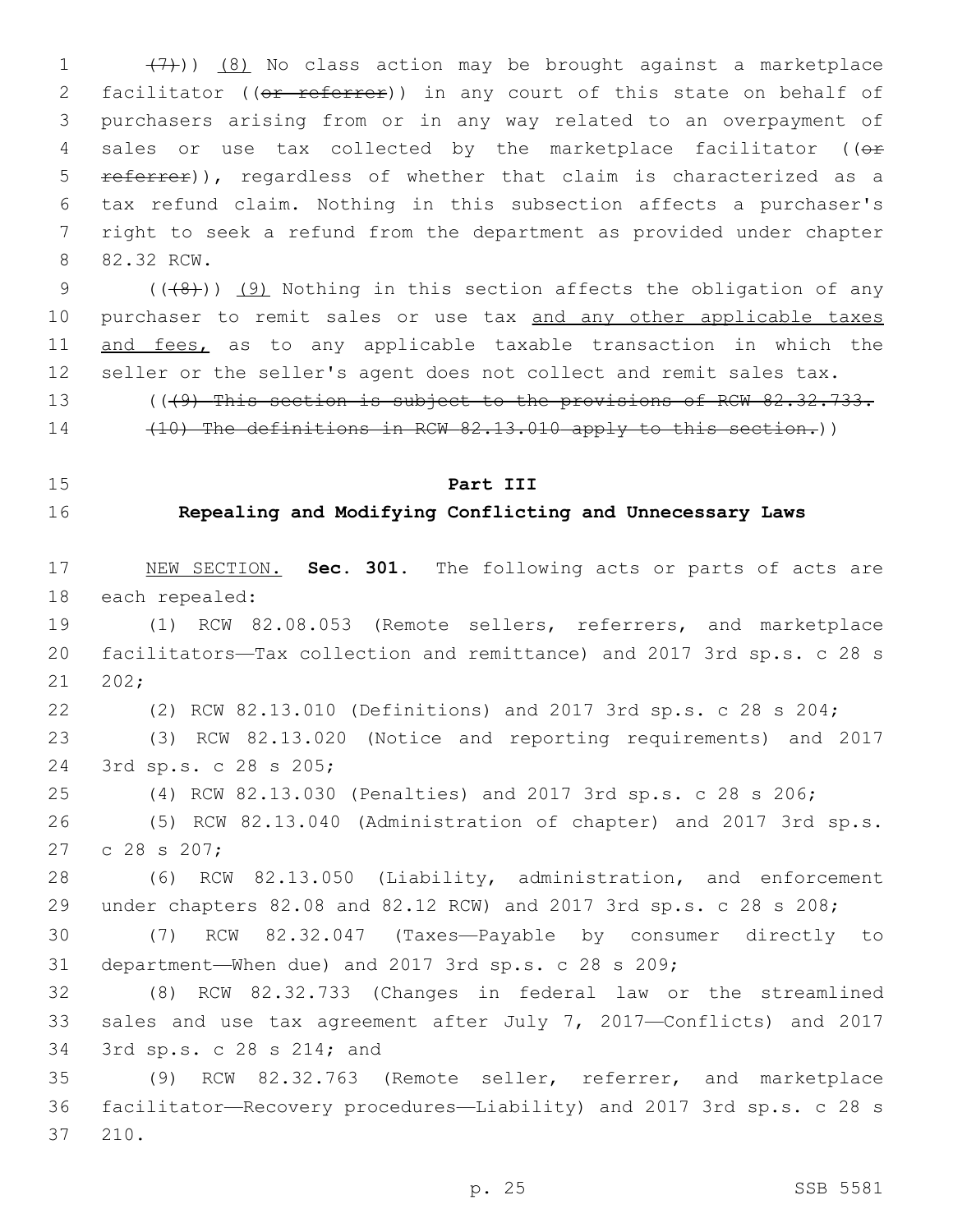**Sec. 302.** RCW 82.32.045 and 2010 1st sp.s. c 23 s 1103 are each 2 amended to read as follows:

 (1) Except as otherwise provided in this chapter and subsection (5) of this section, payments of the taxes imposed under chapters 82.04, 82.08, 82.12, 82.14, and 82.16 RCW, along with reports and returns on forms prescribed by the department, are due monthly within twenty-five days after the end of the month in which the taxable 8 activities occur.

 (2) The department of revenue may relieve any taxpayer or class of taxpayers from the obligation of remitting monthly and may require 11 the return to cover other longer reporting periods, but in no event may returns be filed for a period greater than one year. For these taxpayers, tax payments are due on or before the last day of the month next succeeding the end of the period covered by the return.

 (3) The department of revenue may also require verified annual returns from any taxpayer, setting forth such additional information as it may deem necessary to correctly determine tax liability.

 (4) Notwithstanding subsections (1) and (2) of this section, the department may relieve any person of the requirement to file returns 20 if the following conditions are met:

 (a) The person's value of products, gross proceeds of sales, or gross income of the business, from all business activities taxable 23 under chapter 82.04 RCW, is less than:

(i) Twenty-eight thousand dollars per year; or

 (ii) Forty-six thousand six hundred sixty-seven dollars per year for persons generating at least fifty percent of their taxable amount from activities taxable under RCW 82.04.255, 82.04.290(2)(a), and 28 82.04.285;

 (b) The person's gross income of the business from all activities taxable under chapter 82.16 RCW is less than twenty-four thousand 31 dollars per year; and

 (c) The person is not required to collect or pay to the department of revenue any other tax or fee which the department is 34 authorized to collect.

 (5)(a) Taxes imposed under chapter 82.08 or 82.12 RCW on taxable events that occur beginning January 1, 2019, through June 30, 2019, 37 and payable by a consumer directly to the department are due, on 38 returns prescribed by the department, by July 25, 2019.

 (b) This subsection (5) does not apply to the reporting and payment of taxes imposed under chapters 82.08 and 82.12 RCW: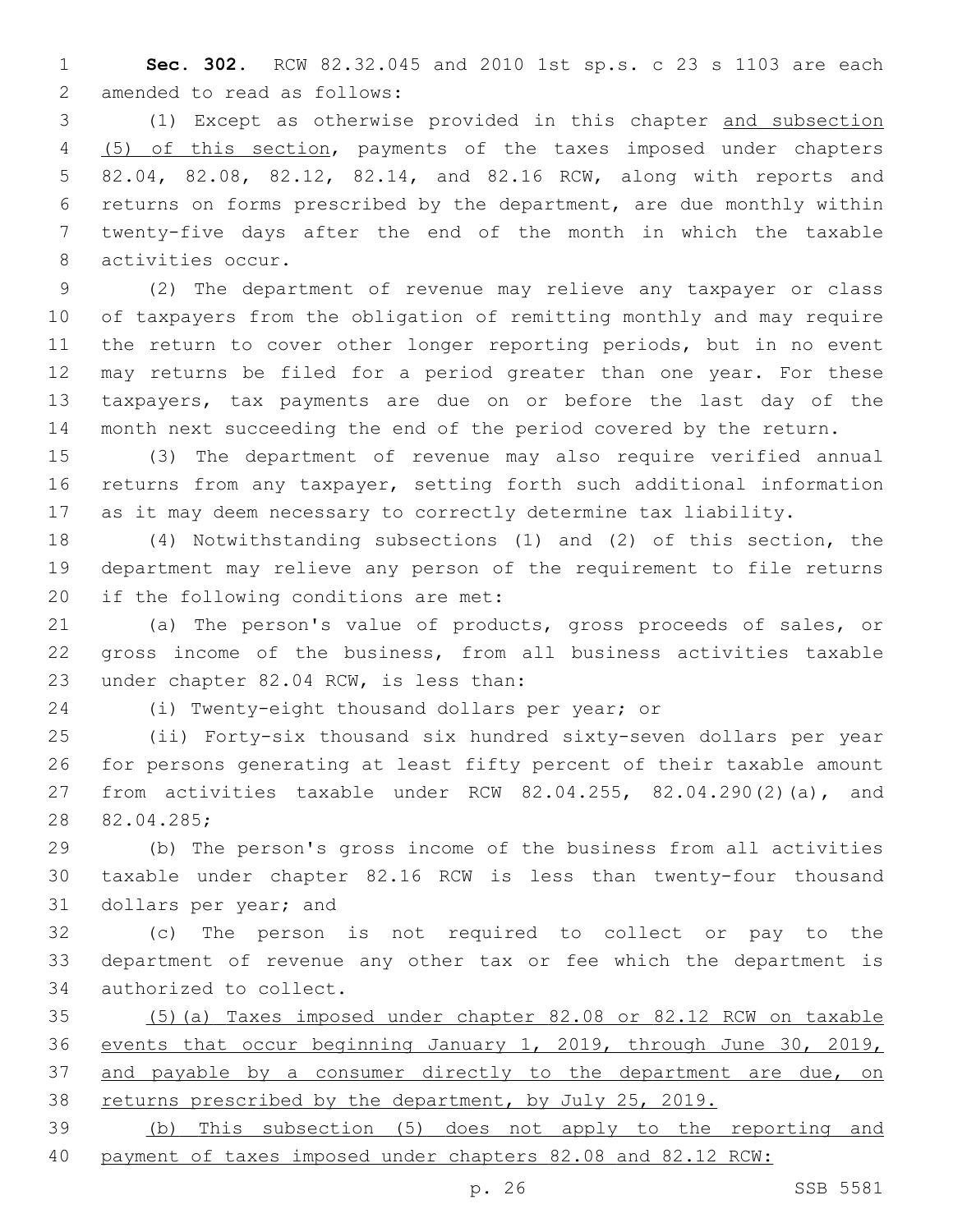(i) On the retail sale or use of motor vehicles, vessels, or aircraft; or (ii) By consumers who are engaged in business, unless the

 department has relieved the consumer of the requirement to file returns pursuant to subsection (4) of this section.

 **Ensuring Continuing Compliance with the Streamlined Sales & Use Tax Agreement and Addressing Potential Federal Preemption**

**Part IV**

 **Sec. 401.** RCW 82.08.0293 and 2017 3rd sp.s. c 28 s 101 are each 10 amended to read as follows:

 (1) The tax levied by RCW 82.08.020 does not apply to sales of food and food ingredients. "Food and food ingredients" means substances, whether in liquid, concentrated, solid, frozen, dried, or dehydrated form, that are sold for ingestion or chewing by humans and are consumed for their taste or nutritional value. "Food and food 16 ingredients" does not include:

 (a) "Alcoholic beverages," which means beverages that are suitable for human consumption and contain one-half of one percent or 19 more of alcohol by volume;

 (b) "Tobacco," which means cigarettes, cigars, chewing or pipe tobacco, or any other item that contains tobacco; and

(c) Marijuana, useable marijuana, or marijuana-infused products.

 (2) The exemption of "food and food ingredients" provided for in subsection (1) of this section does not apply to prepared food, soft drinks, bottled water, or dietary supplements. The definitions in this subsection apply throughout this section unless the context 27 clearly requires otherwise.

 (a) "Bottled water" means water that is placed in a safety sealed container or package for human consumption. Bottled water is calorie free and does not contain sweeteners or other additives except that it may contain: (i) Antimicrobial agents; (ii) fluoride; (iii) carbonation; (iv) vitamins, minerals, and electrolytes; (v) oxygen; (vi) preservatives; and (vii) only those flavors, extracts, or essences derived from a spice or fruit. "Bottled water" includes water that is delivered to the buyer in a reusable container that is 36 not sold with the water.

 (b) "Dietary supplement" means any product, other than tobacco, 38 intended to supplement the diet that: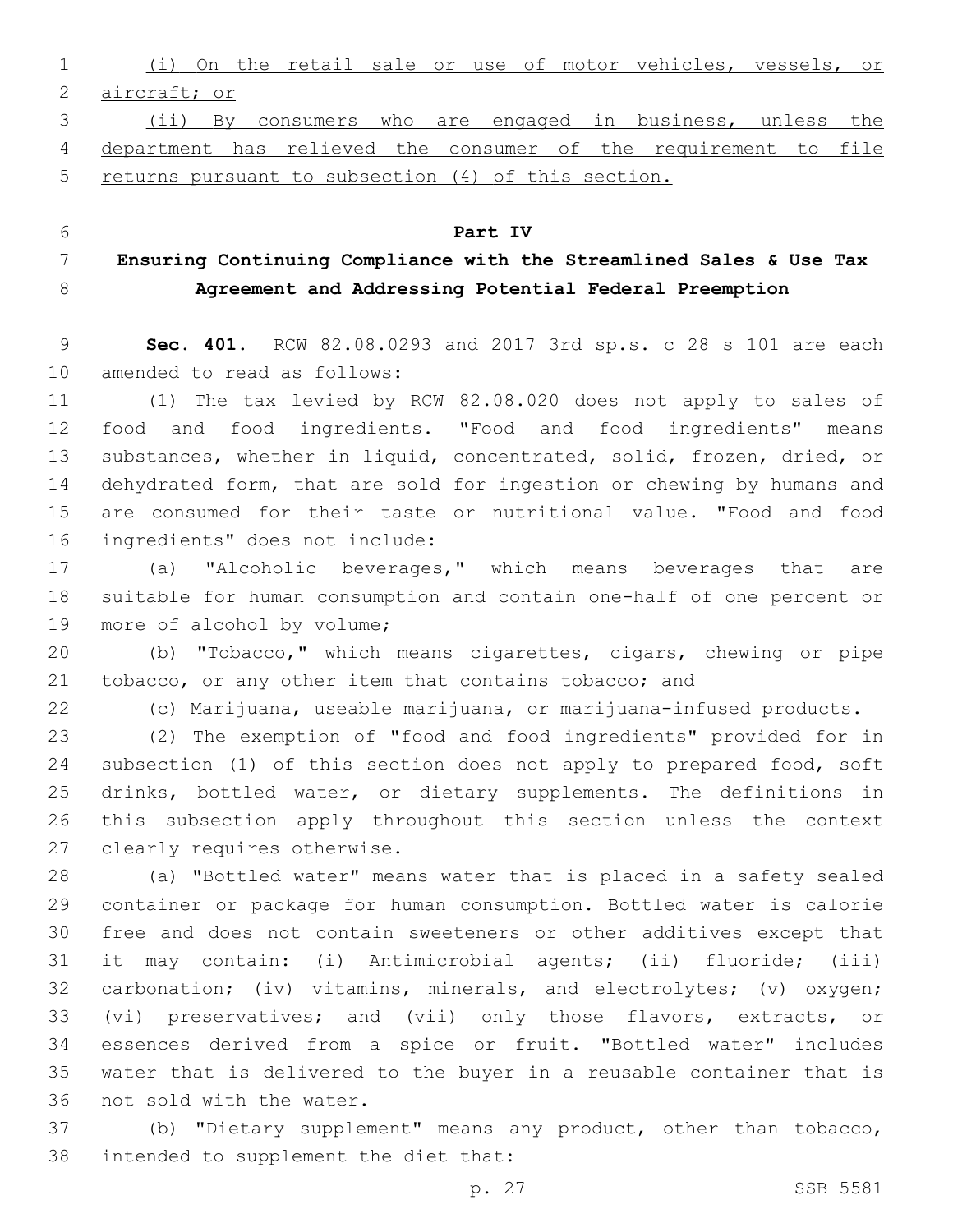(i) Contains one or more of the following dietary ingredients:

(A) A vitamin;2

(B) A mineral;3

4 (C) An herb or other botanical;

5 (D) An amino acid;

 (E) A dietary substance for use by humans to supplement the diet 7 by increasing the total dietary intake; or

 (F) A concentrate, metabolite, constituent, extract, or combination of any ingredient described in this subsection;

 (ii) Is intended for ingestion in tablet, capsule, powder, softgel, gelcap, or liquid form, or if not intended for ingestion in such form, is not represented as conventional food and is not represented for use as a sole item of a meal or of the diet; and

 (iii) Is required to be labeled as a dietary supplement, identifiable by the "supplement facts" box found on the label as required pursuant to 21 C.F.R. Sec. 101.36, as amended or renumbered 17 as of January 1, 2003.

18 (c)(i) "Prepared food" means:

(A) Food sold in a heated state or heated by the seller;

 (B) Food sold with eating utensils provided by the seller, including plates, knives, forks, spoons, glasses, cups, napkins, or straws. A plate does not include a container or packaging used to 23 transport the food; or

 (C) Two or more food ingredients mixed or combined by the seller 25 for sale as a single item, except:

 (I) Food that is only cut, repackaged, or pasteurized by the 27 seller; or

 (II) Raw eggs, fish, meat, poultry, and foods containing these raw animal foods requiring cooking by the consumer as recommended by the federal food and drug administration in chapter 3, part 401.11 of The Food Code, published by the food and drug administration, as amended or renumbered as of January 1, 2003, so as to prevent foodborne illness.33

 (ii) Food is "sold with eating utensils provided by the seller" if:

 (A) The seller's customary practice for that item is to physically deliver or hand a utensil to the customer with the food or food ingredient as part of the sales transaction. If the food or food ingredient is prepackaged with a utensil, the seller is considered to have physically delivered a utensil to the customer unless the food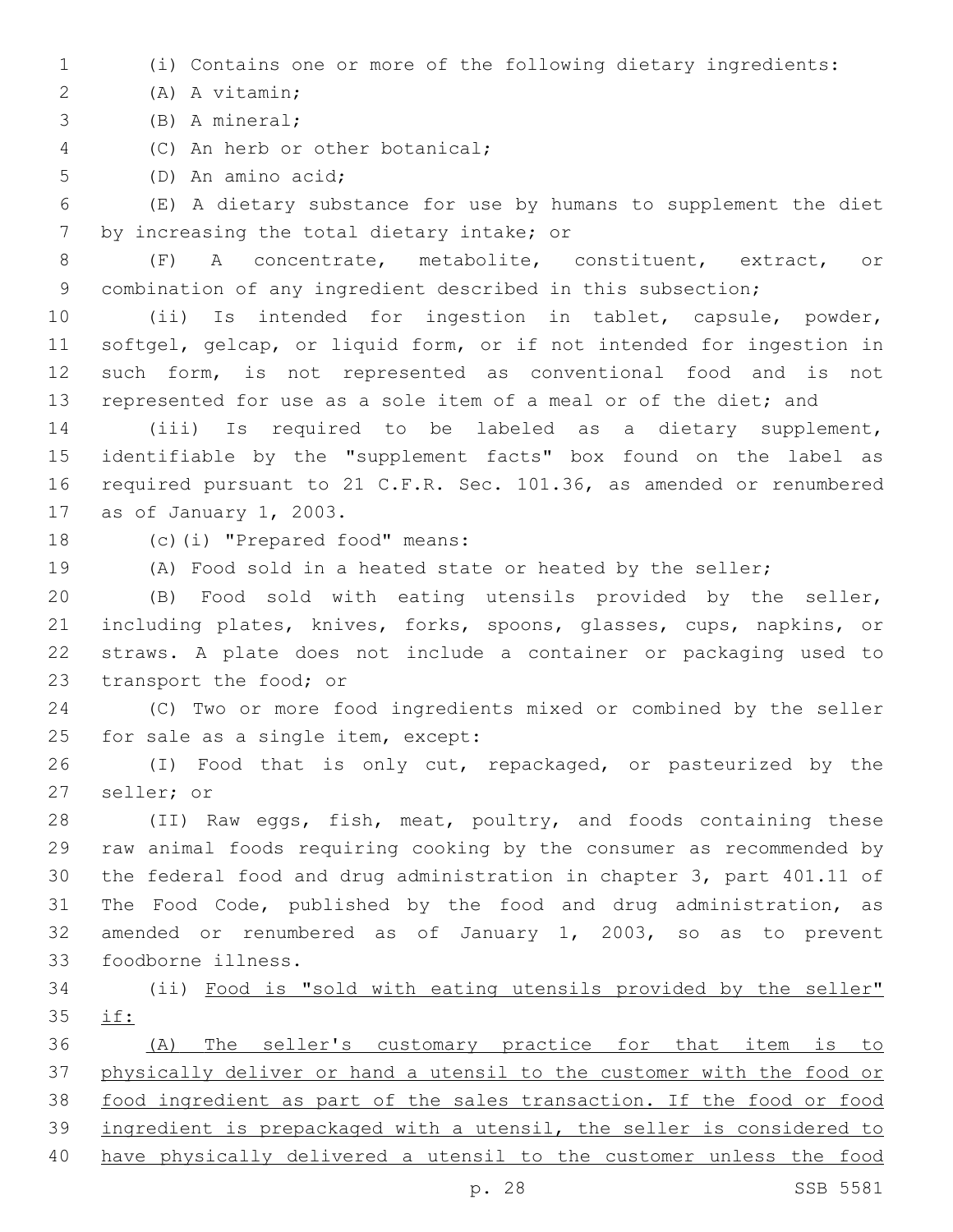and utensil are prepackaged together by a food manufacturer classified under sector 311 of the North American industry 3 classification system (NAICS);

 (B) A plate, glass, cup, or bowl is necessary to receive the food or food ingredient, and the seller makes those utensils available to its customers; or

 (C)(I) The seller makes utensils available to its customers, and the seller has more than seventy-five percent prepared food sales. 9 For purposes of this subsection (2)(c)(ii)(C), a seller has more than seventy-five percent prepared food sales if the seller's gross retail 11 sales of prepared food under (c)(i)(A), (c)(i)(C), and (c)(ii)(B) of this subsection equal more than seventy-five percent of the seller's gross retail sales of all food and food ingredients, including 14 prepared food, soft drinks, and dietary supplements.

 (II) However, even if a seller has more than seventy-five percent 16 prepared food sales, four servings or more of food or food ingredients packaged for sale as a single item and sold for a single price are not "sold with utensils provided by the seller" unless the seller's customary practice for the package is to physically hand or otherwise deliver a utensil to the customer as part of the sales 21 transaction. Whenever available, the number of servings included in a package of food or food ingredients must be determined based on the manufacturer's product label. If no label is available, the seller must reasonably determine the number of servings.

 (III) The seller must determine a single prepared food sales percentage annually for all the seller's establishments in the state based on the prior year of sales. The seller may elect to determine its prepared food sales percentage based either on the prior calendar year or on the prior fiscal year. A seller may not change its elected method for determining its prepared food percentage without the written consent of the department. The seller must determine its annual prepared food sales percentage as soon as possible after 33 accounting records are available, but in no event later than ninety days after the beginning of the seller's calendar or fiscal year. A seller may make a good faith estimate of its first annual prepared food sales percentage if the seller's records for the prior year are not sufficient to allow the seller to calculate the prepared food sales percentage. The seller must adjust its good faith estimate prospectively if its relative sales of prepared foods in the first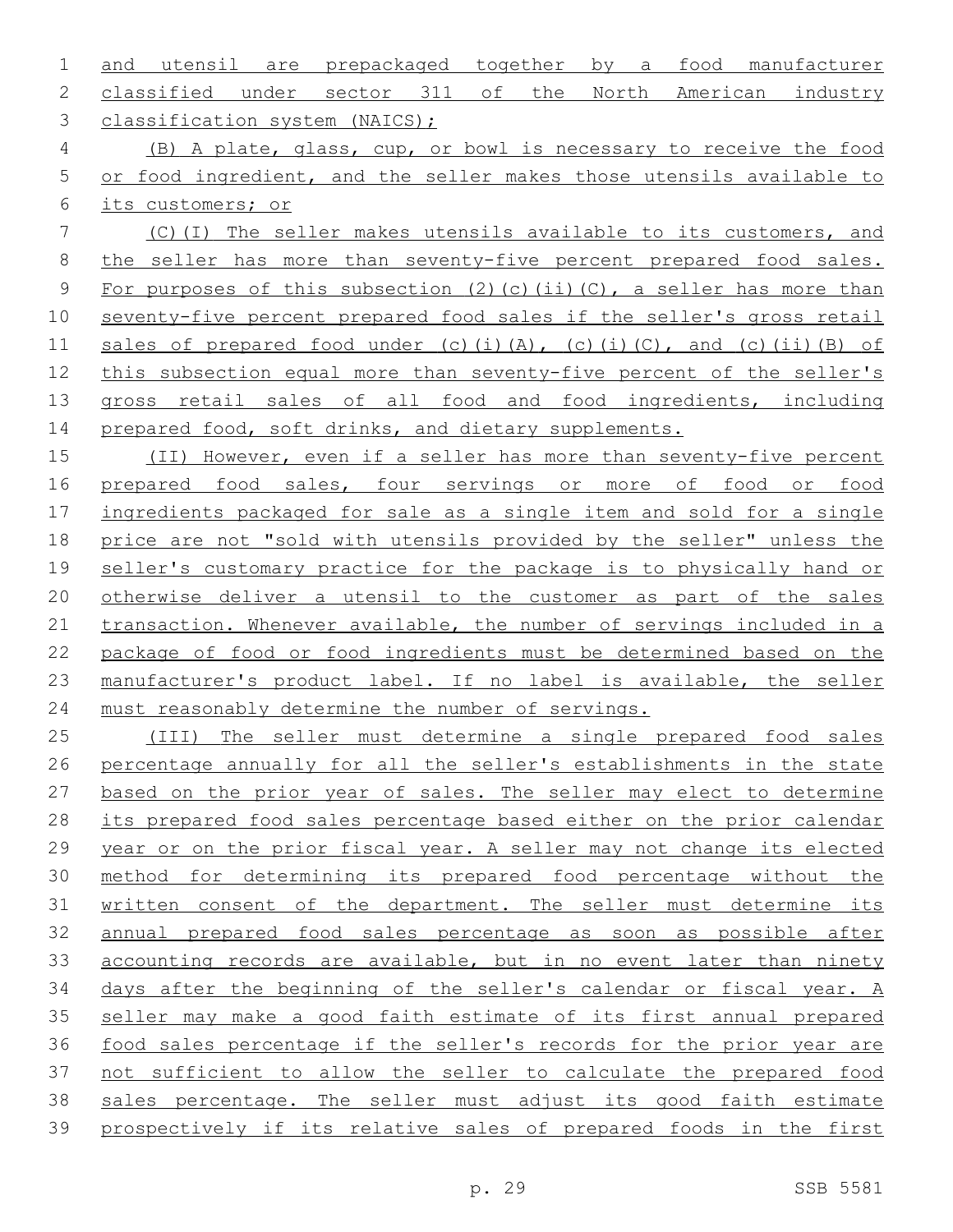ninety days of operation materially depart from the seller's 2 estimate.

3 (iii) "Prepared food" does not include the following ((food or food ingredients, if the food or food ingredients are)) items, if sold without eating utensils provided by the seller:

 (A) Food sold by a seller whose proper primary ((North American 7 industry classification system ())NAICS(())) classification is manufacturing in sector 311, except subsector 3118 (bakeries), as provided in the "North American industry classification system—United 10 States, 2002";

 (B) Food sold in an unheated state by weight or volume as a 12 single item; or

 (C) Bakery items. The term "bakery items" includes bread, rolls, buns, biscuits, bagels, croissants, pastries, donuts, Danish, cakes, tortes, pies, tarts, muffins, bars, cookies, or tortillas.

 (d) "Soft drinks" means nonalcoholic beverages that contain natural or artificial sweeteners. Soft drinks do not include beverages that contain: Milk or milk products; soy, rice, or similar milk substitutes; or greater than fifty percent of vegetable or fruit 20 juice by volume.

 (3) Notwithstanding anything in this section to the contrary, the exemption of "food and food ingredients" provided in this section applies to food and food ingredients that are furnished, prepared, or 24 served as meals:

 (a) Under a state administered nutrition program for the aged as provided for in the older Americans act (P.L. 95-478 Title III) and 27 RCW 74.38.040(6);

 (b) That are provided to senior citizens, individuals with disabilities, or low-income persons by a not-for-profit organization 30 organized under chapter 24.03 or 24.12 RCW; or

 (c) That are provided to residents, sixty-two years of age or older, of a qualified low-income senior housing facility by the lessor or operator of the facility. The sale of a meal that is billed to both spouses of a marital community or both domestic partners of a domestic partnership meets the age requirement in this subsection (3)(c) if at least one of the spouses or domestic partners is at least sixty-two years of age. For purposes of this subsection, "qualified low-income senior housing facility" means a facility: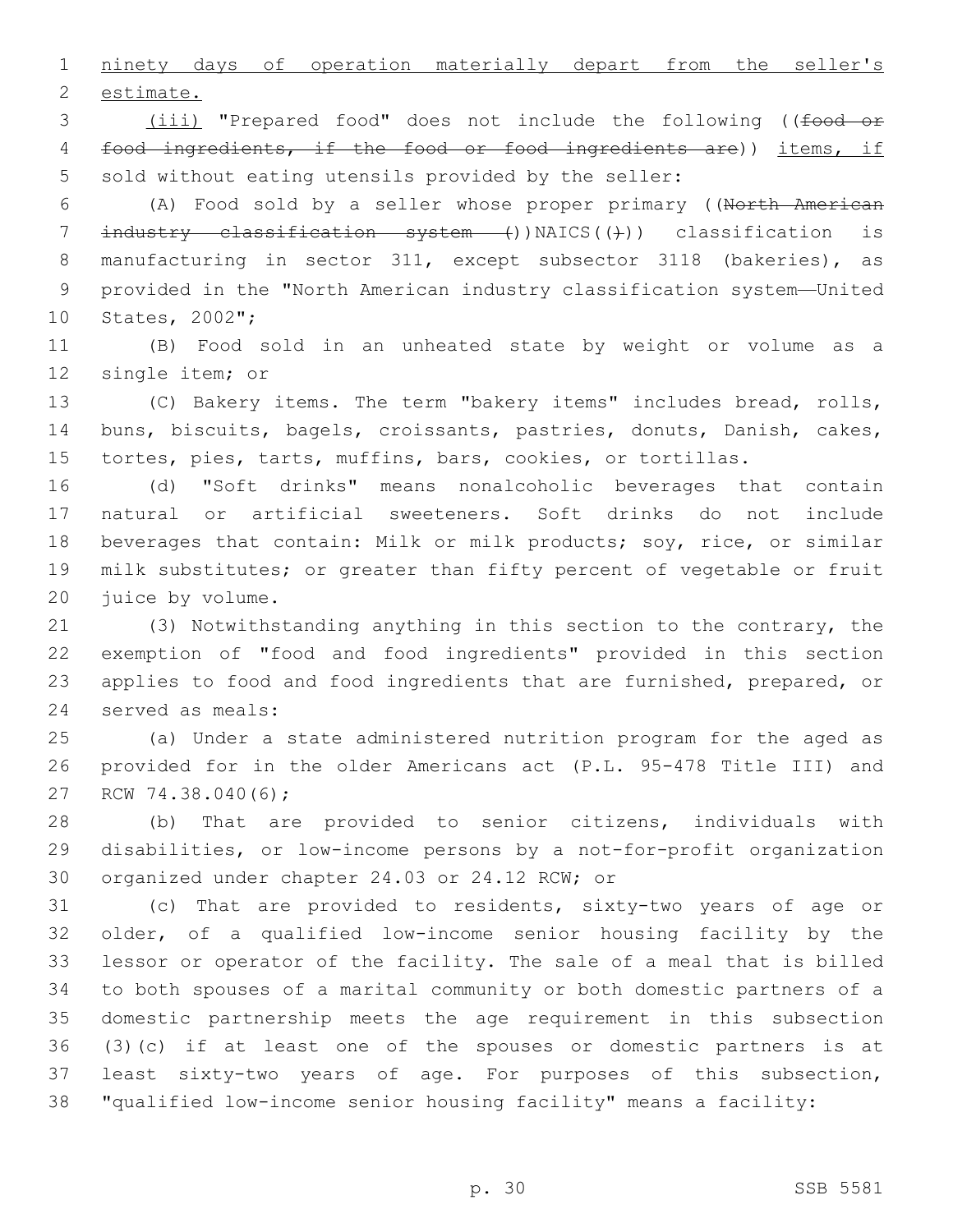(i) That meets the definition of a qualified low-income housing project under 26 U.S.C. Sec. 42 of the federal internal revenue code, 3 as existing on August 1, 2009;

 (ii) That has been partially funded under 42 U.S.C. Sec. 1485; 5 and

 (iii) For which the lessor or operator has at any time been entitled to claim a federal income tax credit under 26 U.S.C. Sec. 42 8 of the federal internal revenue code.

 (4)(a) Subsection (1) of this section notwithstanding, the retail sale of food and food ingredients is subject to sales tax under RCW 82.08.020 if the food and food ingredients are sold through a vending machine. Except as provided in (b) of this subsection, the selling price of food and food ingredients sold through a vending machine for purposes of RCW 82.08.020 is fifty-seven percent of the gross 15 receipts.

 (b) For soft drinks, bottled water, and hot prepared food and food ingredients, other than food and food ingredients which are heated after they have been dispensed from the vending machine, the selling price is the total gross receipts of such sales divided by the sum of one plus the sales tax rate expressed as a decimal.

 (c) For tax collected under this subsection (4), the requirements that the tax be collected from the buyer and that the amount of tax 23 be stated as a separate item are waived.

 **Sec. 402.** RCW 82.32.020 and 2015 c 86 s 309 are each amended to 25 read as follows:

26 For the purposes of this chapter:

 (1) The meaning attributed in chapters 82.01 through 82.27 RCW to the words and phrases "tax year," "taxable year," "person," "company," "gross proceeds of sales," "gross income of the business," "business," "engaging in business," "successor," "gross operating revenue," "gross income," "taxpayer," "retail sale," "seller," "buyer," "purchaser," "extended warranty," and "value of products" 33 apply equally to the provisions of this chapter.

 (2) Unless the context clearly requires otherwise, the term "tax" includes any monetary exaction, regardless of its label, that the department is responsible for collecting, but not including interest, penalties, the surcharge imposed in RCW 40.14.027, or fees incurred 38 by the department and recouped from taxpayers.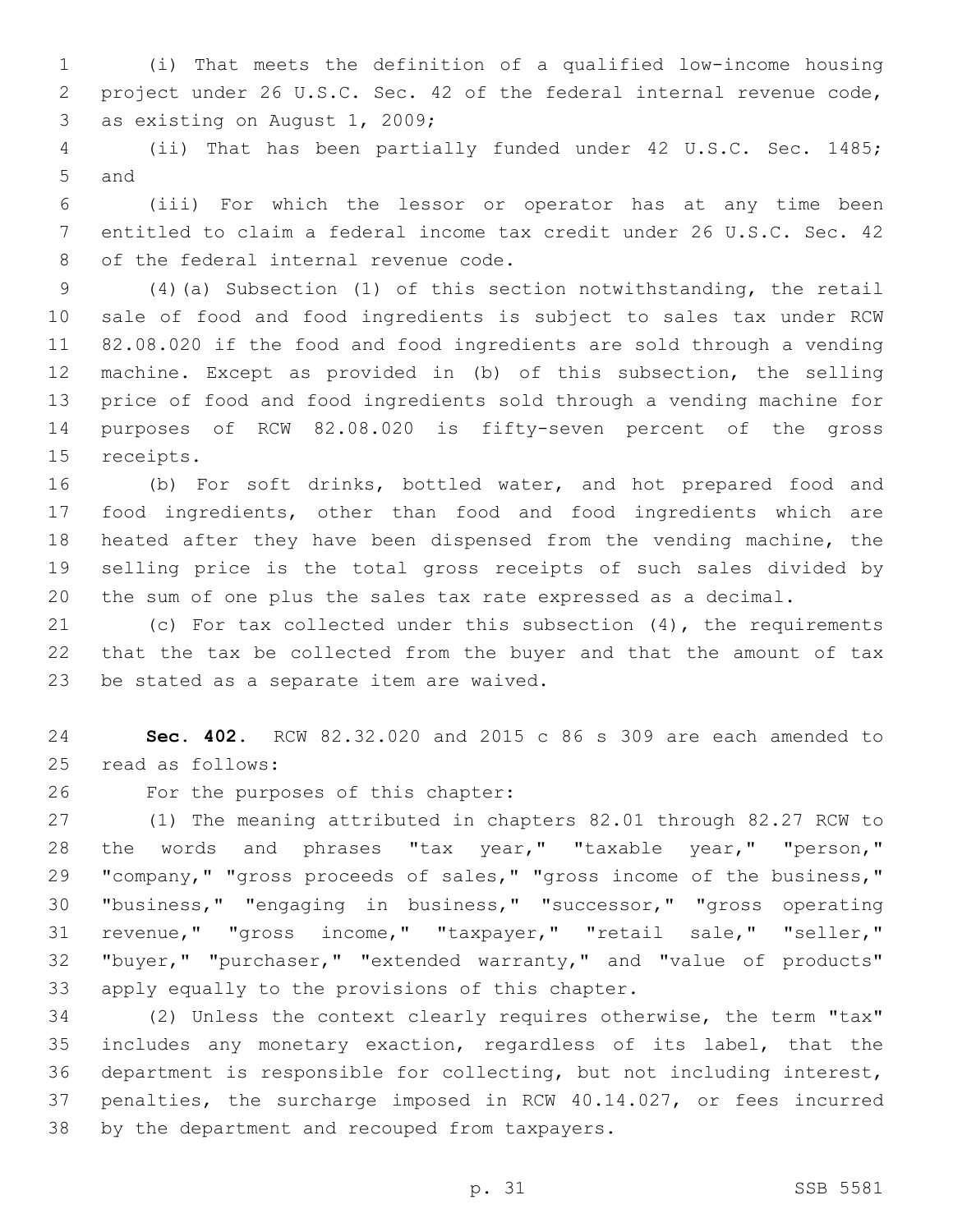(3) Whenever "property" or "personal property" is used, those terms must be construed to include digital goods and digital codes unless: (a) It is clear from the context that the term "personal property" is intended only to refer to tangible personal property; (b) it is clear from the context that the term "property" is intended only to refer to tangible personal property, real property, or both; or (c) to construe the term "property" or "personal property" as including digital goods and digital codes would yield unlikely, 9 absurd, or strained consequences.

 (4) The definitions in this subsection apply throughout this chapter, unless the context clearly requires otherwise.

 (a) "Agreement" means the streamlined sales and use tax 13 agreement.

 (b) "Associate member" means a petitioning state that is found to 15 be in compliance with the agreement and changes to its laws, rules, or other authorities necessary to bring it into compliance are not in effect, but are scheduled to take effect on or before January 1, 18 2008. The petitioning states, by majority vote, may also grant associate member status to a petitioning state that does not receive an affirmative vote of three-fourths of the petitioning states upon a finding that the state has achieved substantial compliance with the terms of the agreement as a whole, but not necessarily each required provision, measured qualitatively, and there is a reasonable expectation that the state will achieve compliance by January 1, 2008.

 (c) "Certified automated system" means software certified under the agreement to calculate the tax imposed by each jurisdiction on a transaction, determine the amount of tax to remit to the appropriate 29 state, and maintain a record of the transaction.

 (d) "Certified service provider" means an agent certified under the agreement to perform all of the seller's sales and use tax functions, other than the seller's obligation to remit tax on its own 33 purchases.

(e)(i) "Member state" means a state that:34

 (A) Has petitioned for membership in the agreement and submitted 36 a certificate of compliance; and

 (B) Before the effective date of the agreement, has been found to be in compliance with the requirements of the agreement by an affirmative vote of three-fourths of the other petitioning states; or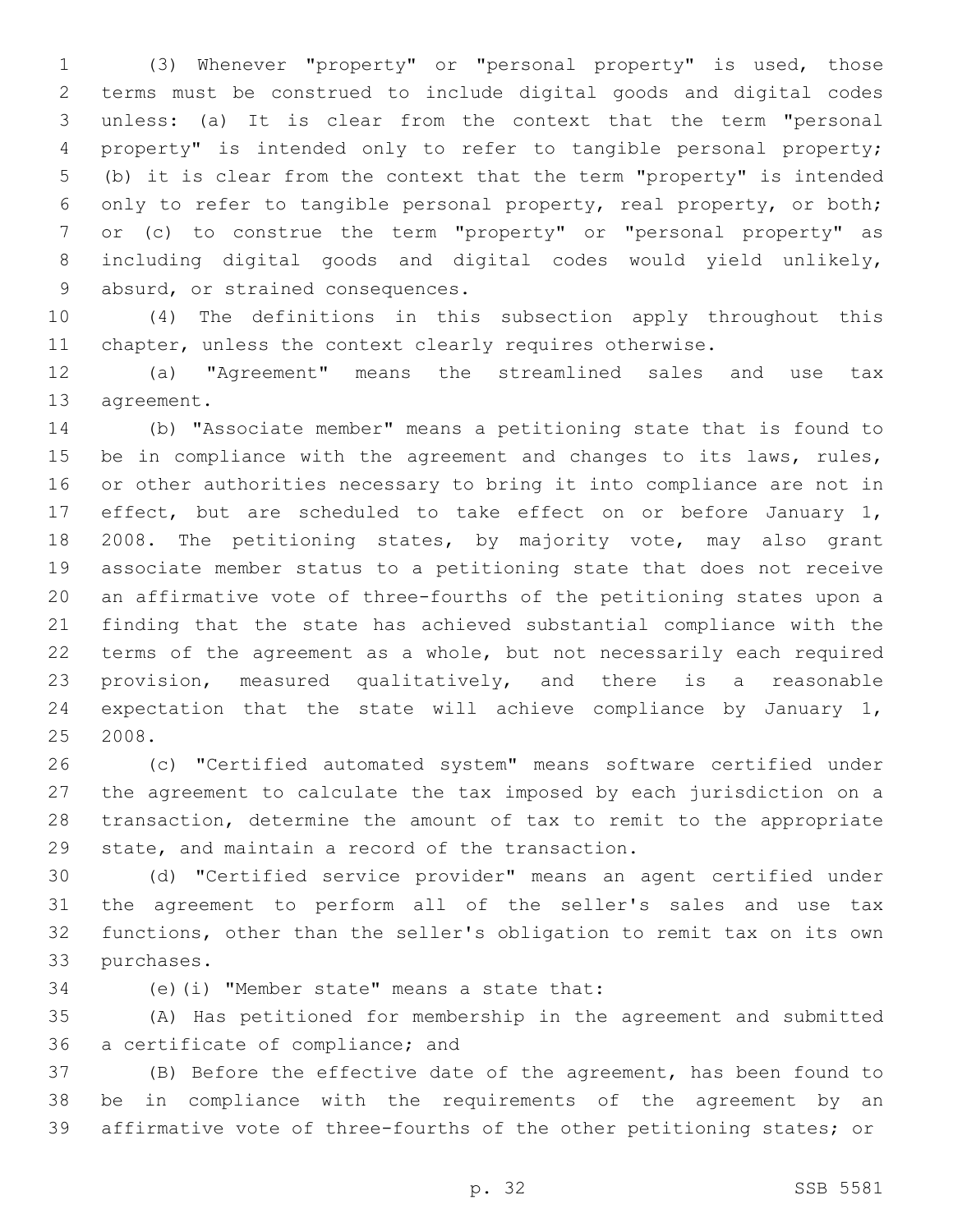(C) After the effective date of the agreement, has been found to be in compliance with the agreement by a three-fourths vote of the 3 entire governing board of the agreement.

 (ii) Membership by reason of (e)(i)(A) and (B) of this subsection is effective on the first day of a calendar quarter at least sixty days after at least ten states comprising at least twenty percent of the total population, as determined by the 2000 federal census, of all states imposing a state sales tax have petitioned for membership and have either been found in compliance with the agreement or have been found to be an associate member under section 704 of the 11 agreement.

 (iii) Membership by reason of (e)(i)(A) and (C) of this subsection is effective on the state's proposed date of entry or the first day of the calendar quarter after its petition is approved by 15 the governing board, whichever is later, and is at least sixty days 16 after its petition is approved.

 (f) "Model 1 seller" means a seller that has selected a certified service provider as its agent to perform all the seller's sales and use tax functions as outlined in the contract between the streamlined sales tax governing board and the certified service provider, other than the seller's obligation to remit tax on its own purchases.

 (g) "Model 2 seller" means a seller that has selected a certified automated system to perform part of its sales and use tax functions, 24 but retains responsibility for remitting the tax.

 (h) "Model 3 seller" means a seller that has sales in at least five member states, has total annual sales revenue of at least five hundred million dollars, has a proprietary system that calculates the amount of tax due each jurisdiction, and has entered into a performance agreement with the member states that establishes a tax performance standard for the seller. As used in this subsection (4)(h), a seller includes an affiliated group of sellers using the 32 same proprietary system.

 (i) "Source" means the location in which the sale or use of tangible personal property, a digital good or digital code, an extended warranty, or a digital automated service or other service, subject to tax under chapter 82.08, 82.12, 82.14, or 82.14B RCW, is 37 deemed to occur.

 **Sec. 403.** RCW 82.32.715 and 2007 c 6 s 301 are each amended to 39 read as follows: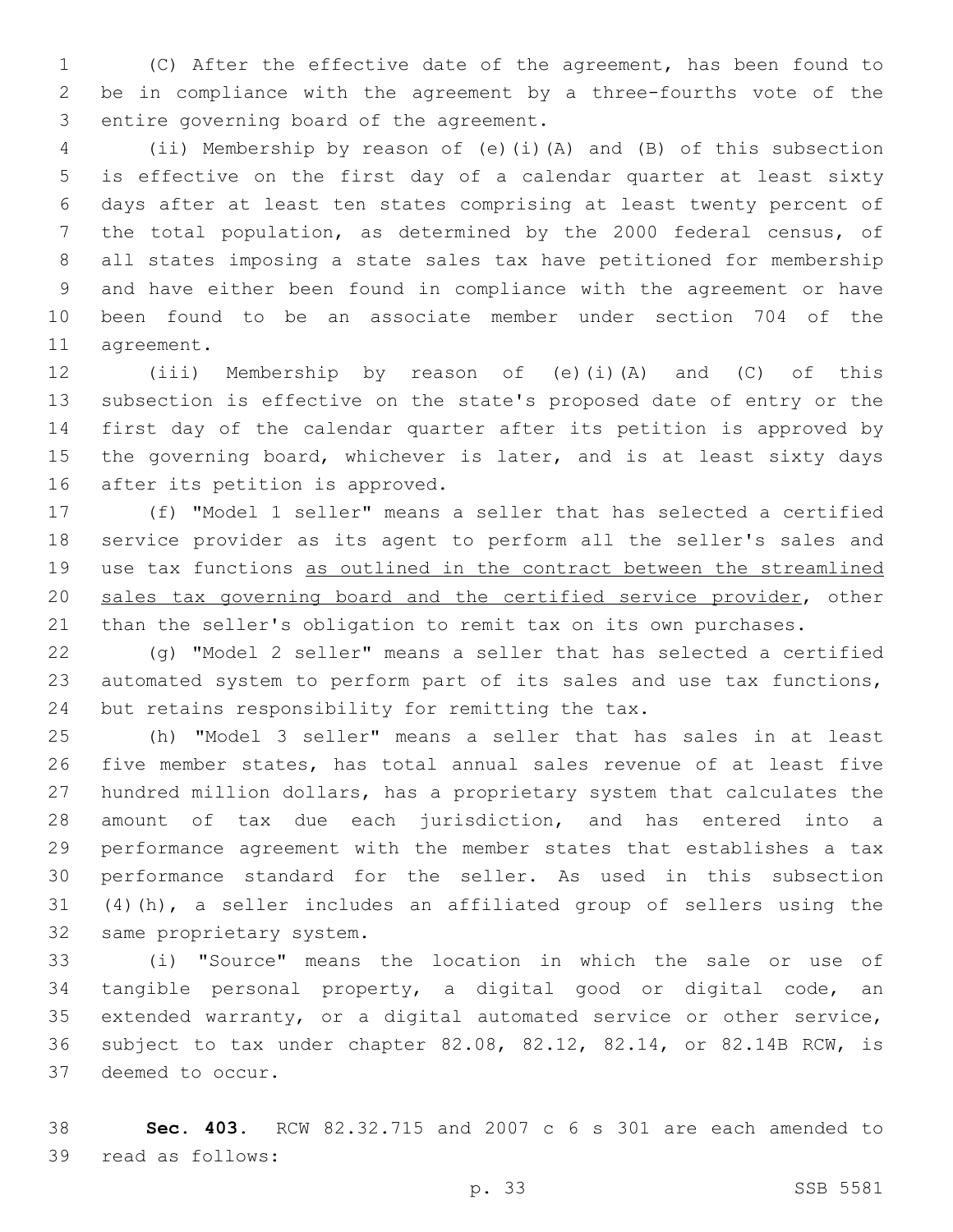1 (1) The department ((shall)) must adopt by rule monetary 2 allowances for certified service providers((<del>, model 2 sellers, and</del> model 3 sellers and all other sellers that are not model 1 or)) selected by model 1 sellers and also for model 2 sellers. The department may be guided by the provisions for monetary allowances adopted by the governing board of the agreement to determine the amount of the allowances and the conditions under which they are allowed. The monetary allowances must be reasonable and provide adequate incentive for certified service providers and sellers to collect and remit sales and use taxes under the agreement. Monetary 11 allowances will be funded solely from state sales and use taxes. The department may modify its rules for monetary allowances in light of the holding of the United States supreme court in *South Dakota v. Wayfair, Inc.*, Docket No. 17-494, issued June 21, 2018.

 (2) For certified service providers, the monetary allowance may include a base rate that applies to taxable transactions processed by 17 the certified service provider. ((Additionally, for a period not to exceed twenty-four months following a seller's registration under RCW 19 82.32.030(3), the monetary allowance may include a percentage of tax revenue generated by the seller.))

 (3) For model 2 sellers, the monetary allowance may include a base rate and a percentage of revenue generated by a seller 23 registering under RCW 82.32.030(3), but ((shall)) may not exceed a 24 period of twenty-four months.

 (((4) For model 3 sellers and all other sellers that are not model 1 sellers or model 2 sellers, the monetary allowance may include a percentage of tax revenue generated by a seller registering under RCW 82.32.030(3), but shall not exceed a period of twenty-four months.))

 **Sec. 404.** RCW 82.32.762 and 2015 3rd sp.s. c 5 s 205 are each 31 amended to read as follows:

 (1) If the department determines that a change, taking effect 33 after ((September 1, 2015)) the effective date of this section, in the streamlined sales and use tax agreement or federal law creates a 35 conflict with any provision of ((RCW 82.08.052)) chapter . . ., Laws 36 of 2019 (this act), such conflicting provision or provisions of ((RCW 37 82.08.052)) chapter . . ., Laws of 2019 (this act), including any related provisions that would not function as originally intended, have no further force and effect as of the date the change in the

p. 34 SSB 5581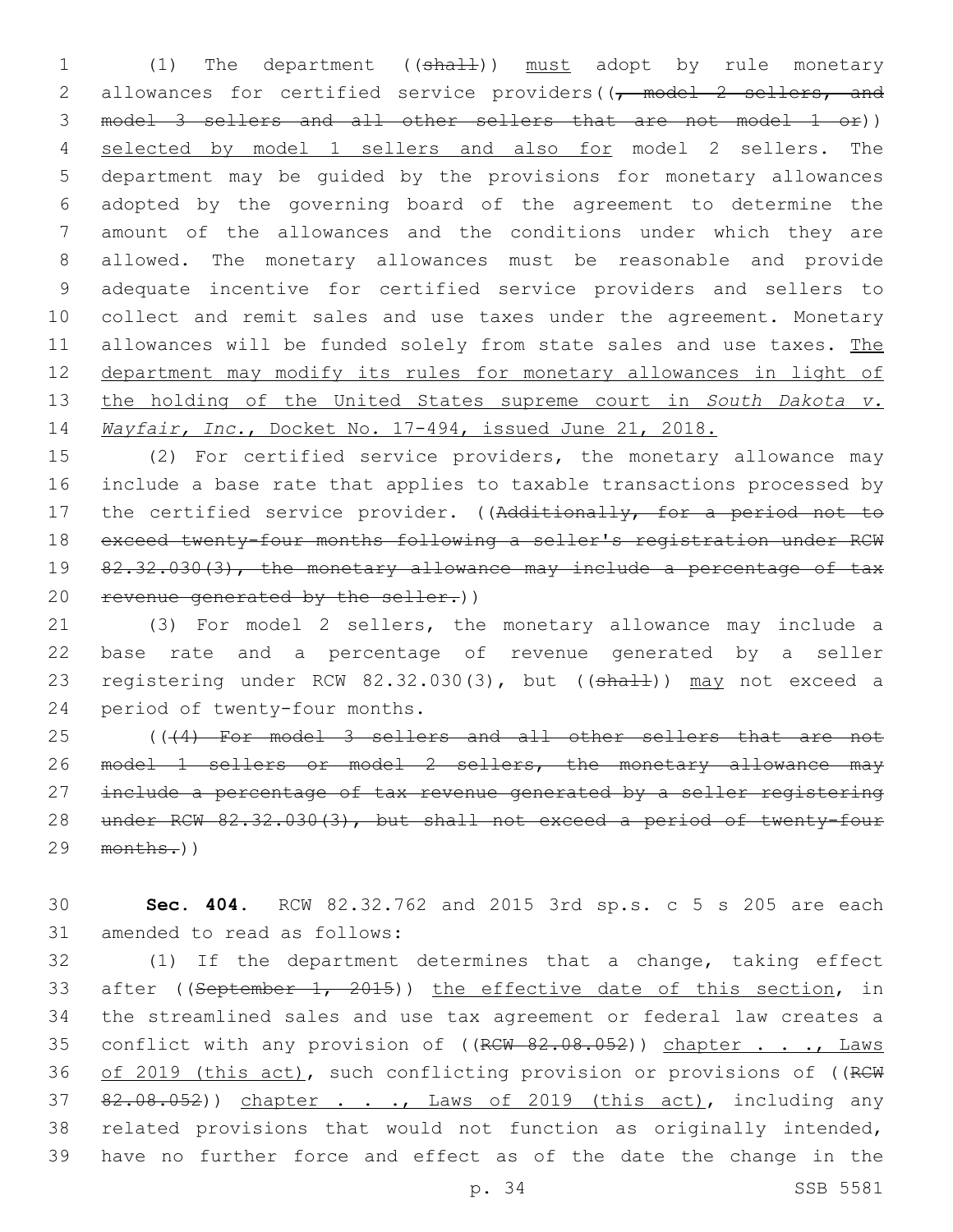1 streamlined sales and use tax agreement or federal law becomes 2 effective.

(2) For purposes of this section:3

4 (a) A change in federal law conflicts with ((RCW 82.08.052)) 5 chapter . . ., Laws of 2019 (this act) if the change ((elearly allows 6 states to impose greater sales and use tax collection obligations on 7 remote sellers than provided for, or)) clearly prevents states from 8 imposing sales and use tax collection obligations on remote sellers 9 to the extent provided for((<del>, under RCW 82.08.052</del>)) under 10 chapter . . ., Laws of 2019 (this act).

11 (b) A change in the streamlined sales and use tax agreement 12 conflicts with ((RCW 82.08.052)) chapter . . ., Laws of 2019 (this 13 act) if one or more provisions of ((RCW 82.08.052)) chapter . . . 14 Laws of 2019 (this act) causes this state to be found out of 15 compliance with the streamlined sales and use tax agreement by its 16 governing board.

17 (3)(a) If the department makes a determination under this section 18 that a change in federal law or the streamlined sales and use tax 19 agreement conflicts with one or more provisions of ((RCW 82.08.052, 20 the department)) chapter . . ., Laws of 2019 (this act):

21 (((+a))) (i) For purposes of conflicts between the streamlined 22 sales and use tax agreement and chapter . . ., Laws of 2019 (this 23 act), the department may adopt rules in accordance with chapter 34.05 24 RCW, including emergency rules, that are consistent with the 25 streamlined sales and use tax agreement ((and that impose sales and 26 use tax collection obligations on remote sellers to the fullest 27 extent allowed under state and federal law) ); and

28 (((b))) (ii) For purposes of conflicts between federal law and 29 chapter . . ., Laws of 2019 (this act), the department must, by rule 30 or rules adopted in accordance with chapter 34.05 RCW, including 31 emergency rules:

 (A) Impose sales and use tax collection obligations and business and occupation tax on remote sellers to the fullest extent allowed under state and federal law, which may include adopting provisions identical or substantially similar to those in sections 202 and 204(6)(c)(ii), chapter 5, Laws of 2015 3rd sp. sess.; and

 (B) Implement election, notice, and reporting provisions substantially similar to those in sections 202 through 207, chapter 28, Laws of 2017 3rd sp. sess. The department must impose such 40 election, notice, and reporting provisions only on remote sellers and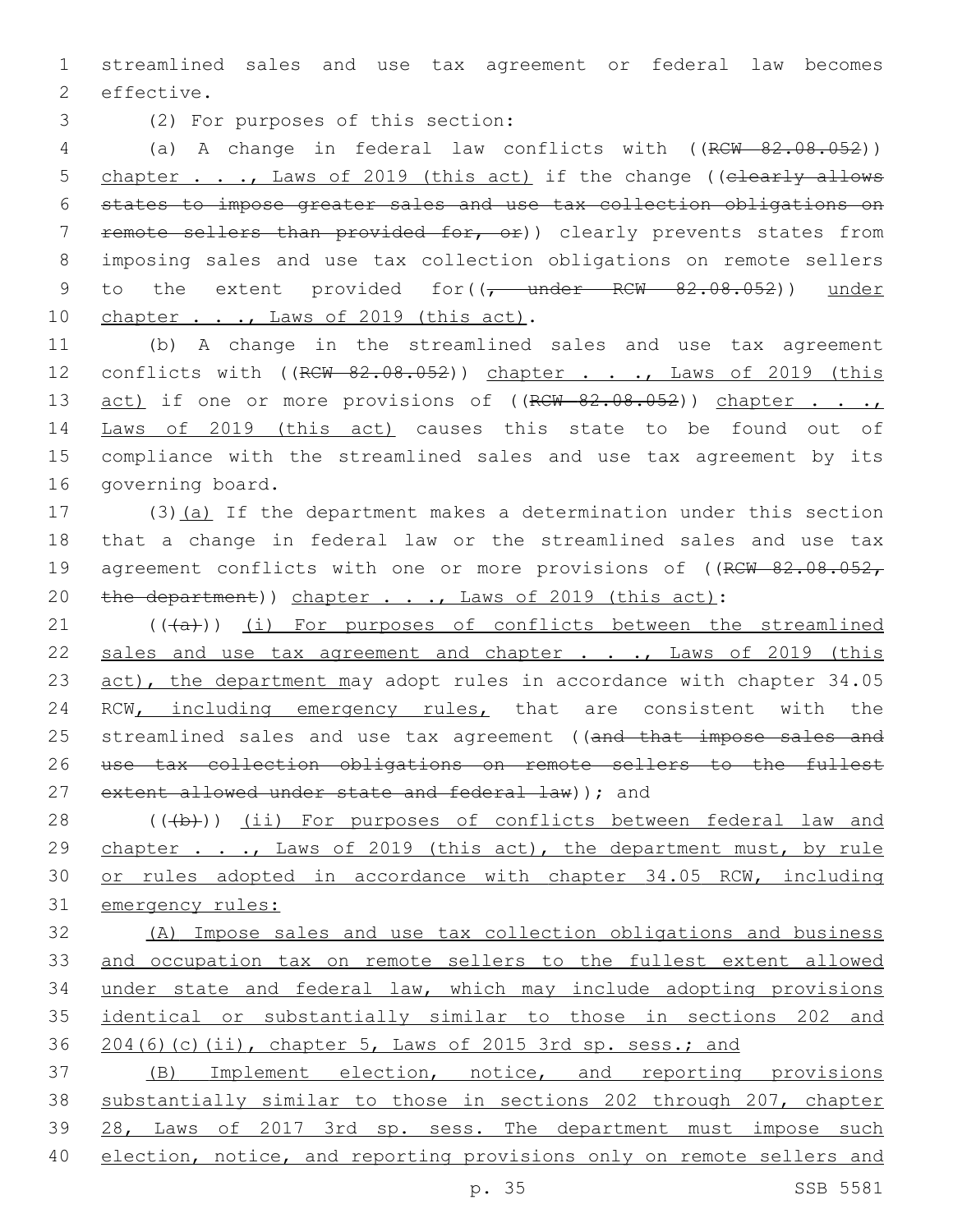marketplace facilitators against whom the department is unable to enforce a tax collection obligation as a result of a change in federal law. The department must not impose election, notice, and reporting provisions on referrers as defined in section 204, chapter 28, Laws of 2017 3rd sp. sess. The department must impose penalties for failure to comply with notice or reporting requirements consistent with those penalties imposed in section 206, chapter 28, 8 Laws of 2017 3rd sp. sess.

 (b) For purposes of (a)(i) and (ii) of this subsection (3), the department must include information on its web site informing 11 taxpayers and the public (i) of the provision or provisions of ((RCW 12 82.08.052)) chapter . . ., Laws of 2019 (this act) that will have no further force and effect, (ii) when such change will become effective, and (iii) about how to participate in any rule making 15 conducted by the department in accordance with (a) (i) and (ii) of 16 this subsection (3).

 (4) For purposes of this section, "remote seller" ((has the same meaning as in RCW 82.08.052)) and "marketplace facilitator" have the 19 same meaning as in RCW 82.13.010 through June 30, 2019, and RCW 20 82.08.010 beginning July 1, 2019.

 **Sec. 405.** RCW 34.05.328 and 2018 c 207 s 8 are each amended to read as follows:22

 (1) Before adopting a rule described in subsection (5) of this 24 section, an agency must:

 (a) Clearly state in detail the general goals and specific 26 objectives of the statute that the rule implements;

 (b) Determine that the rule is needed to achieve the general goals and specific objectives stated under (a) of this subsection, and analyze alternatives to rule making and the consequences of not 30 adopting the rule;

 (c) Provide notification in the notice of proposed rule making under RCW 34.05.320 that a preliminary cost-benefit analysis is available. The preliminary cost-benefit analysis must fulfill the requirements of the cost-benefit analysis under (d) of this subsection. If the agency files a supplemental notice under RCW 34.05.340, the supplemental notice must include notification that a revised preliminary cost-benefit analysis is available. A final cost- benefit analysis must be available when the rule is adopted under RCW 39 34.05.360;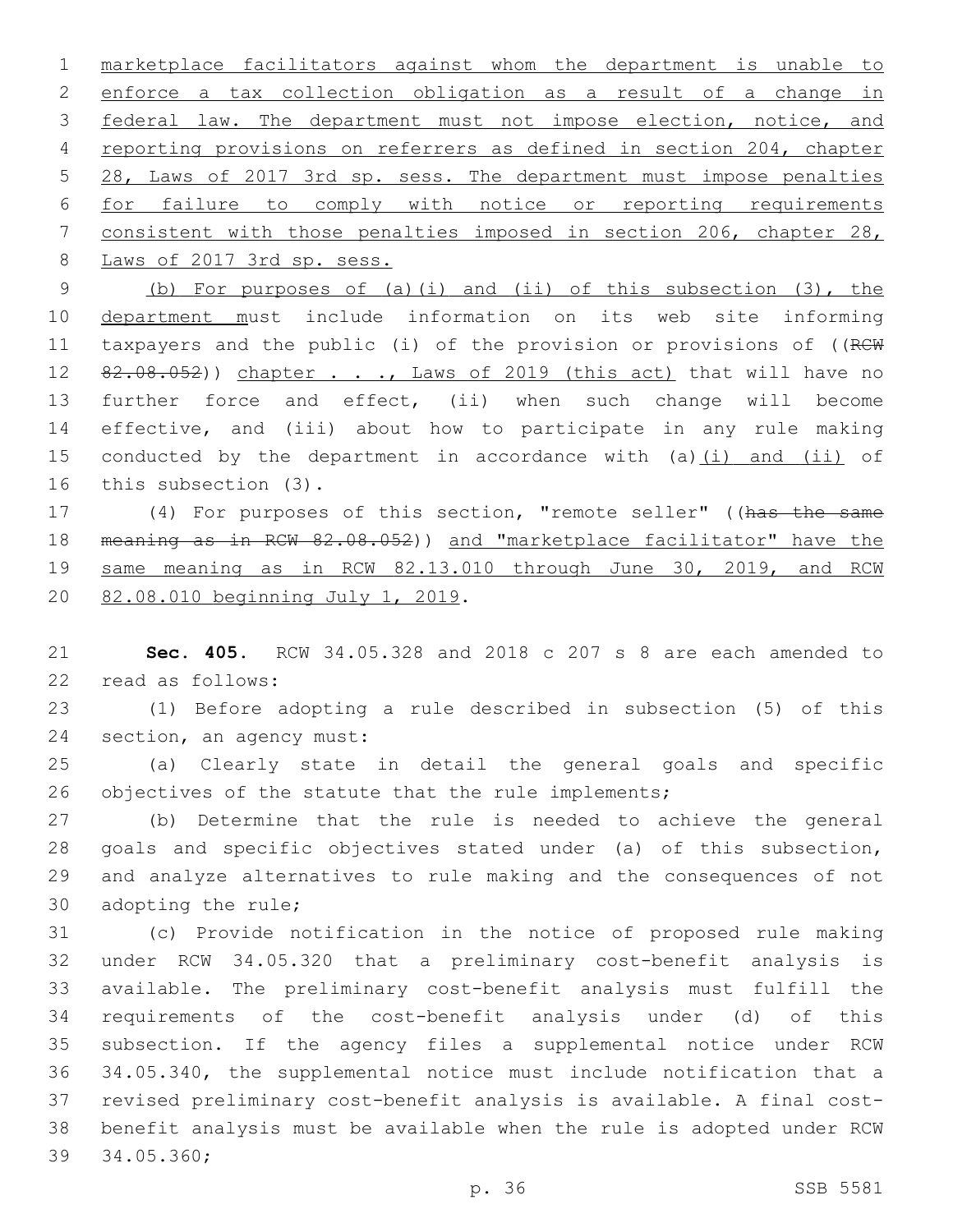(d) Determine that the probable benefits of the rule are greater than its probable costs, taking into account both the qualitative and quantitative benefits and costs and the specific directives of the 4 statute being implemented;

 (e) Determine, after considering alternative versions of the rule and the analysis required under (b), (c), and (d) of this subsection, that the rule being adopted is the least burdensome alternative for those required to comply with it that will achieve the general goals 9 and specific objectives stated under (a) of this subsection;

 (f) Determine that the rule does not require those to whom it applies to take an action that violates requirements of another 12 federal or state law:

 (g) Determine that the rule does not impose more stringent performance requirements on private entities than on public entities 15 unless required to do so by federal or state law;

 (h) Determine if the rule differs from any federal regulation or 17 statute applicable to the same activity or subject matter and, if so, determine that the difference is justified by the following:

 (i) A state statute that explicitly allows the agency to differ 20 from federal standards; or

 (ii) Substantial evidence that the difference is necessary to achieve the general goals and specific objectives stated under (a) of 23 this subsection; and

 (i) Coordinate the rule, to the maximum extent practicable, with other federal, state, and local laws applicable to the same activity 26 or subject matter.

 (2) In making its determinations pursuant to subsection (1)(b) through (h) of this section, the agency must place in the rule-making file documentation of sufficient quantity and quality so as to persuade a reasonable person that the determinations are justified.

 (3) Before adopting rules described in subsection (5) of this section, an agency must place in the rule-making file a rule implementation plan for rules filed under each adopting order. The 34 plan must describe how the agency intends to:

 (a) Implement and enforce the rule, including a description of 36 the resources the agency intends to use;

(b) Inform and educate affected persons about the rule;

(c) Promote and assist voluntary compliance; and

 (d) Evaluate whether the rule achieves the purpose for which it was adopted, including, to the maximum extent practicable, the use of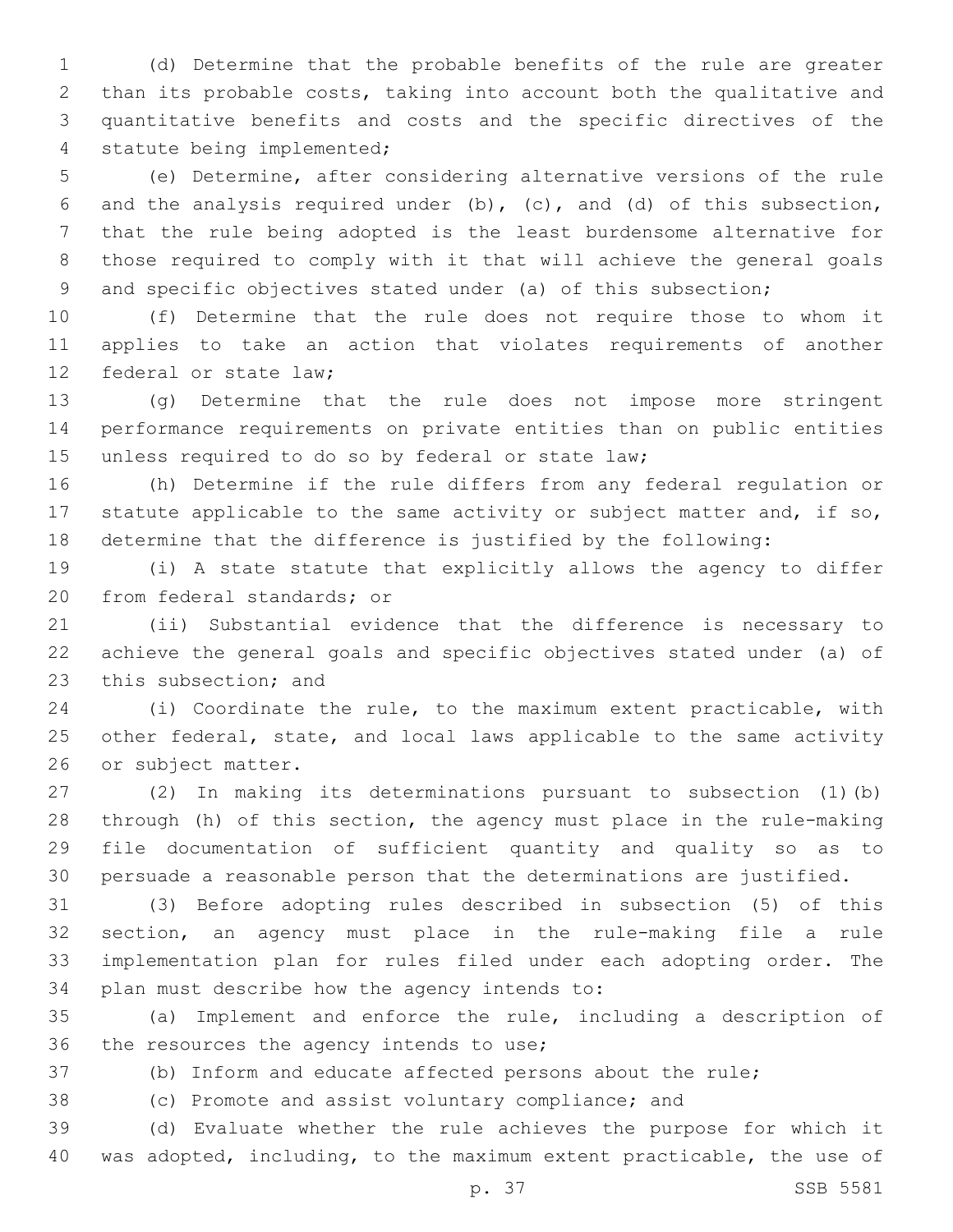interim milestones to assess progress and the use of objectively 2 measurable outcomes.

 (4) After adopting a rule described in subsection (5) of this section regulating the same activity or subject matter as another provision of federal or state law, an agency must do all of the following:6

 (a) Coordinate implementation and enforcement of the rule with the other federal and state entities regulating the same activity or subject matter by making every effort to do one or more of the 10 following:

11 (i) Deferring to the other entity;

12 (ii) Designating a lead agency; or

 (iii) Entering into an agreement with the other entities specifying how the agency and entities will coordinate implementation 15 and enforcement.

 If the agency is unable to comply with this subsection (4)(a), the agency must report to the legislature pursuant to (b) of this 18 subsection;

(b) Report to the joint administrative rules review committee:

 (i) The existence of any overlap or duplication of other federal 21 or state laws, any differences from federal law, and any known overlap, duplication, or conflict with local laws; and

 (ii) Make recommendations for any legislation that may be necessary to eliminate or mitigate any adverse effects of such 25 overlap, duplication, or difference.

 (5)(a) Except as provided in (b) of this subsection, this section 27 applies to:

 (i) Significant legislative rules of the departments of ecology, labor and industries, health, revenue, social and health services, and natural resources, the employment security department, the forest practices board, the office of the insurance commissioner, the state building code council, and to the legislative rules of the department of fish and wildlife implementing chapter 77.55 RCW; and

 (ii) Any rule of any agency, if this section is voluntarily made applicable to the rule by the agency, or is made applicable to the rule by a majority vote of the joint administrative rules review committee within forty-five days of receiving the notice of proposed 38 rule making under RCW 34.05.320.

39 (b) This section does not apply to:

(i) Emergency rules adopted under RCW 34.05.350;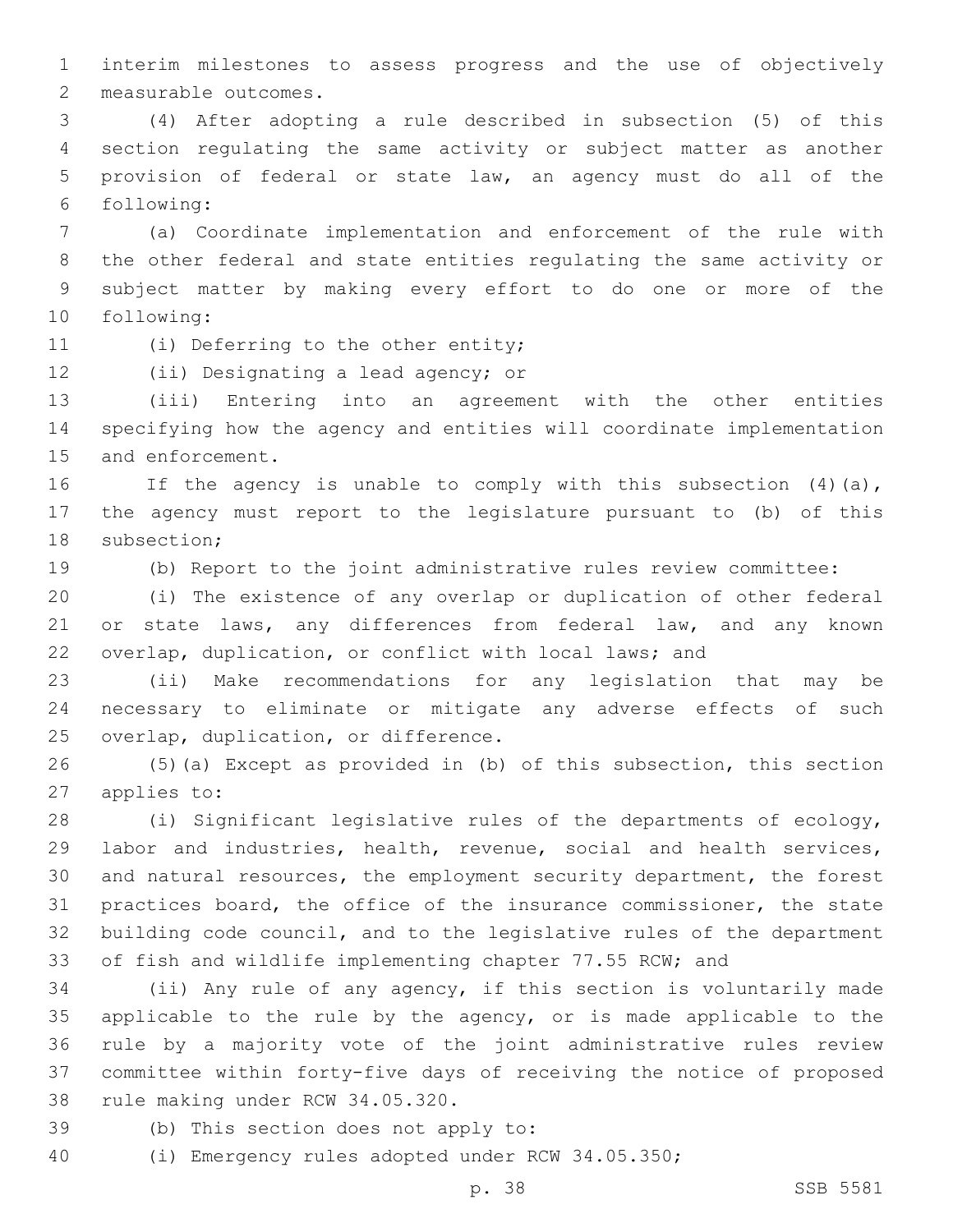(ii) Rules relating only to internal governmental operations that are not subject to violation by a nongovernment party;

 (iii) Rules adopting or incorporating by reference without material change federal statutes or regulations, Washington state statutes, rules of other Washington state agencies, shoreline master programs other than those programs governing shorelines of statewide significance, or, as referenced by Washington state law, national consensus codes that generally establish industry standards, if the material adopted or incorporated regulates the same subject matter 10 and conduct as the adopting or incorporating rule;

 (iv) Rules that only correct typographical errors, make address or name changes, or clarify language of a rule without changing its 13 effect;

 (v) Rules the content of which is explicitly and specifically 15 dictated by statute, including any rules of the department of revenue 16 adopted under the authority of RCW 82.32.762(3);

 (vi) Rules that set or adjust fees under the authority of RCW 19.02.075 or that set or adjust fees or rates pursuant to legislative standards, including fees set or adjusted under the authority of RCW 19.80.045;20

 (vii) Rules of the department of social and health services relating only to client medical or financial eligibility and rules 23 concerning liability for care of dependents; or

 (viii) Rules of the department of revenue that adopt a uniform expiration date for reseller permits as authorized in RCW 82.32.780 26 and 82.32.783.

27 (c) For purposes of this subsection:

 (i) A "procedural rule" is a rule that adopts, amends, or repeals (A) any procedure, practice, or requirement relating to any agency hearings; (B) any filing or related process requirement for making application to an agency for a license or permit; or (C) any policy statement pertaining to the consistent internal operations of an 33 agency.

 (ii) An "interpretive rule" is a rule, the violation of which does not subject a person to a penalty or sanction, that sets forth the agency's interpretation of statutory provisions it administers.

 (iii) A "significant legislative rule" is a rule other than a procedural or interpretive rule that (A) adopts substantive provisions of law pursuant to delegated legislative authority, the violation of which subjects a violator of such rule to a penalty or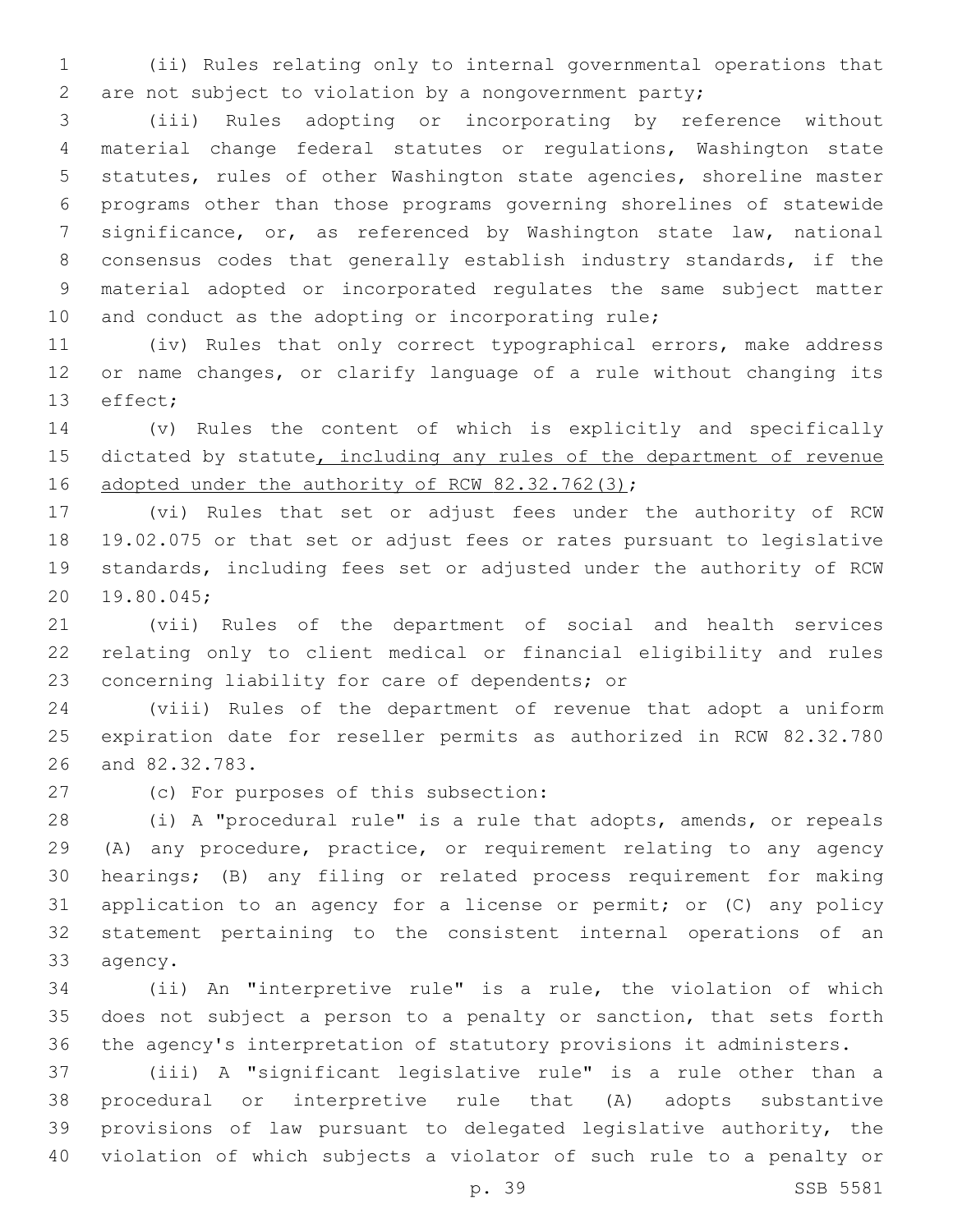sanction; (B) establishes, alters, or revokes any qualification or standard for the issuance, suspension, or revocation of a license or permit; or (C) adopts a new, or makes significant amendments to, a 4 policy or regulatory program.

 (d) In the notice of proposed rule making under RCW 34.05.320, an agency must state whether this section applies to the proposed rule pursuant to (a)(i) of this subsection, or if the agency will apply 8 this section voluntarily.

 (6) By January 31, 1996, and by January 31st of each even-10 numbered year thereafter, the office of regulatory assistance, after consulting with state agencies, counties, and cities, and business, labor, and environmental organizations, must report to the governor and the legislature regarding the effects of this section on the regulatory system in this state. The report must document:

 (a) The rules proposed to which this section applied and to the extent possible, how compliance with this section affected the 17 substance of the rule, if any, that the agency ultimately adopted;

 (b) The costs incurred by state agencies in complying with this 19 section:

 (c) Any legal action maintained based upon the alleged failure of 21 any agency to comply with this section, the costs to the state of 22 such action, and the result;

 (d) The extent to which this section has adversely affected the capacity of agencies to fulfill their legislatively prescribed 25 mission;

 (e) The extent to which this section has improved the acceptability of state rules to those regulated; and

 (f) Any other information considered by the office of financial management to be useful in evaluating the effect of this section.

#### **Part V**

# **Eliminating Unfair Tax Advantages for Foreign Marketplace Sellers and Peer-to-Peer Car Rental Marketplace Facilitators**

 **Sec. 501.** RCW 82.04.610 and 2007 c 477 s 2 are each amended to 34 read as follows:

35 (1) This chapter does not apply to:

36 (a) The sale of tangible personal property in ((import or)) 37 export commerce; and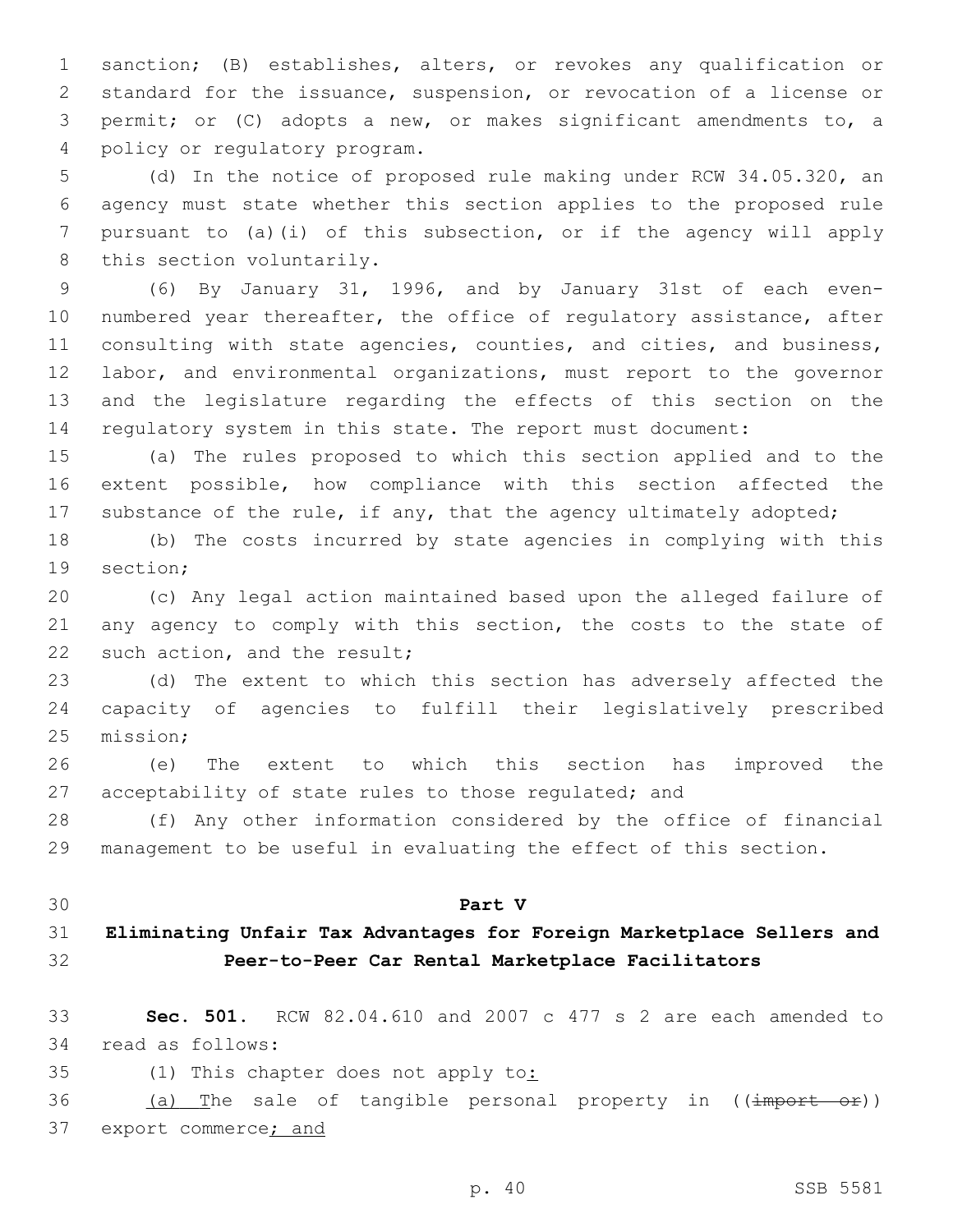(b) The wholesale sale of tangible personal property in import commerce, but only when the wholesale sale is between a parent 3 company and its wholly owned subsidiary.

 (2) Tangible personal property is in import commerce while the property is in the process of import transportation. Except as provided in (a) through (c) of this subsection, property is in the process of import transportation from the time the property begins its transportation at a point outside of the United States until the time that the property is delivered to the buyer in this state. Property is also in the process of import transportation if it is merely flowing through this state on its way to a destination in some other state or country. However, property is no longer in the process 13 of import transportation when the property is:

 (a) Put to actual use in any state, territory, or possession of 15 the United States for any purpose;

 (b) Resold by the importer or any other person after the property 17 has arrived in this state or any other state, territory, or possession of the United States, regardless of whether the property is in its original unbroken package or container; or

 (c) Processed, handled, or otherwise stopped in transit for a business purpose other than shipping needs, if the processing, handling or other stoppage of transit occurs within the United States, including any of its possessions or territories, or the territorial waters of this state or any other state, regardless of whether the processing, handling, or other stoppage of transit occurs 26 within a foreign trade zone.

 (3)(a) Tangible personal property is in export commerce when the 28 seller delivers the property to:

(i) The buyer at a destination in a foreign country;

 (ii) A carrier consigned to and for transportation to a 31 destination in a foreign country;

 (iii) The buyer at shipside or aboard the buyer's vessel or other vehicle of transportation under circumstances where it is clear that the process of exportation of the property has begun; or

 (iv) The buyer in this state if the property is capable of being transported to a foreign destination under its own power, the seller files a shipper's export declaration with respect to the property listing the seller as the exporter, and the buyer immediately transports the property directly to a destination in a foreign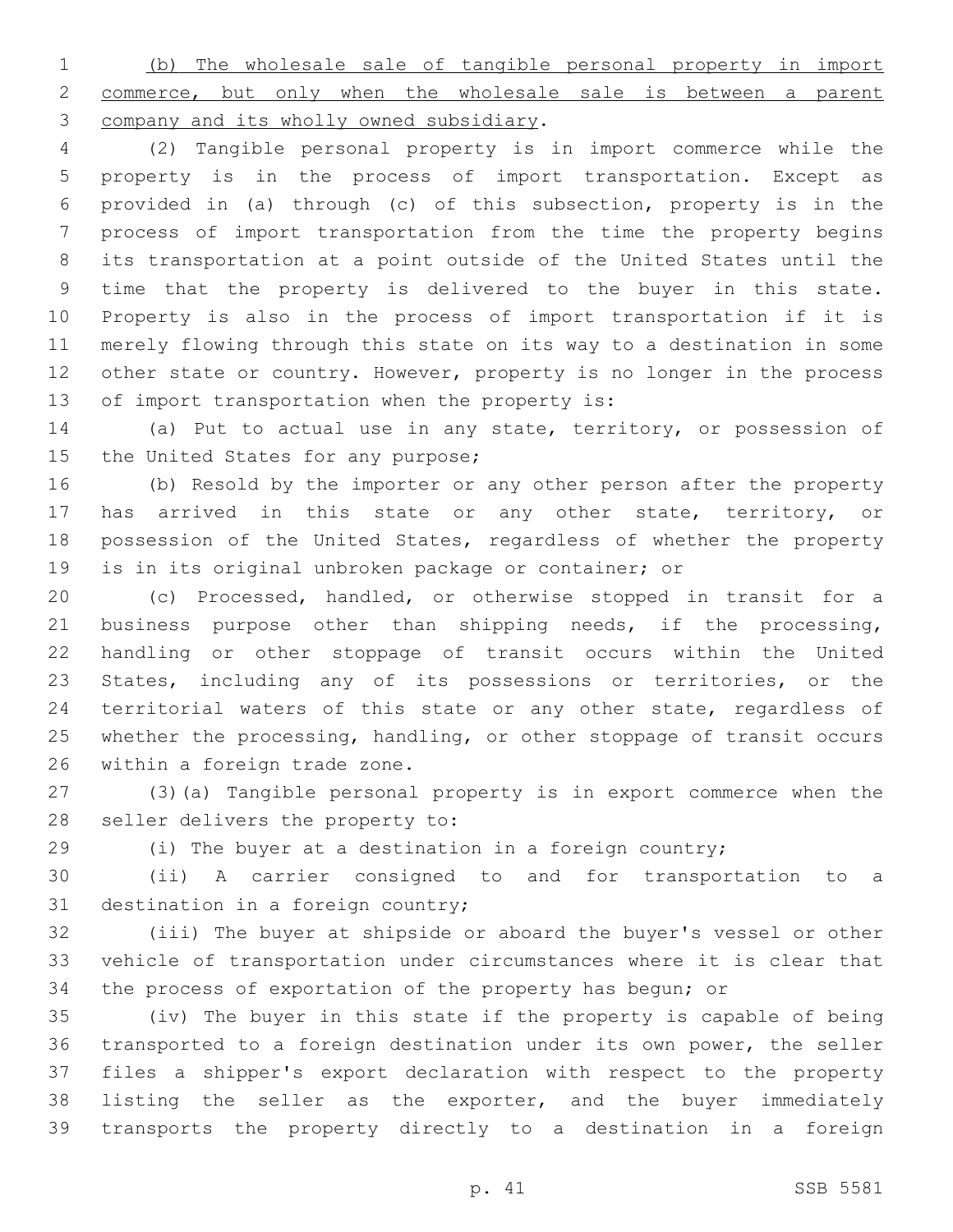country. This subsection (3)(a)(iv) does not apply to sales of motor 2 vehicles as defined in RCW 46.04.320.

 (b) The exemption under this subsection (3) applies with respect to property delivered to the buyer in this state if, at the time of delivery, there is a certainty of export, and the process of export has begun. The process of exportation will not be deemed to have begun if the property is merely in storage awaiting shipment, even though there is reasonable certainty that the property will be exported. The intention to export, as evidenced for example, by financial and contractual relationships does not indicate certainty of export. The process of exportation begins when the property starts its final and certain continuous movement to a destination in a 13 foreign country.

 (4) Persons claiming an exemption under this section must keep and maintain records for the period required by RCW 82.32.070 16 establishing their right to the exemption.

# **Part VI Sourcing Mitigation for Local Governments**

 **Sec. 601.** RCW 82.14.500 and 2017 3rd sp.s. c 28 s 402 are each 20 amended to read as follows:

 (1) In order to mitigate local sales tax revenue net losses as a result of the sourcing provisions of the streamlined sales and use 23 tax agreement under this title, the state treasurer, on July 1, 2011, and each July 1st thereafter through July 1, 2019, must transfer into the streamlined sales and use tax mitigation account from the general fund the sum required to mitigate actual net losses as determined 27 under this section.

 (2) Beginning July 1, 2008, and continuing until the department determines annual losses under subsection (3) of this section, the department must determine the amount of local sales tax net loss each local taxing jurisdiction experiences as a result of the sourcing provisions of the streamlined sales and use tax agreement under this title each calendar quarter. The department must determine losses by analyzing and comparing data from tax return information and tax collections for each local taxing jurisdiction before and after July 1, 2008, on a calendar quarter basis. The department's analysis may be revised and supplemented in consultation with the oversight committee as provided in subsection (4) of this section. To determine

p. 42 SSB 5581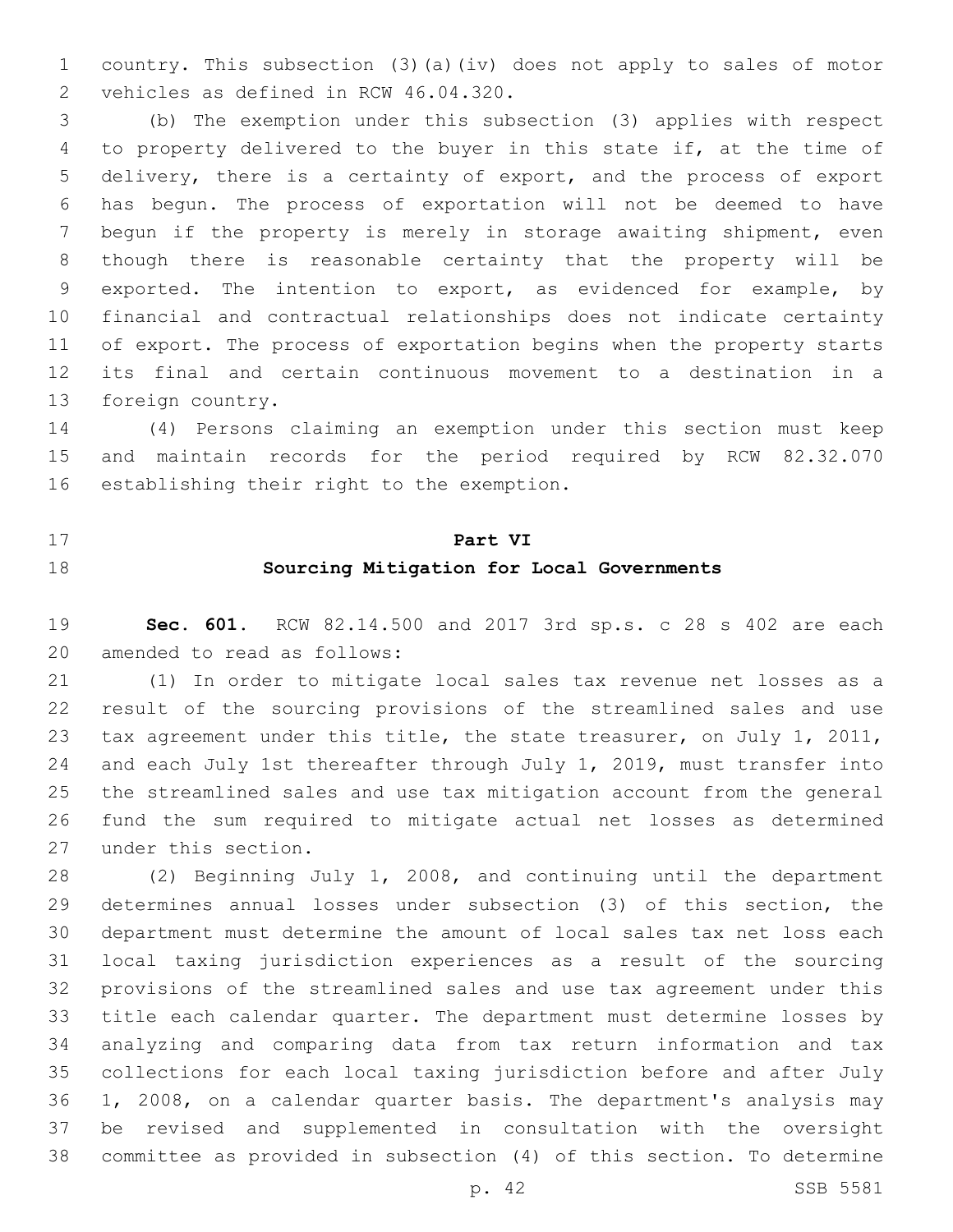net losses, the department must reduce losses by the amount of voluntary compliance revenue for the calendar quarter analyzed. Beginning December 31, 2008, distributions must be made quarterly from the streamlined sales and use tax mitigation account by the state treasurer, as directed by the department, to each local taxing jurisdiction, other than public facilities districts for losses in respect to taxes imposed under the authority of RCW 82.14.390, in an amount representing its net losses for the previous calendar quarter. Distributions must be made on the last working day of each calendar quarter and must cease when distributions under subsection (3) of 11 this section begin.

 (3)(a) By December 31, 2009, or such later date the department in consultation with the oversight committee determines that sufficient data is available, the department must determine each local taxing jurisdiction's annual loss. The department must determine annual losses by comparing at least twelve months of data from tax return information and tax collections for each local taxing jurisdiction 18 before and after July 1, 2008. The department is not required to determine annual losses on a recurring basis, but may make any adjustments to annual losses as it deems proper as a result of the annual reviews provided in (b) of this subsection. Beginning the calendar quarter in which the department determines annual losses, and each calendar quarter thereafter through September 30, 2019, distributions must be made from the streamlined sales and use tax mitigation account by the state treasurer on the last working day of 26 the calendar quarter, as directed by the department, to each local taxing jurisdiction, other than public facilities districts for losses in respect to taxes imposed under the authority of RCW 82.14.390, in an amount representing one-fourth of the jurisdiction's annual loss reduced by voluntary compliance revenue reported during the previous calendar quarter and marketplace facilitator/remote seller revenue reported during the previous calendar quarter.

 (b) The department's analysis of annual losses must be reviewed by December 1st of each year and may be revised and supplemented in consultation with the oversight committee as provided in subsection (4) of this section.36

 (4) The department must convene an oversight committee to assist in the determination of losses. The committee includes one representative of one city whose revenues are increased, one representative of one city whose revenues are reduced, one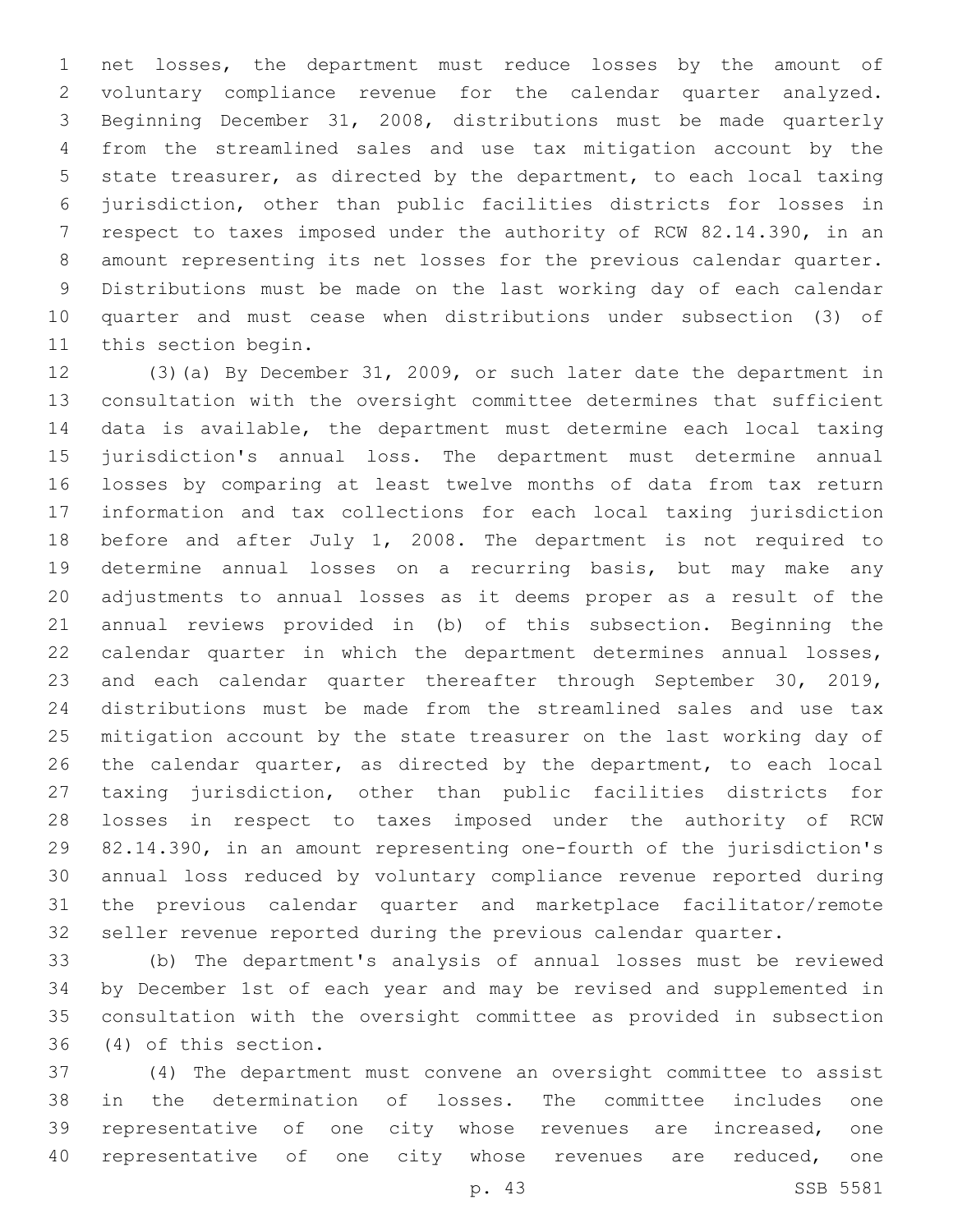representative of one county whose revenues are increased, one representative of one county whose revenues are decreased, one representative of one transportation authority under RCW 82.14.045 whose revenues are increased, and one representative of one transportation authority under RCW 82.14.045 whose revenues are reduced, as a result of RCW 82.14.490 and the chapter 6, Laws of 2007 amendments to RCW 82.14.020. Beginning July 1, 2008, the oversight committee must meet quarterly with the department to review and provide additional input and direction on the department's analyses of losses. Local taxing jurisdictions may also present to the oversight committee additional information to improve the department's analyses of the jurisdiction's loss. Beginning January 1, 2010, the oversight committee must meet at least annually with the 14 department by December 1st.

 (5) The rule-making provisions of chapter 34.05 RCW do not apply 16 to this section.

 (6)(a) As a result of part II of chapter 28, Laws of 2017 3rd sp. sess., local sales and use tax revenue is anticipated to increase due to additional tax remittance by marketplace facilitators, remote sellers, and consumers. This additional revenue will further mitigate the losses that resulted from the sourcing provisions of the streamlined sales and use tax agreement under this title and should be reflected in mitigation payments to negatively impacted local 24 jurisdictions.

 (b) Beginning January 1, 2018, and continuing through September 30, 2019, the department must determine the increased sales and use tax revenue each local taxing jurisdiction experiences from 28 marketplace facilitator/remote seller revenue as a result of ((RCW 82.08.053, 82.08.0531, 82.32.047, and 82.32.763, chapter 82.13 RCW,  $and$ ) sections 201( $\left(-211, and\right)$ ) through 213, chapter 28, Laws of 2017 3rd sp. sess. each calendar quarter. The department must convene the mitigation advisory committee before January 1, 2018, to receive input on the determination of marketplace facilitator/remote seller revenue. Beginning with distributions made after March 31, 2018, distributions from the streamlined sales and use tax mitigation 36 account by the state treasurer, as directed by the department, to each local taxing jurisdiction, must be reduced by the amount of its marketplace facilitator/remote seller revenue reported during the 39 previous calendar quarter. ((No later than December 1, 2019, the department will determine the total marketplace facilitator/remote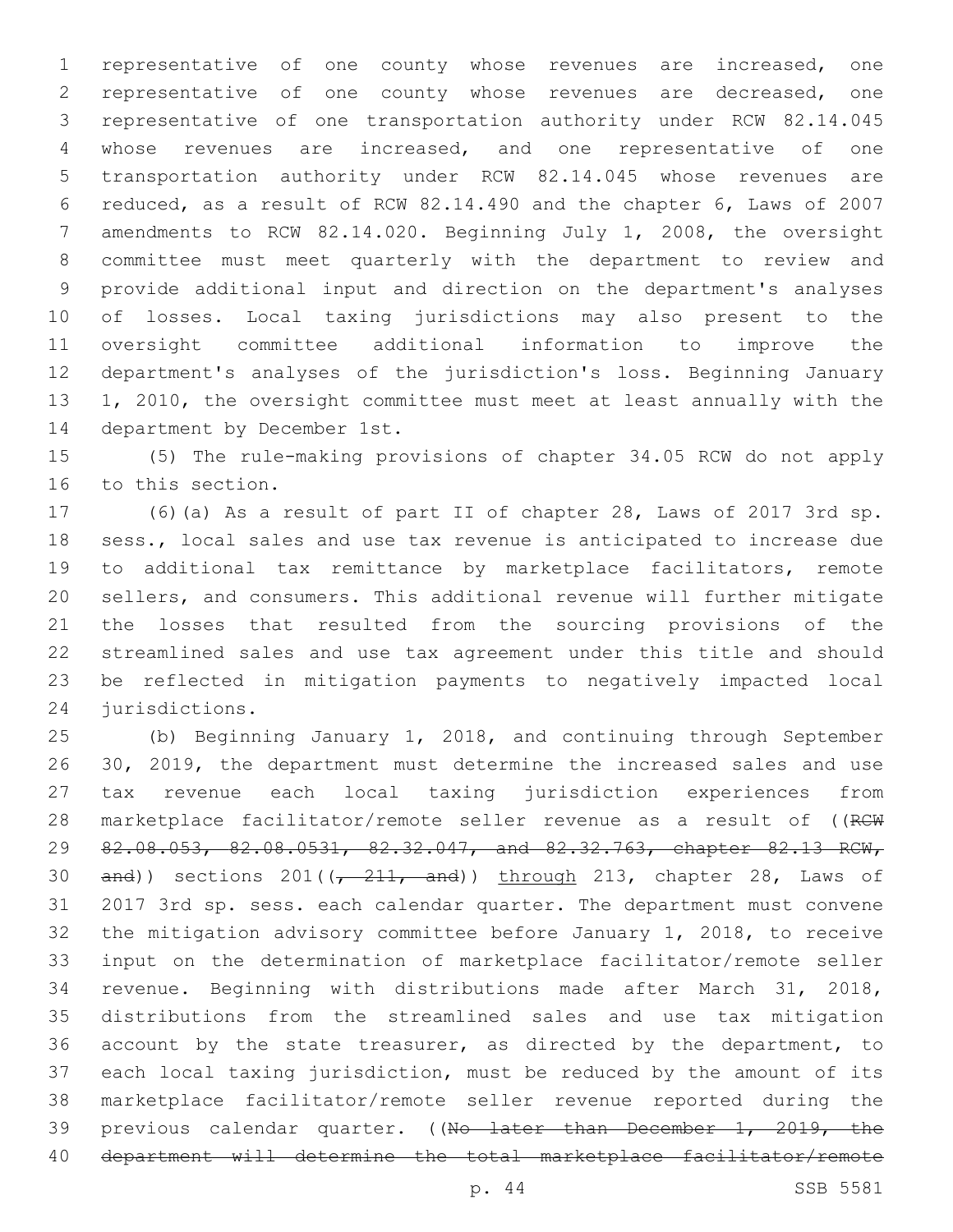seller revenue for each local taxing jurisdiction for reporting periods beginning January 1, 2018, through reporting periods ending June 30, 2019. If the total distribution made from the streamlined sales and use tax mitigation account to a local taxing jurisdiction was not fully reduced by its total amount of marketplace facilitator/ 6 remote seller revenue for reporting periods beginning January  $1<sub>r</sub>$  2018, through reporting periods ending June 30, 2019, the department must reduce the local taxing jurisdiction's distribution of local 9 sales and use tax under RCW 82.14.060 by the excess amount  $10 \text{ received.}$ 

# **Part VII Conforming Amendments**

**Sec. 701.** RCW 34.05.010 and 2014 c 97 s 101 are each amended to

14 read as follows:

 The definitions in this section apply throughout this chapter 16 unless the context clearly requires otherwise.

 (1) "Adjudicative proceeding" means a proceeding before an agency in which an opportunity for hearing before that agency is required by statute or constitutional right before or after the entry of an order by the agency. Adjudicative proceedings also include all cases of licensing and rate making in which an application for a license or rate change is denied except as limited by RCW 66.08.150, or a license is revoked, suspended, or modified, or in which the granting of an application is contested by a person having standing to contest 25 under the law.

 (2) "Agency" means any state board, commission, department, institution of higher education, or officer, authorized by law to make rules or to conduct adjudicative proceedings, except those in the legislative or judicial branches, the governor, or the attorney general except to the extent otherwise required by law and any local governmental entity that may request the appointment of an 32 administrative law judge under chapter 42.41 RCW.

 (3) "Agency action" means licensing, the implementation or enforcement of a statute, the adoption or application of an agency rule or order, the imposition of sanctions, or the granting or 36 withholding of benefits.

 Agency action does not include an agency decision regarding (a) contracting or procurement of goods, services, public works, and the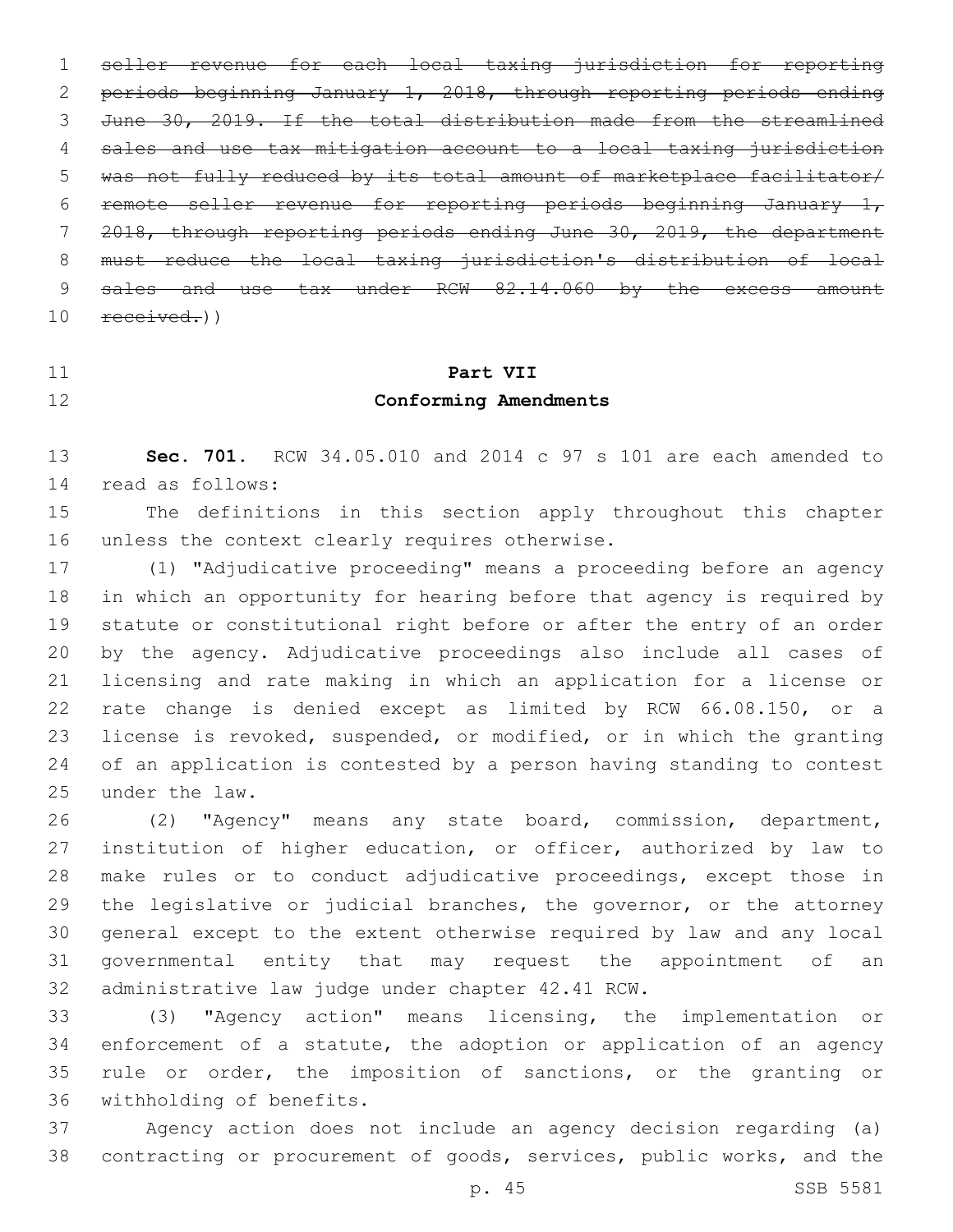purchase, lease, or acquisition by any other means, including eminent domain, of real estate, as well as all activities necessarily related to those functions, or (b) determinations as to the sufficiency of a showing of interest filed in support of a representation petition, or mediation or conciliation of labor disputes or arbitration of labor disputes under a collective bargaining law or similar statute, or (c) any sale, lease, contract, or other proprietary decision in the management of public lands or real property interests, or (d) the granting of a license, franchise, or permission for the use of trademarks, symbols, and similar property owned or controlled by the 11 agency.

 (4) "Agency head" means the individual or body of individuals in whom the ultimate legal authority of the agency is vested by any provision of law. If the agency head is a body of individuals, a majority of those individuals constitutes the agency head.

 (5) "Entry" of an order means the signing of the order by all persons who are to sign the order, as an official act indicating that 18 the order is to be effective.

 (6) "Filing" of a document that is required to be filed with an agency means delivery of the document to a place designated by the agency by rule for receipt of official documents, or in the absence 22 of such designation, at the office of the agency head.

 (7) "Institutions of higher education" are the University of Washington, Washington State University, Central Washington University, Eastern Washington University, Western Washington University, The Evergreen State College, the various community colleges, and the governing boards of each of the above, and the various colleges, divisions, departments, or offices authorized by the governing board of the institution involved to act for the institution, all of which are sometimes referred to in this chapter 31 as "institutions."

 (8) "Interpretive statement" means a written expression of the opinion of an agency, entitled an interpretive statement by the agency head or its designee, as to the meaning of a statute or other provision of law, of a court decision, or of an agency order.

 (9)(a) "License" means a franchise, permit, certification, approval, registration, charter, or similar form of authorization required by law, but does not include (i) a license required solely for revenue purposes, or (ii) a certification of an exclusive bargaining representative, or similar status, under a collective

p. 46 SSB 5581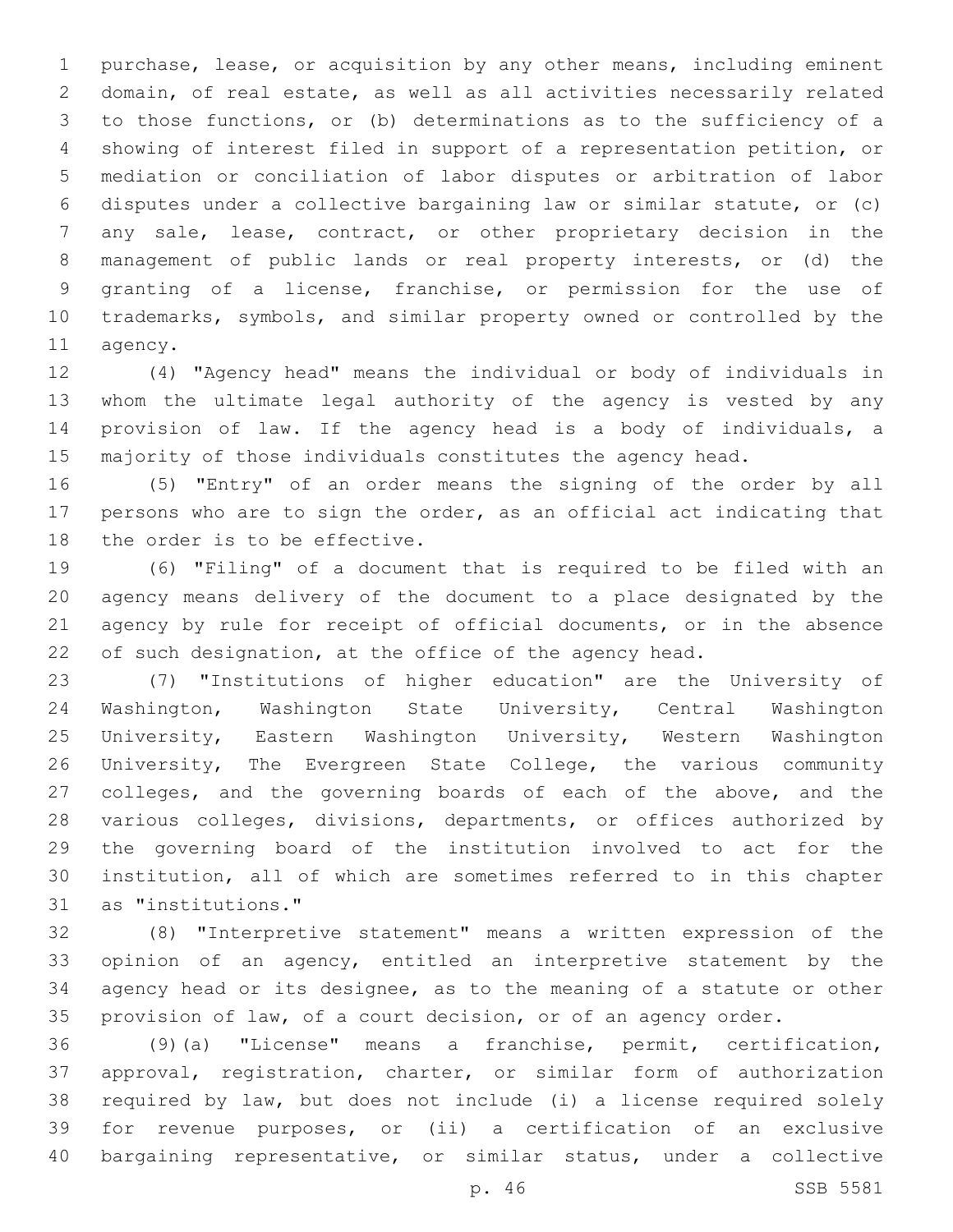bargaining law or similar statute, or (iii) a license, franchise, or permission for use of trademarks, symbols, and similar property owned 3 or controlled by the agency.

 (b) "Licensing" includes the agency process respecting the issuance, denial, revocation, suspension, or modification of a license.6

 (10) "Mail" or "send," for purposes of any notice relating to rule making or policy or interpretive statements, means regular mail or electronic distribution, as provided in RCW 34.05.260. "Electronic 10 distribution" or "electronically" means distribution by ((electronie 11 mail or facsimile mail) email or fax.

 (11)(a) "Order," without further qualification, means a written statement of particular applicability that finally determines the legal rights, duties, privileges, immunities, or other legal 15 interests of a specific person or persons.

 (b) "Order of adoption" means the official written statement by which an agency adopts, amends, or repeals a rule.

 (12) "Party to agency proceedings," or "party" in a context so 19 indicating, means:

 (a) A person to whom the agency action is specifically directed; or

 (b) A person named as a party to the agency proceeding or allowed to intervene or participate as a party in the agency proceeding.

 (13) "Party to judicial review or civil enforcement proceedings," 25 or "party" in a context so indicating, means:

 (a) A person who files a petition for a judicial review or civil 27 enforcement proceeding; or

 (b) A person named as a party in a judicial review or civil enforcement proceeding, or allowed to participate as a party in a 30 judicial review or civil enforcement proceeding.

 (14) "Person" means any individual, partnership, corporation, association, governmental subdivision or unit thereof, or public or private organization or entity of any character, and includes another 34 agency.

 (15) "Policy statement" means a written description of the current approach of an agency, entitled a policy statement by the agency head or its designee, to implementation of a statute or other provision of law, of a court decision, or of an agency order, including where appropriate the agency's current practice, procedure, 40 or method of action based upon that approach.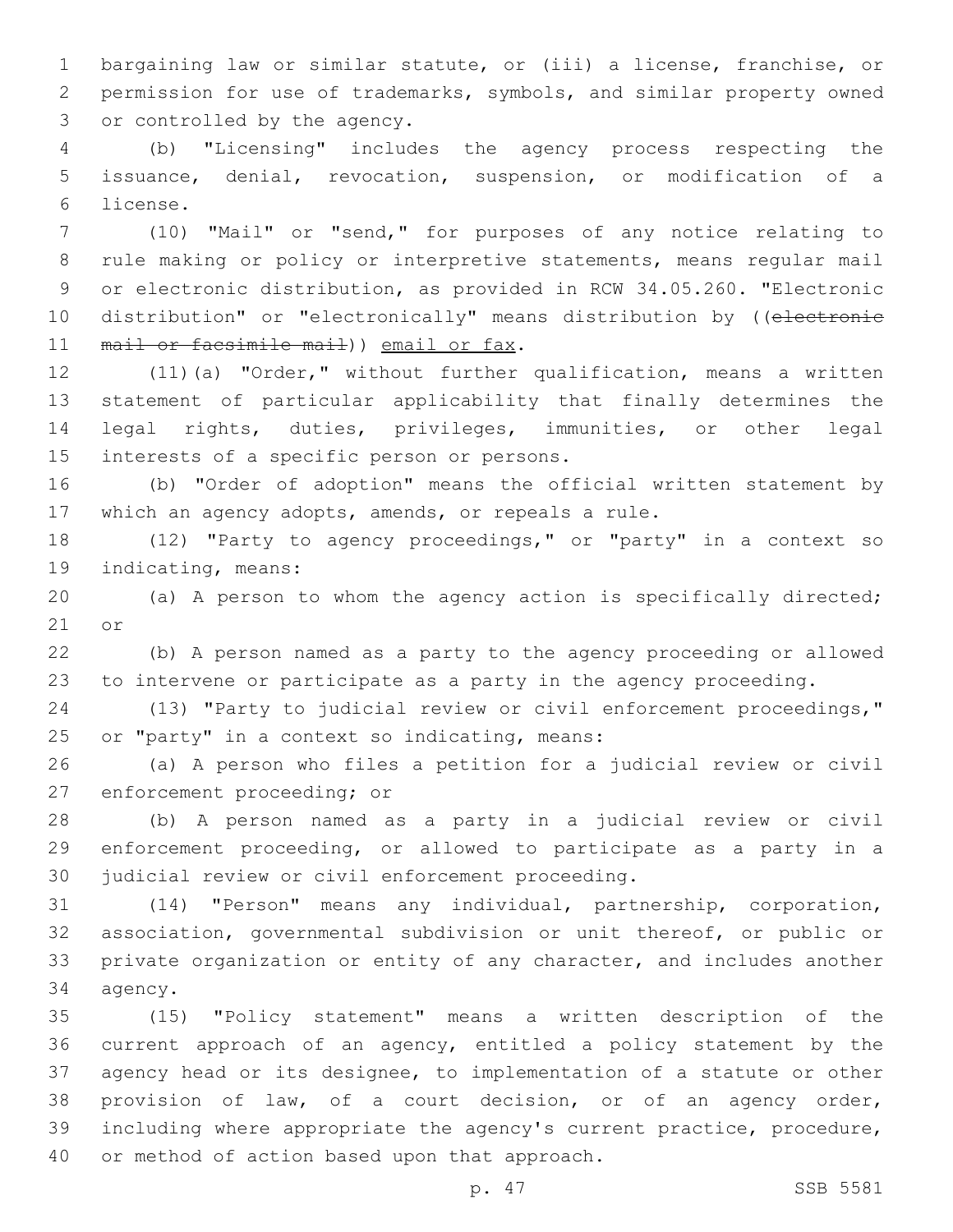(16) "Rule" means any agency order, directive, or regulation of general applicability (a) the violation of which subjects a person to a penalty or administrative sanction; (b) which establishes, alters, or revokes any procedure, practice, or requirement relating to agency hearings; (c) which establishes, alters, or revokes any qualification or requirement relating to the enjoyment of benefits or privileges conferred by law; (d) which establishes, alters, or revokes any qualifications or standards for the issuance, suspension, or revocation of licenses to pursue any commercial activity, trade, or 10 profession; or (e) which establishes, alters, or revokes any mandatory standards for any product or material which must be met before distribution or sale. The term includes the amendment or repeal of a prior rule, but does not include (i) statements concerning only the internal management of an agency and not affecting private rights or procedures available to the public, (ii) declaratory rulings issued pursuant to RCW 34.05.240, (iii) traffic restrictions for motor vehicles, bicyclists, and pedestrians established by the secretary of transportation or his or her designee where notice of such restrictions is given by official traffic 20 control devices, or (iv) rules of institutions of higher education involving standards of admission, academic advancement, academic credit, graduation and the granting of degrees, employment 23 relationships, or fiscal processes( $(-$ or  $(v)$  the determination and publication of updated nexus thresholds by the department of revenue 25 in accordance with RCW 82.04.067)).

 (17) "Rules review committee" or "committee" means the joint administrative rules review committee created pursuant to RCW 34.05.610 for the purpose of selectively reviewing existing and 29 proposed rules of state agencies.

 (18) "Rule making" means the process for formulation and adoption 31 of a rule.

 (19) "Service," except as otherwise provided in this chapter, means posting in the United States mail, properly addressed, postage prepaid, or personal or electronic service. Service by mail is complete upon deposit in the United States mail. Agencies may, by rule, authorize service by electronic transmission, or by commercial 37 parcel delivery company.

 **Sec. 702.** RCW 82.04.066 and 2017 3rd sp.s. c 28 s 301 are each 39 amended to read as follows: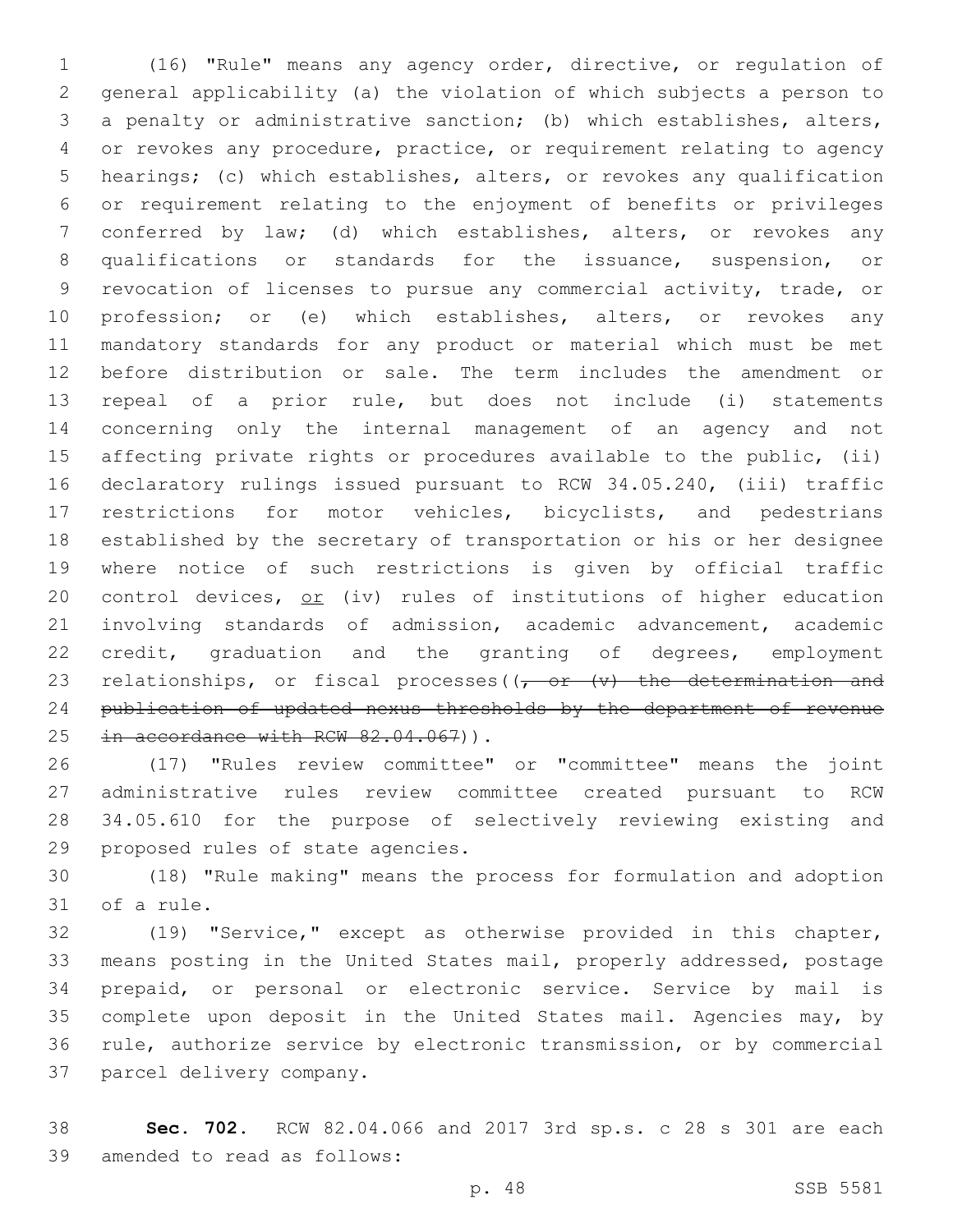"Engaging within this state" and "engaging within the state," when used in connection with any apportionable activity as defined in RCW 82.04.460 or selling activity taxable under RCW 82.04.250(1), 4 82.04.257(1), (( $\Theta$ )) 82.04.270, or other provision of this chapter means that a person generates gross income of the business from sources within this state, such as customers or intangible property located in this state, regardless of whether the person is physically 8 present in this state.

 **Sec. 703.** RCW 82.04.43391 and 2017 c 323 s 503 are each amended 10 to read as follows:

 (1) In computing tax there may be deducted from the measure of tax interest and fees on loans secured by commercial aircraft primarily used to provide routine air service and owned by:

 (a) An air carrier, as defined in RCW 82.42.010, which is 15 primarily engaged in the business of providing passenger air service; 16 (b) An affiliate of such air carrier; or

(c) A parent entity for which such air carrier is an affiliate.

 (2) The deduction authorized under this section is not available to any person who is physically present in this state as determined 20 under RCW 82.04.067(((6))).

 (3) For purposes of this section, the following definitions apply:

 (a) "Affiliate" means a person is "affiliated," as defined in RCW 24 82.04.645, with another person; and

 (b) "Commercial aircraft" means a commercial airplane as defined 26 in RCW 82.32.550.

 **Sec. 704.** RCW 82.12.040 and 2017 3rd sp.s. c 28 s 213 are each 28 amended to read as follows:

 (1) Every person who is subject to a collection obligation under 30 chapter 82.08 RCW( $\sqrt{ }$  except a person making a valid election to 31 comply with the notice and reporting provisions of RCW  $82.13.020<sub>r</sub>$ )) 32 must obtain from the department a certificate of registration( $(\tau$ 33 and)). Such persons must, at the time of making sales of tangible personal property, digital goods, digital codes, digital automated services, extended warranties, or sales of any service defined as a retail sale in RCW 82.04.050 (2) (a) or (g) or (6)(c), or making transfers of either possession or title, or both, of tangible personal property for use in this state, collect from the purchasers

p. 49 SSB 5581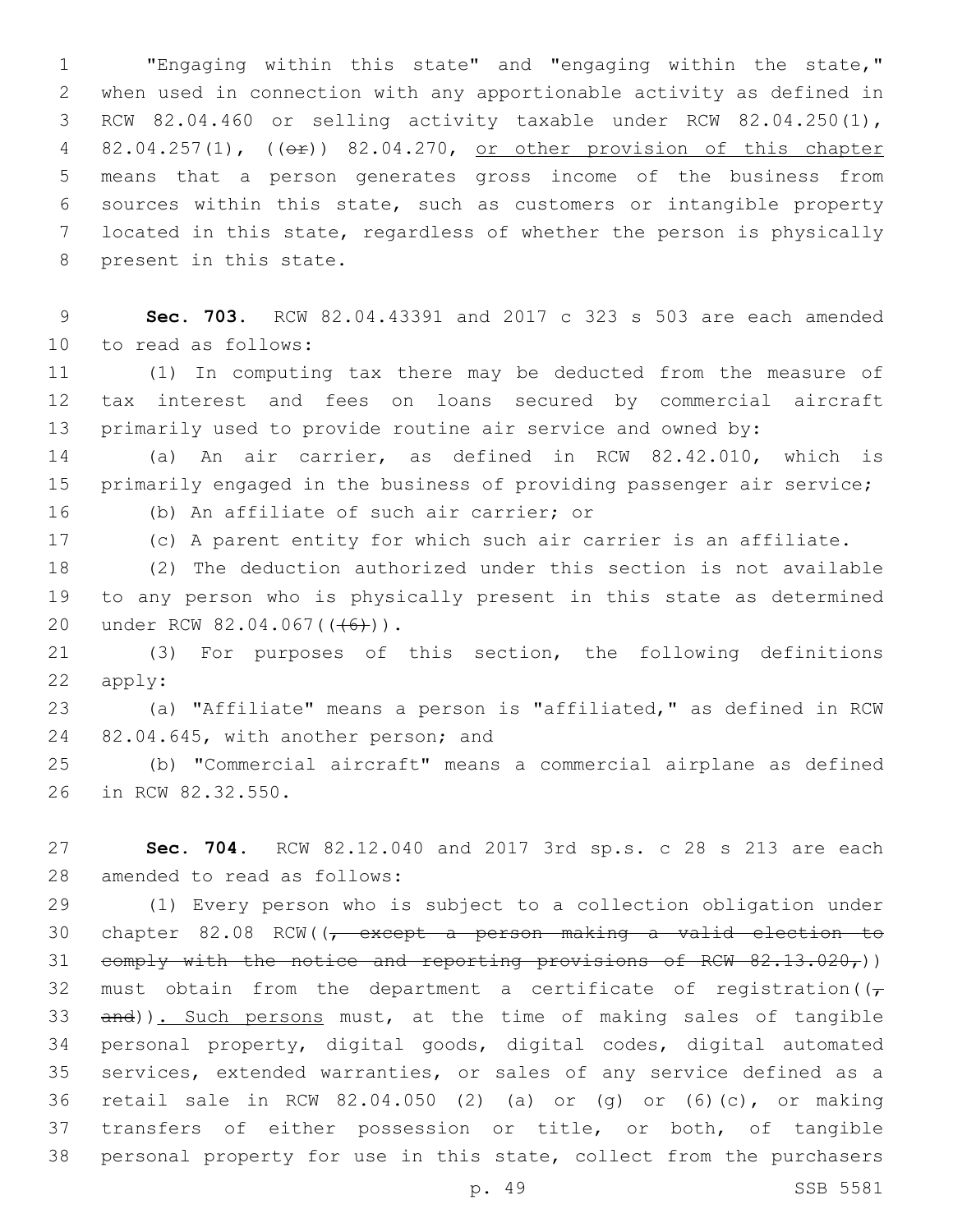or transferees the tax imposed under this chapter. The tax to be collected under this section must be in an amount equal to the purchase price multiplied by the rate in effect for the retail sales tax under RCW 82.08.020. This section does not apply to any retail sale if, in respect to such sale, the seller is subject to a tax collection obligation under chapter 82.08 RCW.

 (2) Every person who engages in this state in the business of acting as an independent selling agent for persons who do not hold a valid certificate of registration, and who receives compensation by reason of sales of tangible personal property, digital goods, digital codes, digital automated services, extended warranties, or sales of any service defined as a retail sale in RCW 82.04.050 (2) (a) or (g) 13 or (6)(c), of his or her principals for use in this state, must, at 14 the time such sales are made, collect from the purchasers the tax 15 imposed on the purchase price under this chapter, and for that purpose is deemed a retailer as defined in this chapter.

 (3) The tax required to be collected by this chapter is deemed to 18 be held in trust by the retailer until paid to the department, and any retailer who appropriates or converts the tax collected to the retailer's own use or to any use other than the payment of the tax provided herein to the extent that the money required to be collected is not available for payment on the due date as prescribed is guilty of a misdemeanor. In case any seller fails to collect the tax herein imposed or having collected the tax, fails to pay the same to the department in the manner prescribed, whether such failure is the result of the seller's own acts or the result of acts or conditions beyond the seller's control, the seller is nevertheless personally 28 liable to the state for the amount of such tax, unless the seller has taken from the buyer a copy of a direct pay permit issued under RCW 30 82.32.087.

 (4) Any retailer who refunds, remits, or rebates to a purchaser, 32 or transferee, either directly or indirectly, and by whatever means, all or any part of the tax levied by this chapter is guilty of a 34 misdemeanor.

 (5) Notwithstanding subsections (1) through (4) of this section, any person making sales is not obligated to collect the tax imposed by this chapter if the person would have been obligated to collect retail sales tax on the sale absent a specific exemption provided in chapter 82.08 RCW, and there is no corresponding use tax exemption in this chapter. Nothing in this subsection (5) may be construed as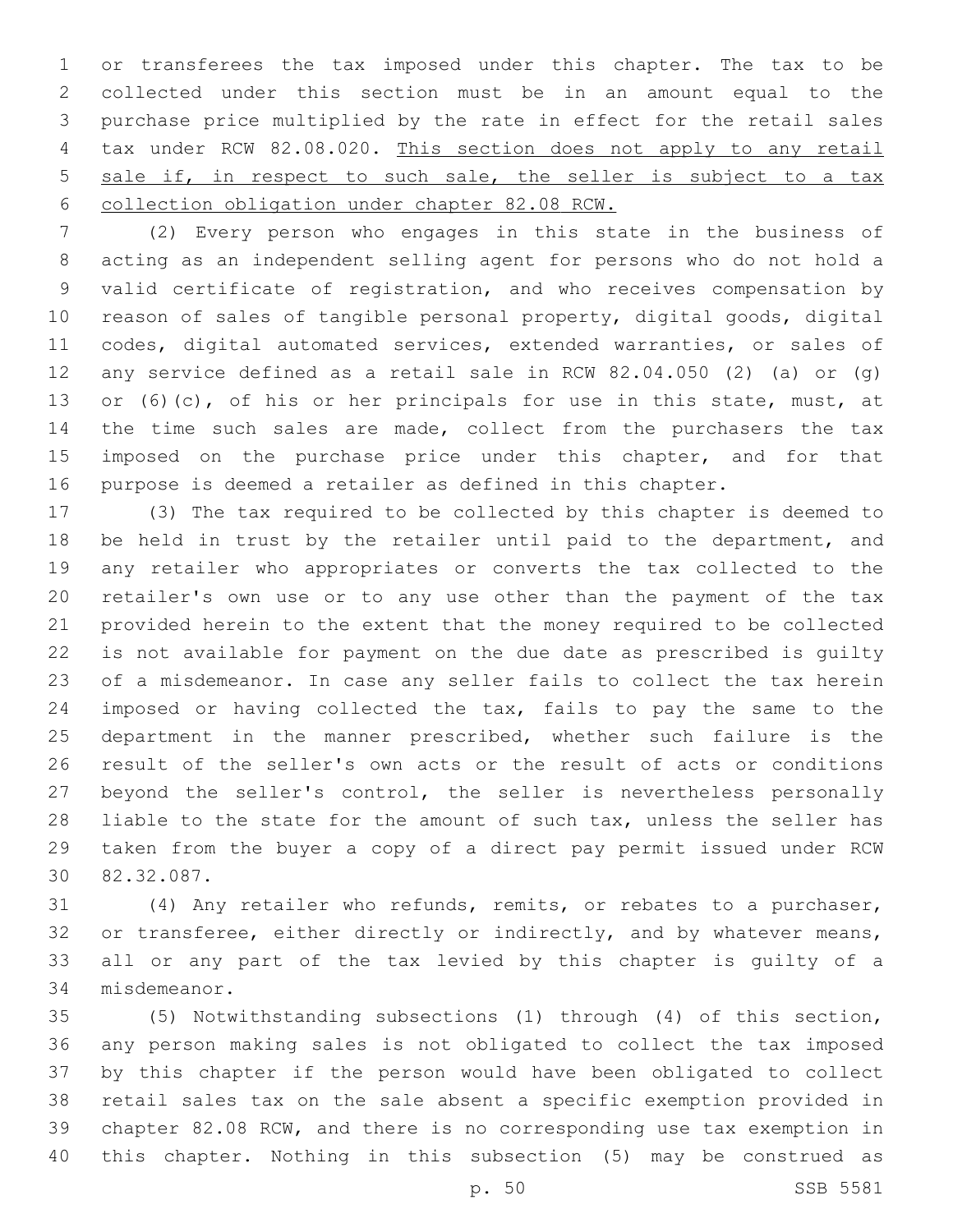relieving purchasers from liability for reporting and remitting the tax due under this chapter directly to the department.

 (6) Notwithstanding subsections (1) through (4) of this section, any person making sales is not obligated to collect the tax imposed by this chapter if the state is prohibited under the Constitution or laws of the United States from requiring the person to collect the 7 tax imposed by this chapter.

 (7) Notwithstanding subsections (1) through (4) of this section, any licensed dealer facilitating a firearm sale or transfer between two unlicensed persons by conducting background checks under chapter 9.41 RCW is not obligated to collect the tax imposed by this chapter.

## **Part VIII Miscellaneous**

 NEW SECTION. **Sec. 801.** The repeals and amendments in this act do not affect any existing right acquired or liability or obligation incurred under the statutes repealed or amended, or under any rule or order adopted under those statutes, nor do they affect any proceeding instituted under them.

 NEW SECTION. **Sec. 802.** If any provision of this act or its application to any person or circumstance is held invalid, the remainder of the act or the application of the provision to other persons or circumstances is not affected.

 NEW SECTION. **Sec. 803.** This act applies prospectively only, except for sections 106 and 201 of this act, which apply both prospectively and retroactively to October 1, 2018.

 NEW SECTION. **Sec. 804.** Sections 101, 104, 106, 201, 402, 403, 404, 405, and 501 of this act are necessary for the immediate 28 preservation of the public peace, health, or safety, or support of the state government and its existing public institutions, and take effect immediately.

 NEW SECTION. **Sec. 805.** Sections 105, 301, 302, 401, and 704 of this act are necessary for the immediate preservation of the public peace, health, or safety, or support of the state government and its existing public institutions, and take effect July 1, 2019.